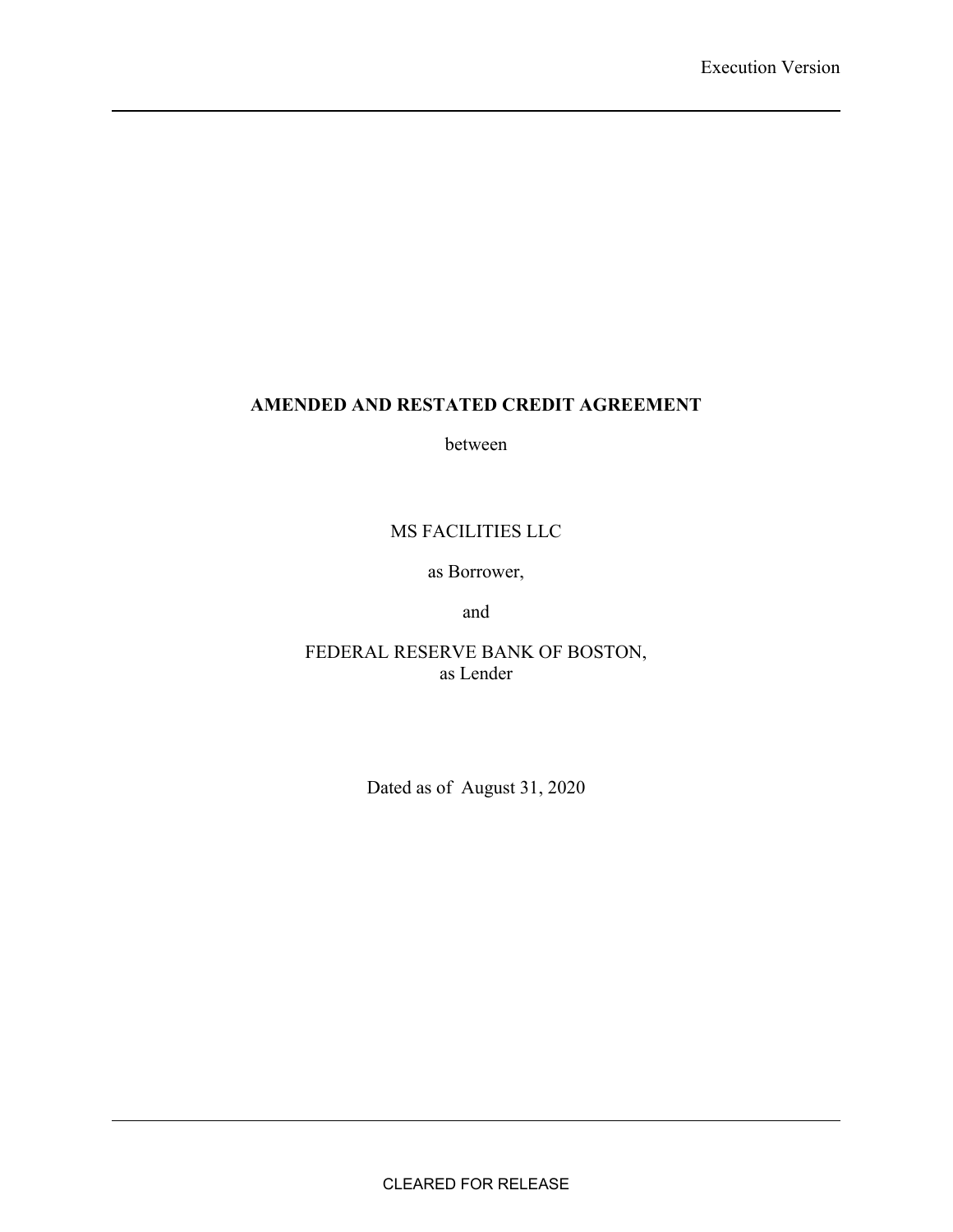## **TABLE OF CONTENTS**

| 1.1  |                                                              |  |
|------|--------------------------------------------------------------|--|
| 1.2  |                                                              |  |
|      |                                                              |  |
| 2.1  |                                                              |  |
| 2.2  |                                                              |  |
| 2.3  |                                                              |  |
| 2.4  |                                                              |  |
| 2.5  |                                                              |  |
| 2.6  |                                                              |  |
| 2.7  |                                                              |  |
| 2.8  | Priority of Payments; Preferred Equity Account Transfers  18 |  |
|      |                                                              |  |
| 3.1  |                                                              |  |
| 3.2  |                                                              |  |
| 3.3  |                                                              |  |
| 3.4  |                                                              |  |
| 3.5  |                                                              |  |
| 3.6  |                                                              |  |
| 3.7  |                                                              |  |
| 3.8  |                                                              |  |
| 3.9  |                                                              |  |
| 3.10 |                                                              |  |
| 3.11 |                                                              |  |
| 3.12 |                                                              |  |
| 3.13 |                                                              |  |
|      |                                                              |  |
| 4.1  |                                                              |  |
| 4.2  |                                                              |  |
|      |                                                              |  |
| 5.1  |                                                              |  |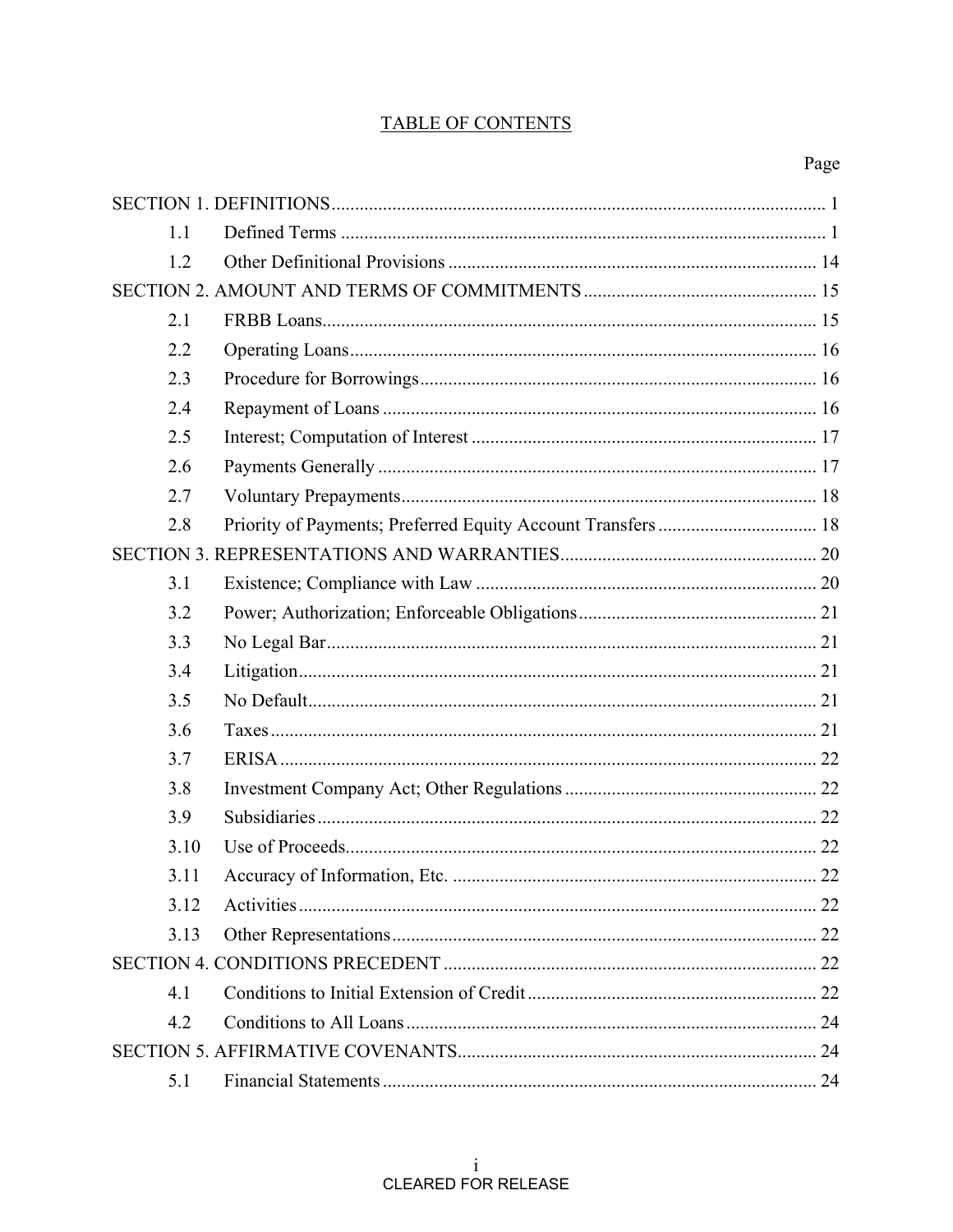| 5.2  |  |
|------|--|
| 5.3  |  |
| 5.4  |  |
| 5.5  |  |
| 5.6  |  |
| 5.7  |  |
| 5.8  |  |
|      |  |
| 6.1  |  |
| 6.2  |  |
| 6.3  |  |
| 6.4  |  |
| 6.5  |  |
| 6.6  |  |
| 6.7  |  |
| 6.8  |  |
| 6.9  |  |
| 6.10 |  |
| 6.11 |  |
| 6.12 |  |
|      |  |
|      |  |
| 8.1  |  |
| 8.2  |  |
| 8.3  |  |
| 8.4  |  |
| 8.5  |  |
| 8.6  |  |
| 8.7  |  |
| 8.8  |  |
| 8.9  |  |
| 8.10 |  |
| 8.11 |  |
| 8.12 |  |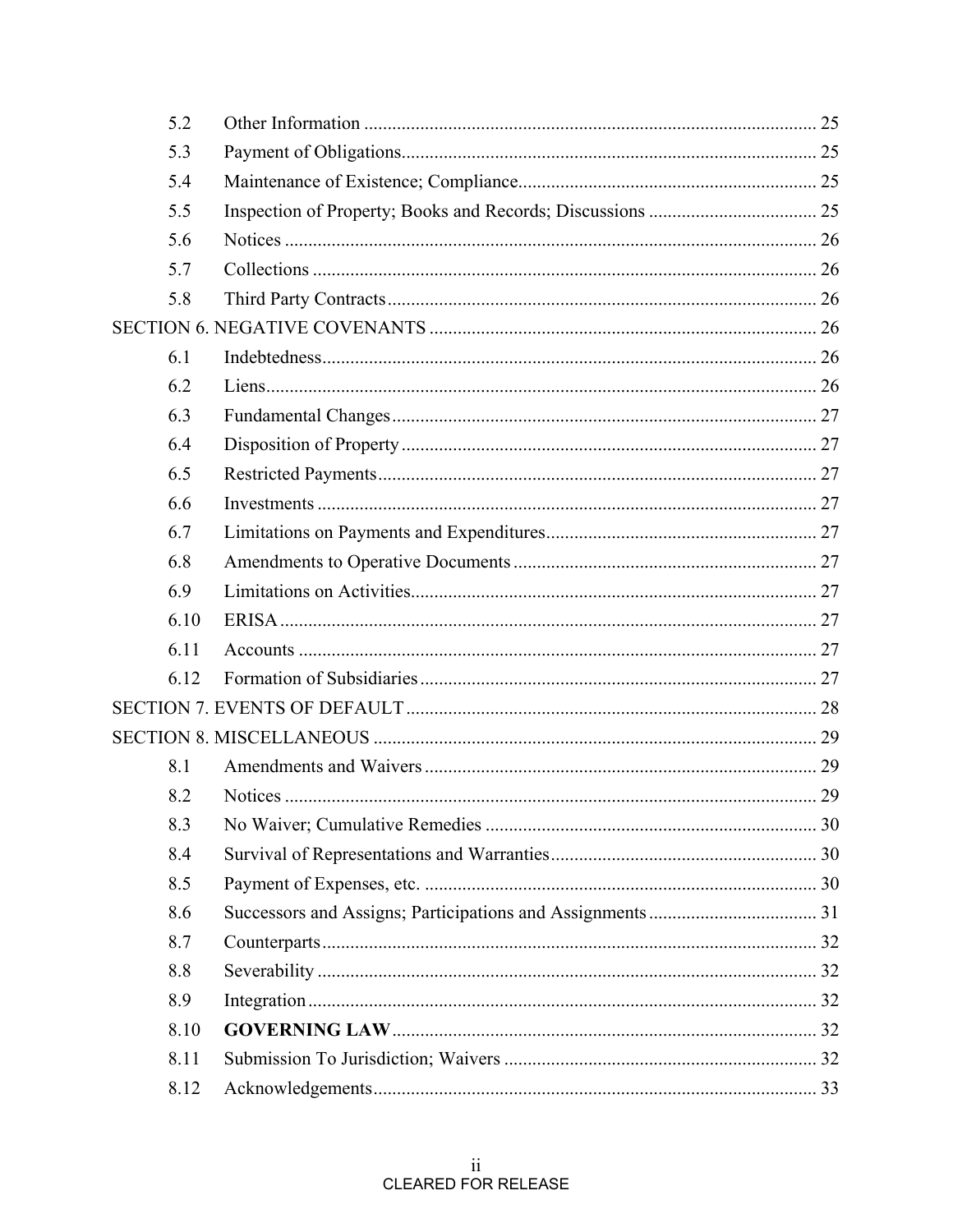| $\pi$ itr $\pi$ a |  |
|-------------------|--|

# **EXHIBITS:**

| Α | Form of Closing Certificate |  |
|---|-----------------------------|--|
|---|-----------------------------|--|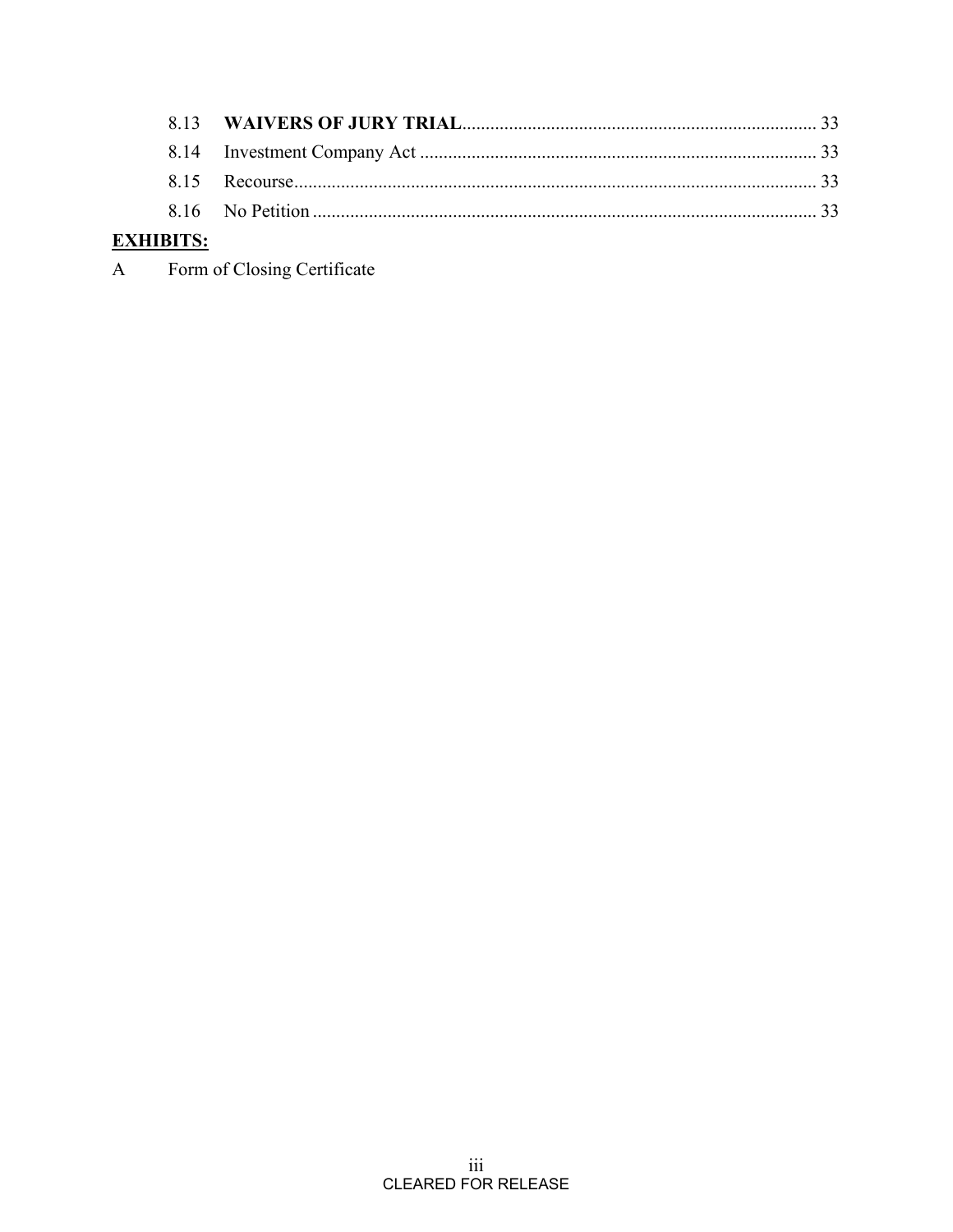AMENDED AND RESTATED CREDIT AGREEMENT (this "Agreement"), dated as of August 31, 2020 (the "Amendment Date"), between MS FACILITIES LLC, a Delaware limited liability company, as the borrower (the "Borrower"), and the FEDERAL RESERVE BANK OF BOSTON, as the lender (the "Lender").

The parties hereto hereby agree as follows:

## SECTION 1. DEFINITIONS

1.1 Defined TermsAs used in this Agreement, the terms listed in this Section 1.1 shall have the respective meanings set forth in this Section 1.1.

"Adjusted Preferred Equity Account Payment": as defined in Section 2.8(a).

"Administration Agreement": the Administration Agreement among the Borrower, the Managing Member and the Administrator, to be entered into on or after the Closing Date.

"Administrator": as defined in the Administration Agreement.

"Affiliate": as to any Person, any other Person that, directly or indirectly, is in control of, is controlled by, or is under common control with, such Person. For purposes of this definition, "control" of a Person means the power, directly or indirectly, to direct or cause the direction of the management and policies of such Person, whether by contract or otherwise.

"Agreement": as defined in the preamble hereto.

"Amendment Date": as defined in the preamble hereto.

"Asset Loss": any of the following events in relation to a Participation asset purchased by the Borrower (which may be in relation to the Participation or the related loan underlying the Participation (an "Underlying Loan")): (i) the Borrower incurs a loss upon the sale of the Participation or Underlying Loan, (ii) the Underlying Loan is restructured by agreement, bankruptcy, insolvency or similar proceeding affecting creditor's rights generally, (iii) (a) a payment of interest or (in the case of an installment of principal due prior to maturity) principal in respect of the Underlying Loan is more than 120 days past due or (b) the principal amount of the Underlying Loan has become due and payable either (1) at maturity or (2) upon an acceleration of such Underlying Loan following a default in payment or bankruptcy, insolvency or similar proceeding affecting creditor's rights generally of the related borrower, and any principal or interest due on such loan has not been paid or (iv) a realized loss is determined in relation to the asset in accordance with the Borrower's applicable credit and accounting standards in effect from time to time; provided that if an Asset Loss has been determined under any subclause of clause (iii) for an asset, no further Asset Loss or Asset Loss Amount will be determined in relation to the related Participation or Underlying Loan.

"Asset Loss Amount": with respect to each of MSELF, MSNLF, MSPLF, NOELF and NONLF, an amount equal to the sum of: (A) in relation to an event described in clause (i) of the definition of Asset Loss, the difference between the Borrower's cost basis in the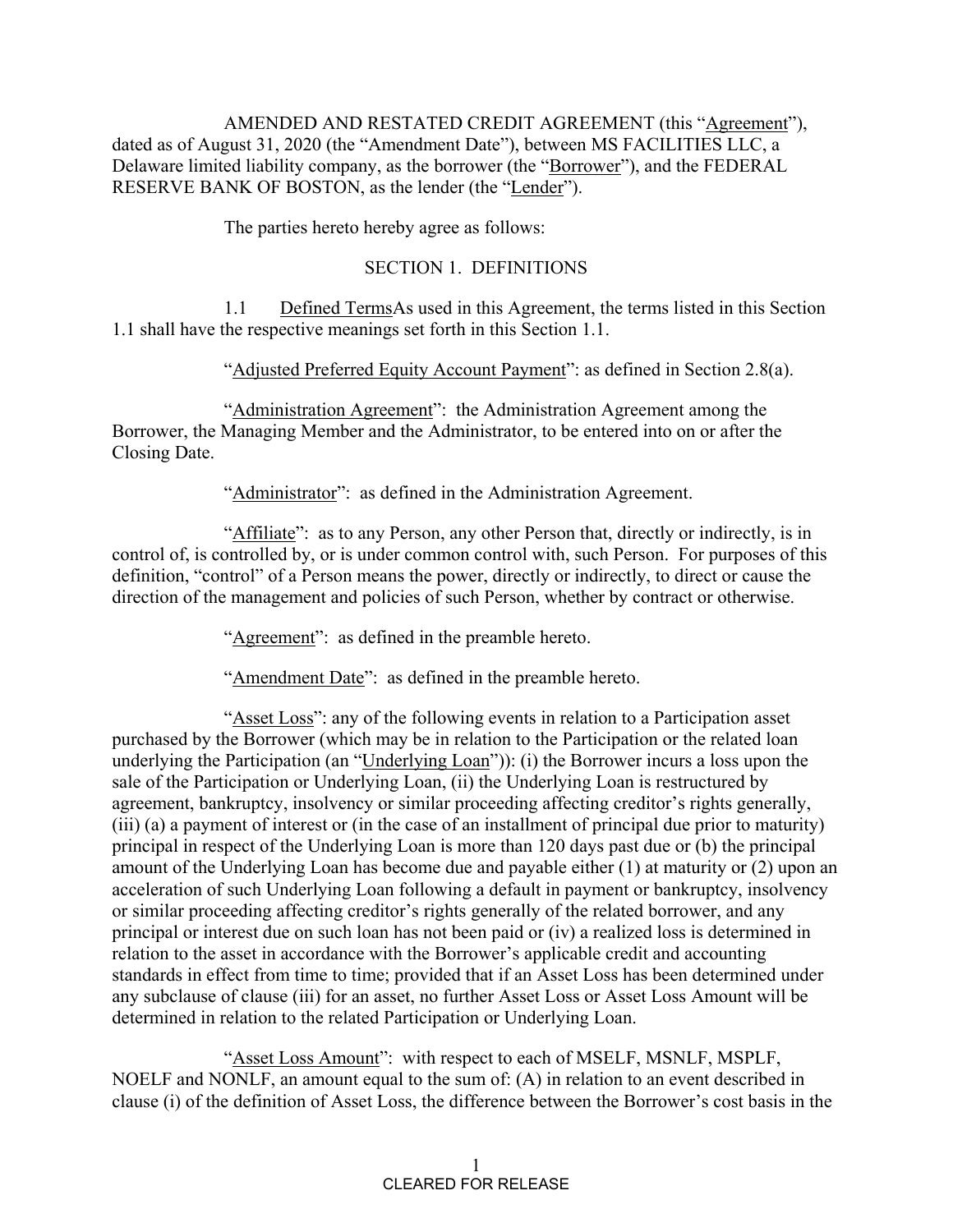asset and the proceeds of sale, (B) in relation to an event described in clause (ii) of the definition of Asset Loss, the difference between the Borrower's cost basis in the asset and the fair value of the consideration received in the restructuring as determined by the Borrower, (C) in relation to an event described in clause (iii) of the definition of Asset Loss, the outstanding unpaid principal amount of the Underlying Loan; (D) in relation to an event described in clause (iv) of the definition of Asset Loss, the amount of realized loss so determined by the Borrower.

"Available Amounts": as defined in Section 2.8.

"Available Interest Proceeds Component": as defined in Section 2.8.

"Availability Period": each day that falls during the period beginning on (x) in the case of MSELF, MSNLF and MSPLF, the Closing Date and (y) in the case of NOELF and NONLF, the Amendment Date, and ending on September 30, 2020; provided that such period may be extended by the Lender in its sole discretion.

"Board": the Board of Governors of the Federal Reserve System.

"Borrower": as defined in the preamble hereto.

"Business Day": a day other than a Saturday, Sunday or other day on which either (i) commercial banks in New York City are authorized or required by law to close or (ii) commercial banks in Boston are authorized or required by law to close.

"Capital Stock": any and all shares, interests, participations or other equivalents (however designated) of capital stock of a corporation, any and all equivalent ownership interests in a Person (other than a corporation) and any and all warrants, rights or options to purchase any of the foregoing.

"Clearing Account": as defined in the Custodian Agreement, and any successor or replacement for such account.

"Closing Date": May 29, 2020.

"Collateral": all property of the Borrower, now owned or hereafter acquired, upon which a Lien is purported to be created by any Security Document.

"Collateral Account": as defined in the Custodian Agreement, and for the avoidance of doubt, shall include the Clearing Account, Interest Proceeds Account, the Principal Proceeds Account and Expense Reserve Account, any other account and any sub-accounts thereunder, established under the Custodian Agreement.

"Collections": as defined in the Security Agreement.

"Commitment": An amount in FRBB Loans, up to:

(i) on any date on or after the receipt by the Borrower of the required cash contribution of capital by the Preferred Equity Member on the First Tranche Date under the LLC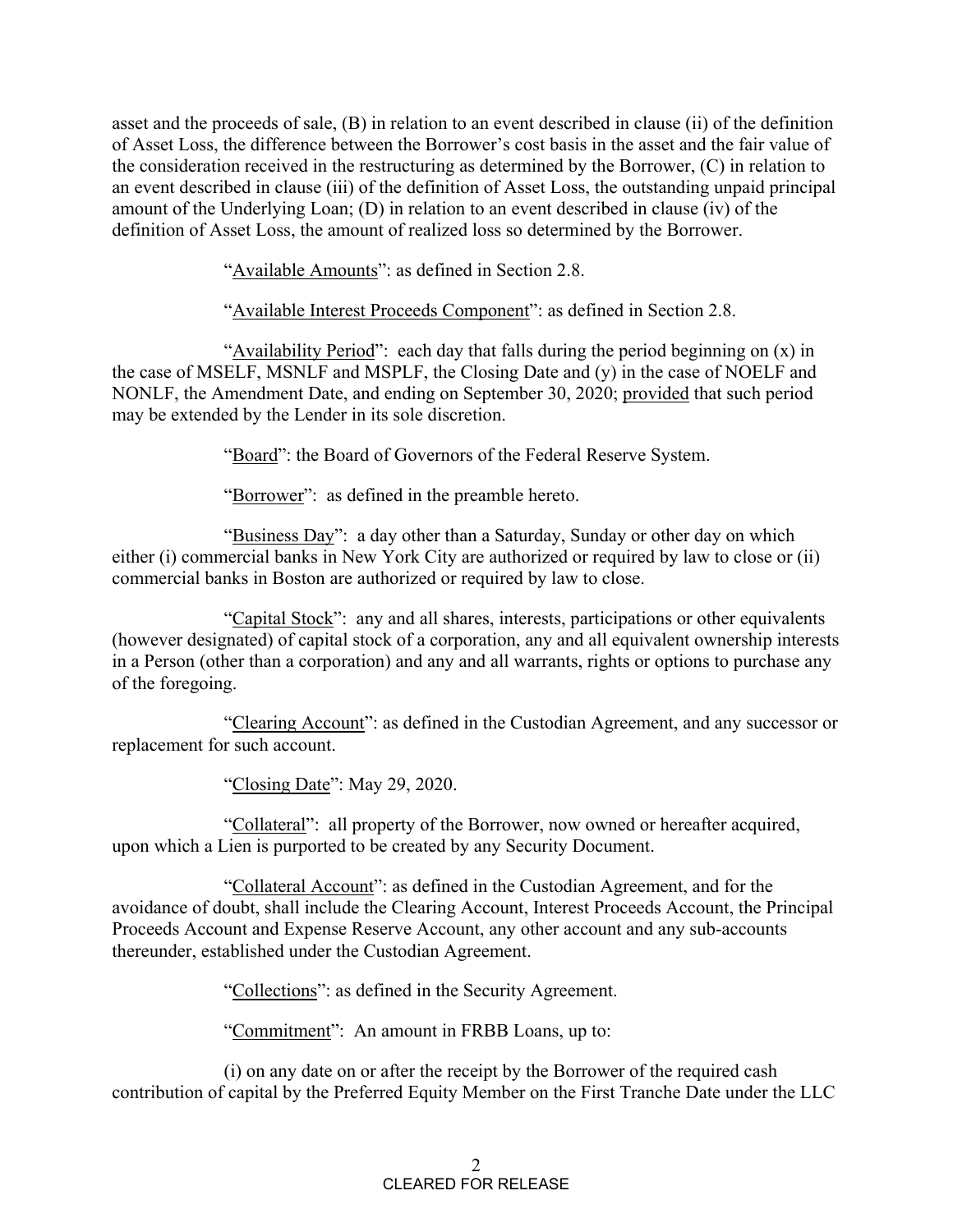Agreement, but prior to the date of receipt by the Borrower of the required cash contribution of capital by the Preferred Equity Member on the Second Tranche Date under the LLC Agreement, \$300,000,000,000 (Three Hundred Billion Dollars); and

(ii) on any date both on or after the receipt by the Borrower of the required cash contribution of capital by the Preferred Equity Member on the First Tranche Date under the LLC Agreement and on or after the date of receipt by the Borrower of the required cash contribution of capital by the Preferred Equity Member on the Second Tranche Date under the LLC Agreement, \$600,000,000,000 (Six Hundred Billion Dollars).

"Contractual Obligation": as to any Person, any provision of any security issued by such Person or of any agreement, instrument or other undertaking to which such Person is a party or by which it or any of its property is bound.

"Control Agreement": the Control Agreement, to be entered into on or after the Closing Date, among the Borrower, the Lender, as secured party, and the Custodian or any replacement or similar agreement that the Borrower and the Lender, as secured party, may enter into with another institution from time to time after the Closing Date.

"Costs and Expenses": (a) all reasonable costs, disbursements (including any advances or overdrafts) and expenses incurred or paid by or owing to the Borrower, the Administrator, the Custodian, the Preferred Equity Account Bank, the Credit Administrator, the Lender and their respective advisors, agents and counsel) and any other agent or service provider appointed by Borrower (in the Managing Member's sole discretion) from time to time and in each case, their respective advisors, agents and counsel in connection with (i) the administration of the Collateral (including any Collateral Account and any Preferred Equity Account and all financial assets and cash credited thereto), the Loan Documents, the other Operative Documents and such other instruments and documents related thereto, and any amendment, supplement or modification to the Loan Documents, the other Operative Documents and such other instruments and documents, (ii) the administration and preservation of the Borrower, including all audit, accounting, legal and other professional fees and expenses and other administrative costs of the Borrower and (iii) the enforcement, exercise or preservation of any rights or remedies under the Loan Documents, the other Operative Documents and such other instruments and documents related thereto, including, in the case of clauses (i), (ii) and (iii) reasonable legal, audit, accounting and other professional fees and expenses of any service providers and (b) all taxes that are determined to be owing by the Borrower from time to time.

"Credit Administration Services Agreement": the Credit Administration Services Agreement among the Borrower, the Managing Member and the Credit Administrator, to be entered into on or after the Closing Date.

"Credit Administrator": as defined in the Credit Administration Services Agreement.

"Custodian": as defined in the Security Agreement.

"Custodian Agreement": the Custodian Agreement between the Custodian and the Borrower, to be entered into on or after the Closing Date.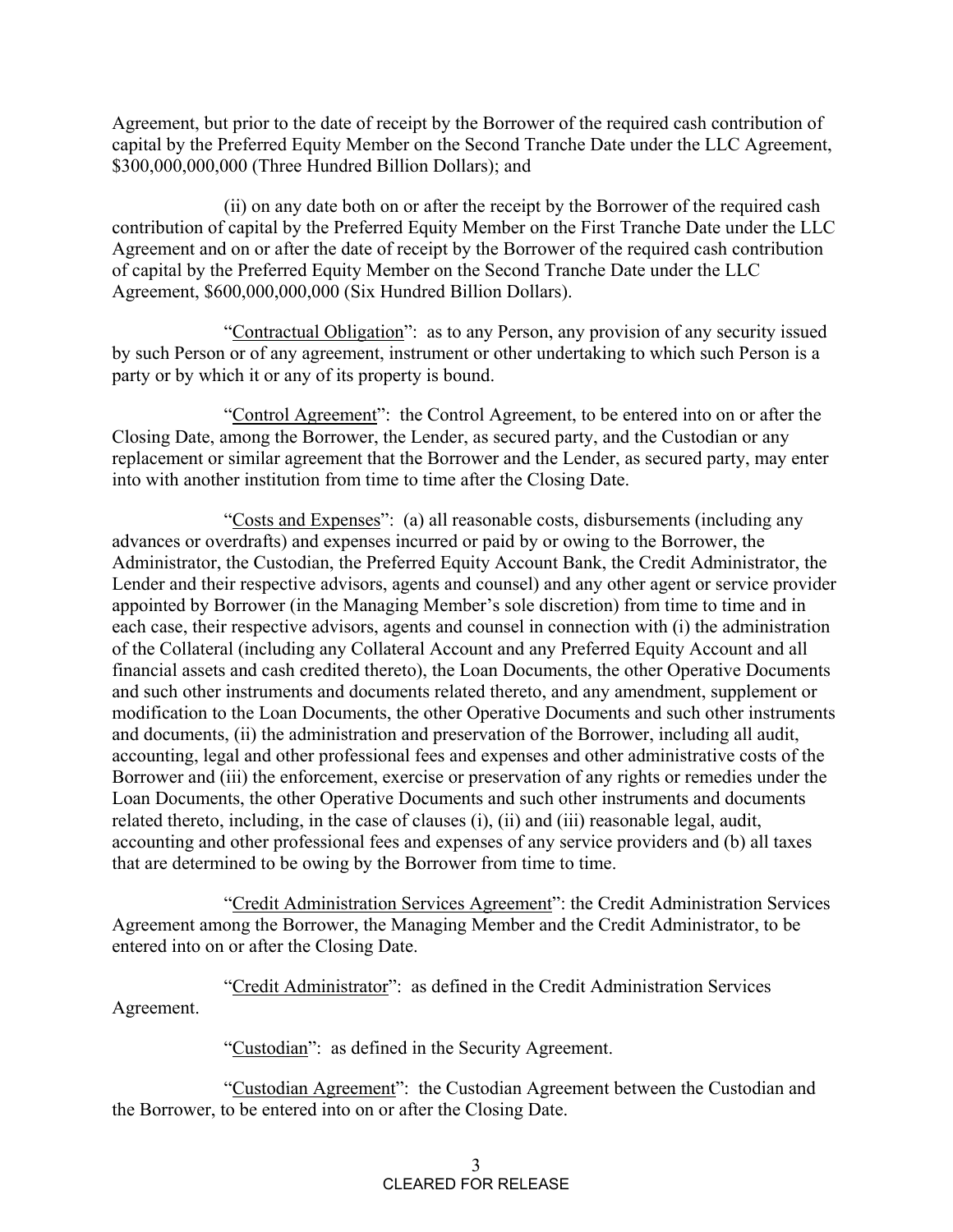"Custodian Master Account": as defined in the Custodian Agreement and any successor or replacement for such account.

"Daily Summary Report": as defined in the Administration Agreement.

"Default": any of the events specified in Section 7, whether or not any requirement for the giving of notice, the lapse of time, or both, has been satisfied.

"Default Rate": for any Loan, the rate otherwise applicable to such Loan plus 2.00%. For any other amount payable, the Interest on Excess Reserves Rate in effect at such time plus 2.00%.

"Deliver": as defined in the Security Agreement. The terms "Delivery" and "Delivered" shall have correlative meanings.

"Determination Date": with respect to any Settlement Date, the fifth Business Day preceding such Settlement Date.

"Disposition": with respect to any property, any sale, lease, sale and leaseback, assignment, conveyance, transfer or other disposition thereof. The terms "Dispose" and "Disposed of" shall have correlative meanings.

"Dollars" and "\$": dollars in lawful currency of the United States.

"Eligible MSELF Lenders": shall mean the term "Eligible Lenders" as defined in the MSELF Term Sheet.

"Eligible MSELF Loans": shall mean the term "Eligible Loans" as defined in the MSELF Term Sheet.

"Eligible MSNLF Lenders": shall mean the term "Eligible Lenders" as defined in the MSNLF Term Sheet.

"Eligible MSNLF Loans": shall mean the term "Eligible Loans" as defined in the MSNLF Term Sheet.

"Eligible MSPLF Lenders": shall mean the term "Eligible Lenders" as defined in the MSPLF Term Sheet.

"Eligible MSPLF Loans": shall mean the term "Eligible Loans" as defined in the MSPLF Term Sheet.

"Eligible NOELF Lenders": shall mean the term "Eligible Lenders" as defined in the NOELF Term Sheet.

"Eligible NOELF Loans": shall mean the term "Eligible Loans" as defined in the NOELF Term Sheet.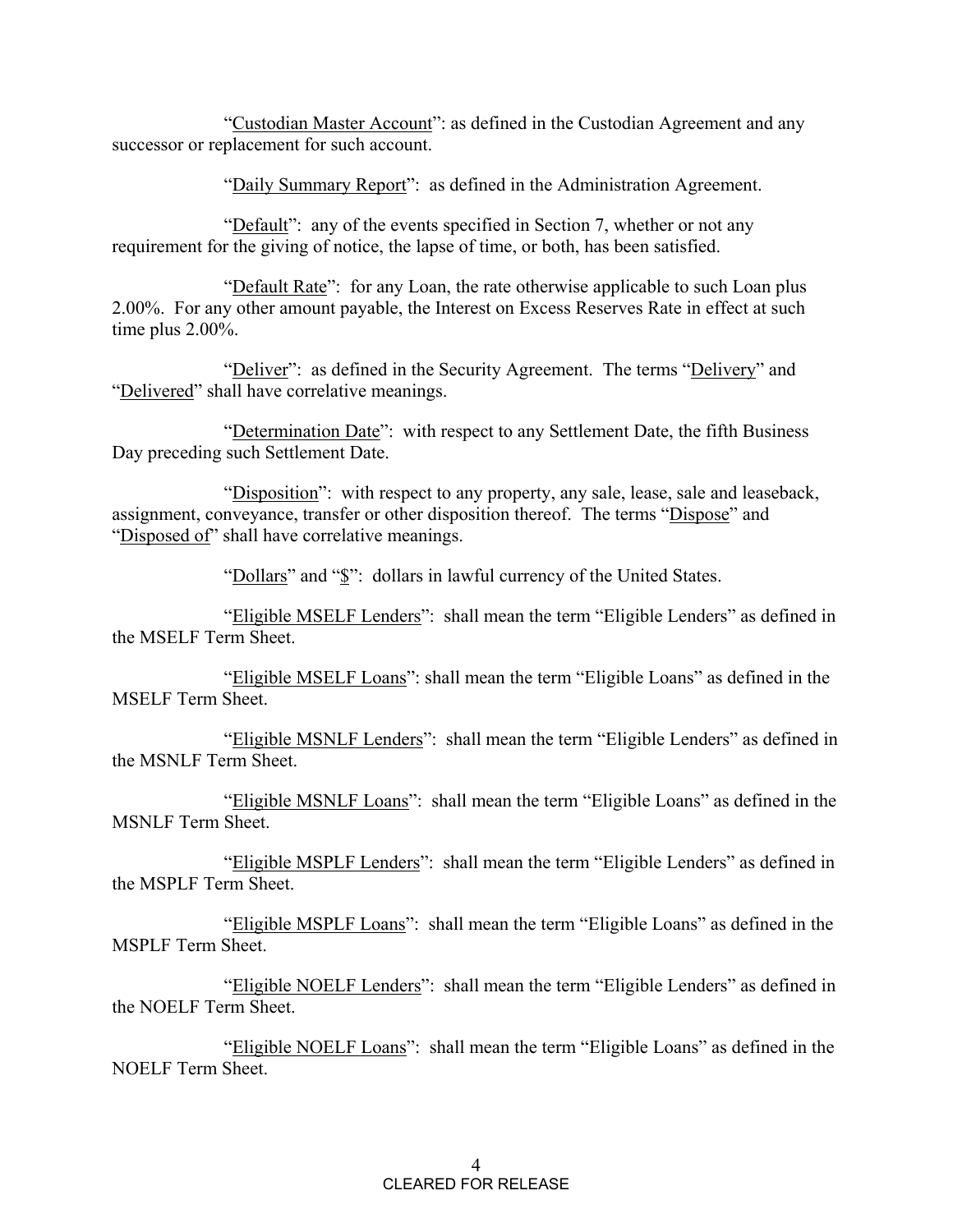"Eligible NONLF Lenders": shall mean the term "Eligible Lenders" as defined in the NONLF Term Sheet.

"Eligible NONLF Loans": shall mean the term "Eligible Loans" as defined in the NONLF Term Sheet.

"Eligible Short-Term Assets": highly liquid, and low-risk assets that mature within 6 months, or as otherwise directed by the Managing Member, that are dollar-denominated and in one of the following categories:

i. (A) securities issued by the United States government and its agencies and (B) securities issued by a United States government sponsored enterprises (an "Agency Security"), other than mortgage-backed securities. Agency Securities include debentures;

ii. Money market mutual funds that are compliant with Rule 2a-7 under the Investment Company Act of 1940, as amended, and that invest only in U.S. Treasury and Agency Securities; or

iii. Securities subject to the agreement to resell the securities at an agreedupon date or upon demand and at a price reflecting a market rate of interest that are collateralized by U.S. Treasury or Agency Securities.

 "ERISA": the Employee Retirement Income Security Act of 1974, as amended from time to time.

"ERISA Affiliate": any trade or business (whether or not incorporated) that, together with the Borrower, is treated as a single employer under Section 414 of the Internal Revenue Code of 1986, as amended.

"Event of Default": any of the events specified in Section 7; provided that any requirement for the giving of notice, the lapse of time, or both, has been satisfied.

"Expense Reserve": as defined in Section 2.8(c).

"Expense Reserve Account": as defined in the Custodian Agreement and any successor or replacement for such account.

"Extended Settlement Date": as defined in Section 2.8(a).

"Fee Letters": (1) with respect to the Administrator and Custodian, the letter agreement, dated on or after the Closing Date, among the Borrower and State Street Bank and Trust Company, in respect of the fee arrangement for the Administrator and the Custodian and (2) with respect to the Credit Administrator, the letter agreement, dated on or after the Closing Date, among the Borrower and the Credit Administrator, in respect of the fee arrangement for the Credit Administrator.

"Fees": (a) the fees of the Credit Administrator under the Credit Administration Services Agreement, (b) the fees of the Administrator and the Custodian under the Administration Agreement and the Custodian Agreement, respectively, (c) the fees of the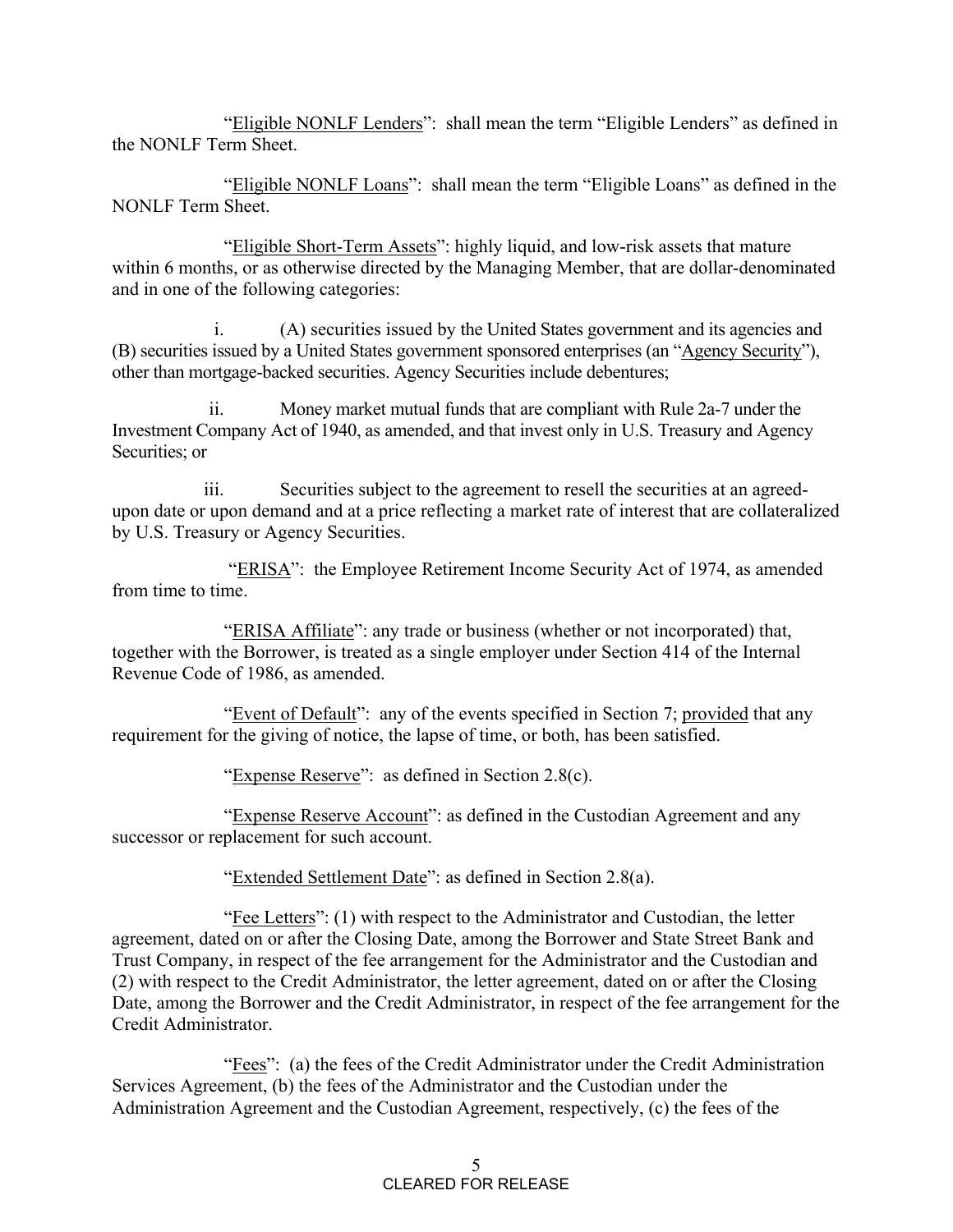Preferred Equity Account Bank under the Preferred Equity Account Documentation, (d) any servicing fees of any servicer related to the purchase of a Participation (e) the fees of other agents or service providers that may be appointed from time to time in the Managing Member's sole discretion.

"FRBB Loan": as defined in Section 2.1.

"Funding Date": for any Loan, the date on which such Loan is made.

"GAAP" or "Generally Accepted Accounting Principles": generally accepted accounting principles in the United States as in effect from time to time.

"Governmental Authority": any nation or government, any state or other political subdivision thereof, any agency, authority, instrumentality, regulatory body, court, central bank or other entity exercising executive, legislative, judicial, taxing, regulatory or administrative functions of or pertaining to government, any securities exchange and any self-regulatory organization.

"Guarantee Obligation": as to any Person (the "guaranteeing person"), any obligation, including a reimbursement, counterindemnity or similar obligation, of the guaranteeing Person that guarantees or in effect guarantees, or which is given to induce the creation of a separate obligation by another Person (including any bank under any letter of credit) that guarantees or in effect guarantees, any Indebtedness, leases, dividends or other obligations (the "primary obligations") of any other third Person (the "primary obligor") in any manner, whether directly or indirectly, including any obligation of the guaranteeing person, whether or not contingent, (i) to purchase any such primary obligation or any property constituting direct or indirect security therefor, (ii) to advance or supply funds (1) for the purchase or payment of any such primary obligation or (2) to maintain working capital or equity capital of the primary obligor or otherwise to maintain the net worth or solvency of the primary obligor, (iii) to purchase property, securities or services primarily for the purpose of assuring the owner of any such primary obligation of the ability of the primary obligor to make payment of such primary obligation or (iv) otherwise to assure or hold harmless the owner of any such primary obligation against loss in respect thereof; provided, however, that the term Guarantee Obligation shall not include endorsements of instruments for deposit or collection in the ordinary course of business. The amount of any Guarantee Obligation of any guaranteeing person shall be deemed to be the lower of (a) an amount equal to the stated or determinable amount of the primary obligation in respect of which such Guarantee Obligation is made and (b) the maximum amount for which such guaranteeing person may be liable pursuant to the terms of the instrument embodying such Guarantee Obligation, unless such primary obligation and the maximum amount for which such guaranteeing person may be liable are not stated or determinable, in which case the amount of such Guarantee Obligation shall be such guaranteeing person's maximum reasonably anticipated liability in respect thereof as determined by such guaranteeing person in good faith.

"Indebtedness": of any Person at any date, without duplication, (a) all indebtedness of such Person for borrowed money, (b) all obligations of such Person for the deferred purchase price of property or services (other than current trade payables incurred in the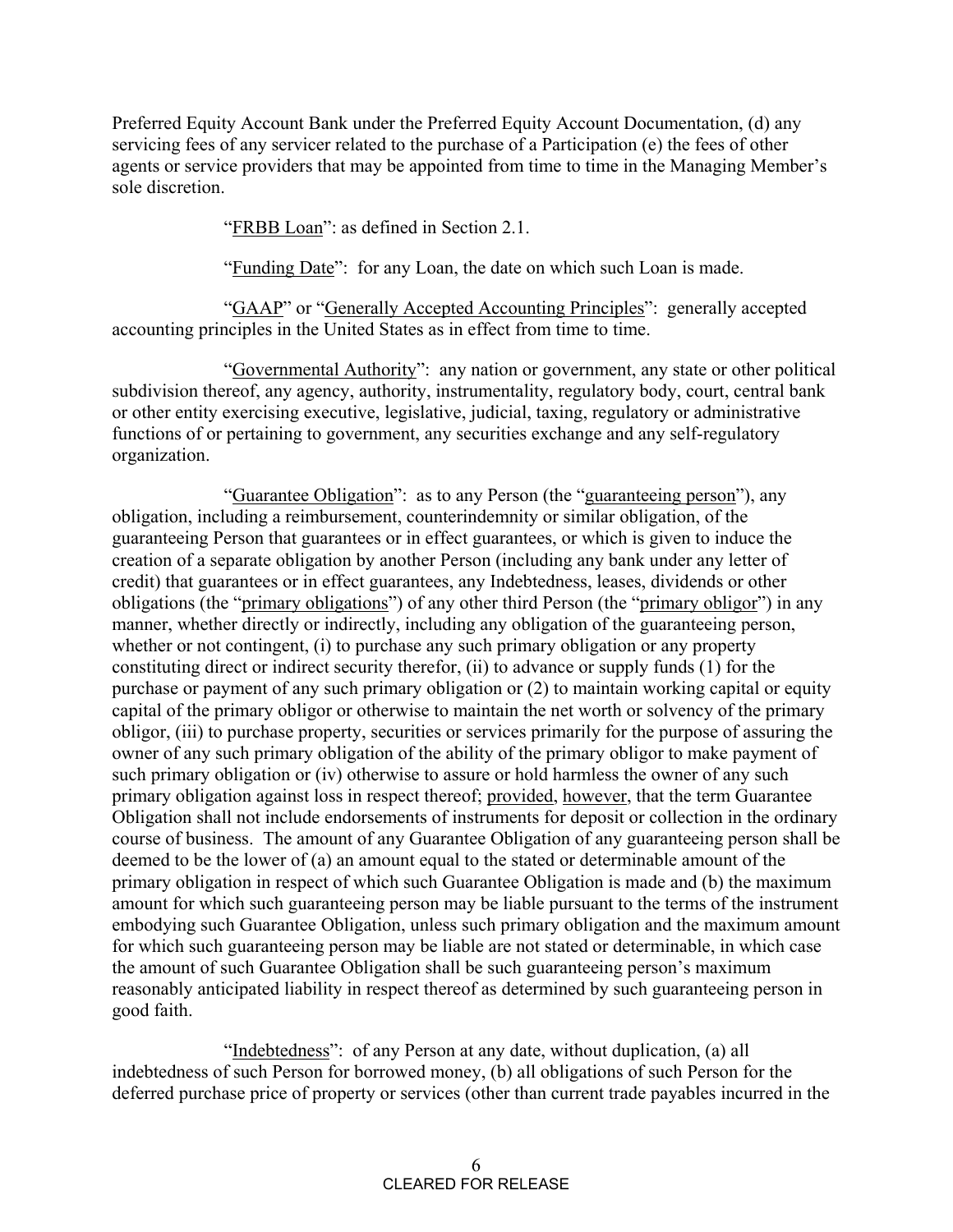ordinary course of such Person's business), (c) all obligations of such Person evidenced by notes, bonds, debentures or other similar instruments, (d) all indebtedness created or arising under any conditional sale or other title retention agreement with respect to property acquired by such Person (even though the rights and remedies of the seller or lender under such agreement in the event of default are limited to repossession or sale of such property), (e) all capital lease obligations of such Person, (f) all obligations of such Person, contingent or otherwise, as an account party or applicant under or in respect of acceptances, letters of credit, surety bonds or similar arrangements, (g) the liquidation value of all redeemable preferred Capital Stock of such Person, (h) all Guarantee Obligations of such Person in respect of obligations of the kind referred to in clauses (a) through (g) above, (i) all obligations of the kind referred to in clauses (a) through (h) above secured by (or for which the holder of such obligation has an existing right, contingent or otherwise, to be secured by) any Lien on property (including accounts and contract rights) owned by such Person, whether or not such Person has assumed or become liable for the payment of such obligation, and (j) all obligations of such Person in respect of Swap Agreements. The Indebtedness of any Person shall include the Indebtedness of any other entity (including any partnership in which such Person is a general partner) to the extent such Person is liable therefor as a result of such Person's ownership interest in or other relationship with such entity, except to the extent the terms of such Indebtedness expressly provide that such Person is not liable therefor.

"Interest on Excess Reserves Rate": for any day, the rate of interest on excess reserve balances in effect as of 12:00 p.m. on such day as established by the Board and made available on the website https://www.federalreserve.gov/monetarypolicy/reqresbalances.htm or, if not available on such internet site, as otherwise published by the Board.

"Interest Proceeds": with respect to the MSELF, MSNLF, MSPLF, NOELF and NONLF, collectively all cash receipts in respect of Participations in the form of interest (including any amount of accrued interest received as part of sale or redemption proceeds in connection with a sale or redemption), dividends, make-whole or redemption premiums, amendment and waiver fees, late payment fees and other fees (other than fees in an amount in the aggregate of up to 1% of the outstanding FRBB Loans, to the extent such fees are used to fund the Expense Reserve) received by Borrower during such Settlement Period, (ii) any proceeds of any Operating Loans received by Borrower during such Settlement Period, (iii) all proceeds (whether principal or interest) of Eligible Short-Term Assets purchased with Interest Proceeds received by the Borrower, (iv) any recovery amounts or other amounts received in respect of Participations as to which an Asset Loss Amount has been determined prior to the date of receipt, (v) any other receipts in respect of Participations not included in Principal Proceeds, (vi) with respect to the Final Repayment Date, the Expense Reserve. Interest Proceeds for any Settlement Date also include excess Interest Proceeds or Principal Proceeds retained from the prior Settlement Date as set forth in clause (8) of Section 2.8(b).

"Interest Proceeds Account": as defined in the Custodian Agreement.

"Investments": for any Person, (a) Capital Stock, bonds, notes, debentures or other securities of any other Person or any agreement to acquire any Capital Stock, bonds, notes, debentures or other securities of any other Person (including any "short sale" or any sale of any securities at a time when such securities are not owned by the Person entering into such sale); (b)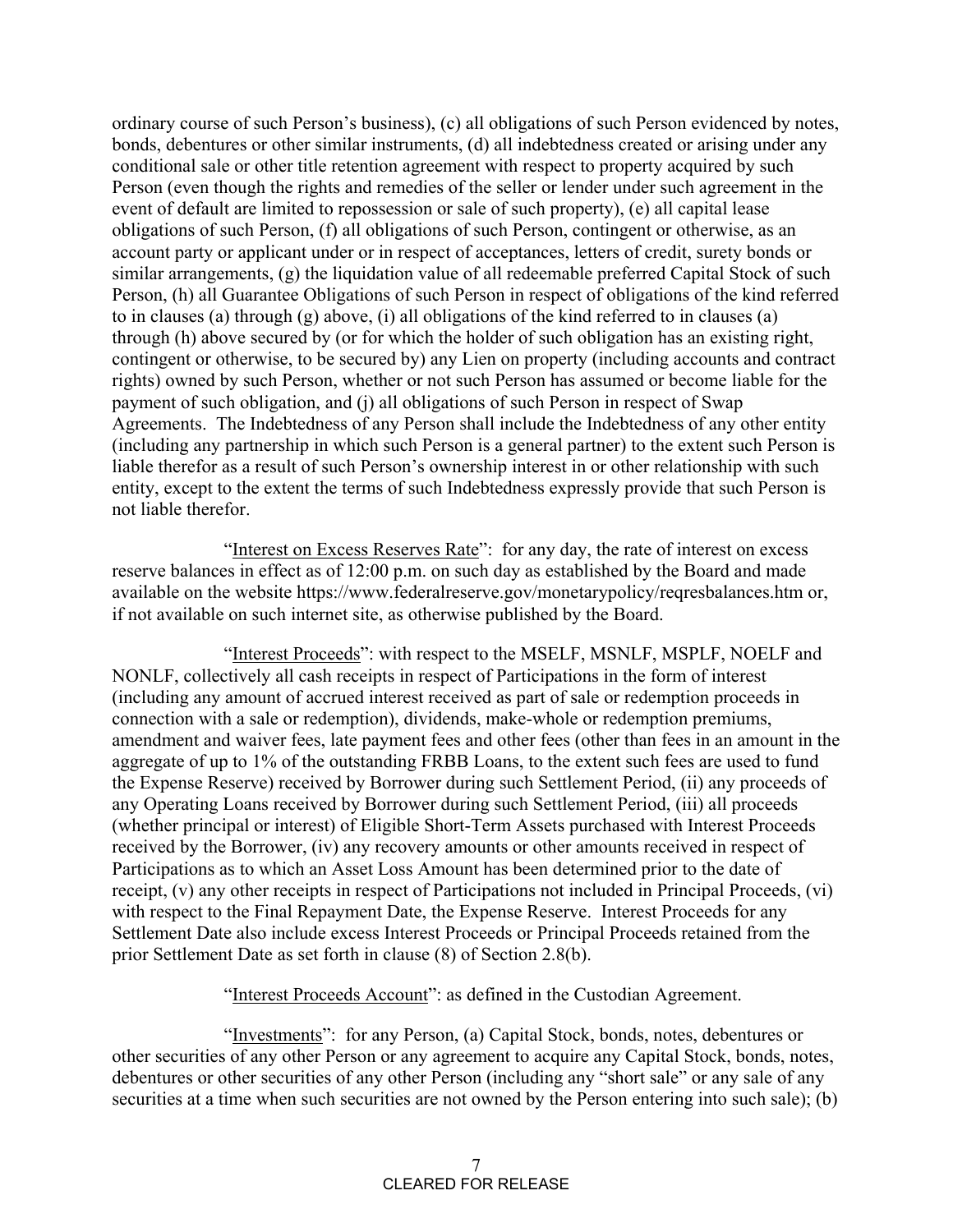deposits, advances, loans, capital contributions or other extensions of credit (by way of guaranty or otherwise) made to any other Person (including purchases of property from another Person subject to an understanding or agreement, contingent or otherwise, to resell such property to such Person); and (c) Swap Agreements.

"Lender": the Federal Reserve Bank of Boston and any assignee thereof permitted pursuant to Section 8.6.

"Letter Agreement": a Letter Agreement, to be entered into on or after the Closing Date, between the Federal Reserve Bank of Boston and the Custodian concerning the treatment of day light overdraft and other matters relating to MSELF, MSNLF, MSPLF, NOELF and NONLF.

"Lien": any mortgage, pledge, hypothecation, assignment, deposit arrangement, encumbrance, lien (statutory or other), charge or other security interest or any preference, priority or other security agreement or preferential arrangement of any kind or nature whatsoever (including any conditional sale or other title retention agreement and any capital lease having substantially the same economic effect as any of the foregoing).

"Liquidation Proceeds": the proceeds from the collection, sale or other disposition of Collateral following an Event of Default pursuant to Section 5.02 of the Security Agreement.

"LLC Agreement": the limited liability company agreement of the Borrower, dated as of May 18, 2020, as amended and restated on May 29, 2020 and as such agreement may be amended from time to time.

"LLC Assets": all assets of the Borrower.

"Loan Documents": this Agreement, the Security Documents and any amendment, waiver, supplement or other modification to any of the foregoing.

"Loans": collectively, the FRBB Loans and the Operating Loans.

"Managing Member": as defined in the LLC Agreement. The Managing Member on the Closing Date is the Federal Reserve Bank of Boston.

"Matured FRBB Loan": for any Settlement Date any FRBB Loan for which the Maturity Date has occurred on or prior to such Settlement Date but which has not yet been repaid in full.

"Matured Loan": collectively, any Matured FRBB Loan or Matured Operating Loan.

"Matured Operating Loan": for any Settlement Date any Operating Loan for which the Maturity Date has occurred on or prior to such Settlement Date but which has not yet been repaid in full.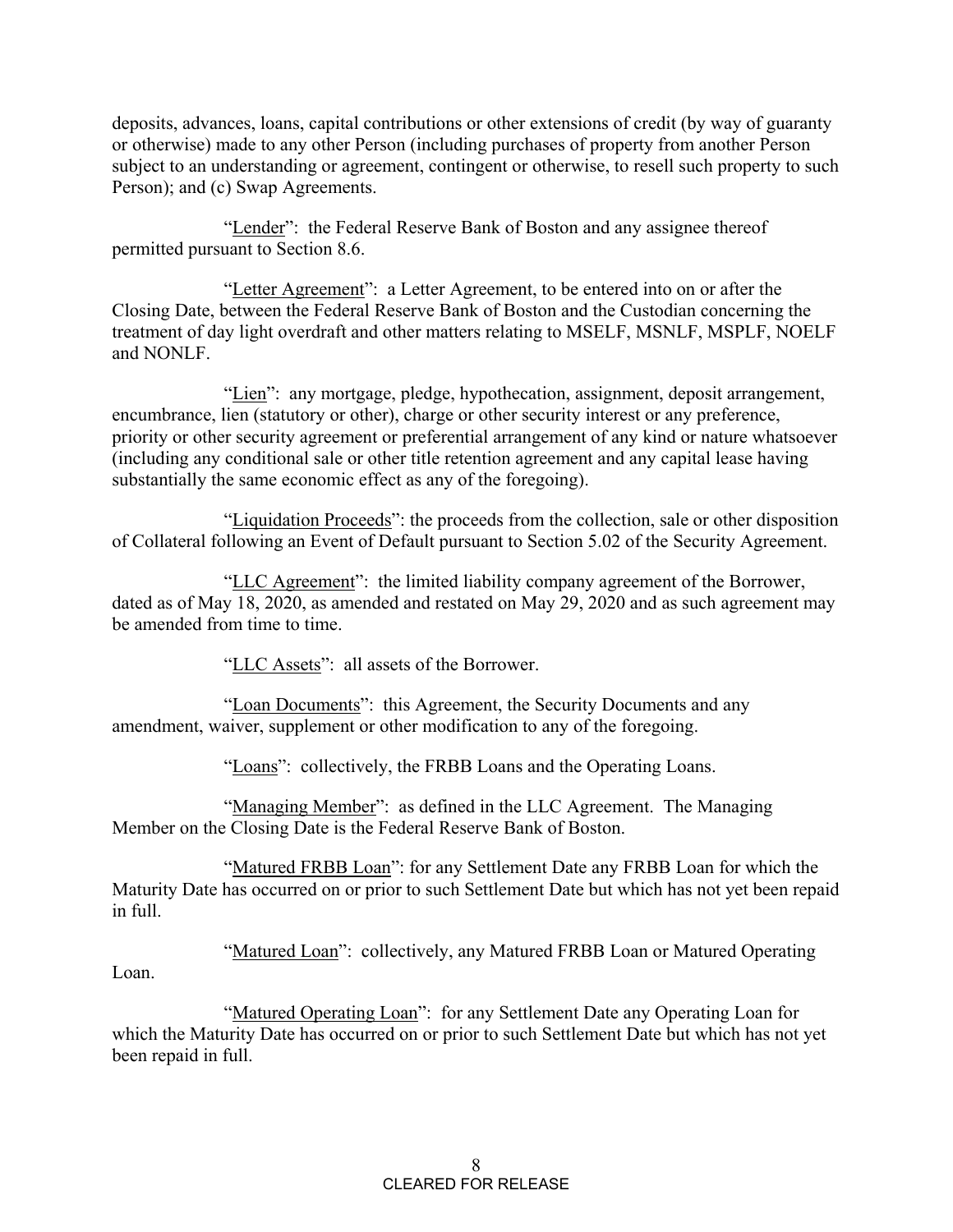"Maturity Date": (i) for any FRBB Loan, September 30, 2025, or, in each case, such later date as Lender may specify on the date of borrowing for such Loan in its sole discretion in the event of an extension of the Availability Period and (ii) for any Operating Loan, such date as Lender and Borrower shall agree on the date of borrowing for such Loan.

"Membership Interest": the limited liability company interests in the Borrower.

"MSELF": the Main Street Expanded Loan Facility established as such consistent with the terms of the MSELF Term Sheet dated April 9, 2020 and published on the website of the Board, as amended on April 30, 2020, and as adjusted or amended from time to time by the Board and the United States Secretary of the Treasury and announced on the Board's website.

"MSELF FRBB Loan": as defined in Section 2.1.

"MSELF Participation": a Participation in an Eligible MSELF Loan.

"MSELF Term Sheet": the term sheet entitled "Main Street Expanded Loan Facility" dated April 9, 2020 and published on the website of the Board, as amended on April 30, 2020, and as adjusted or amended from time to time by the Board and the United States Secretary of the Treasury and announced on the Board's website.

"MSNLF": the Main Street New Loan Facility established as such consistent with the terms of the MSNLF Term Sheet dated April 9, 2020 and published on the website of the Board, as amended on April 30, 2020, and as adjusted or amended from time to time by the Board and the United States Secretary of the Treasury and announced on the Board's website.

"MSNLF FRBB Loan": as defined in Section 2.1.

"MSNLF Participation": a Participation in an Eligible MSNLF Loan.

"MSNLF Term Sheet": the term sheet entitled "Main Street New Loan Facility" dated April 9, 2020 and published on the website of the Board, as amended on April 30, 2020, and as adjusted or amended from time to time by the Board and the United States Secretary of the Treasury and announced on the Board's website.

"MSPLF": the Main Street Priority Loan Facility established as such consistent with the terms of the MSPLF Term Sheet dated April 30, 2020 and as adjusted or amended from time to time by the Board and the United States Secretary of the Treasury and announced on the Board's website.

"MSPLF FRBB Loan: as defined in Section 2.1.

"MSPLF Participation": a Participation in an Eligible MSPLF Loan.

"MSPLF Term Sheet": the term sheet entitled "Main Street Priority Loan Facility" dated April 30, 2020 and published on the website of the Board and as adjusted or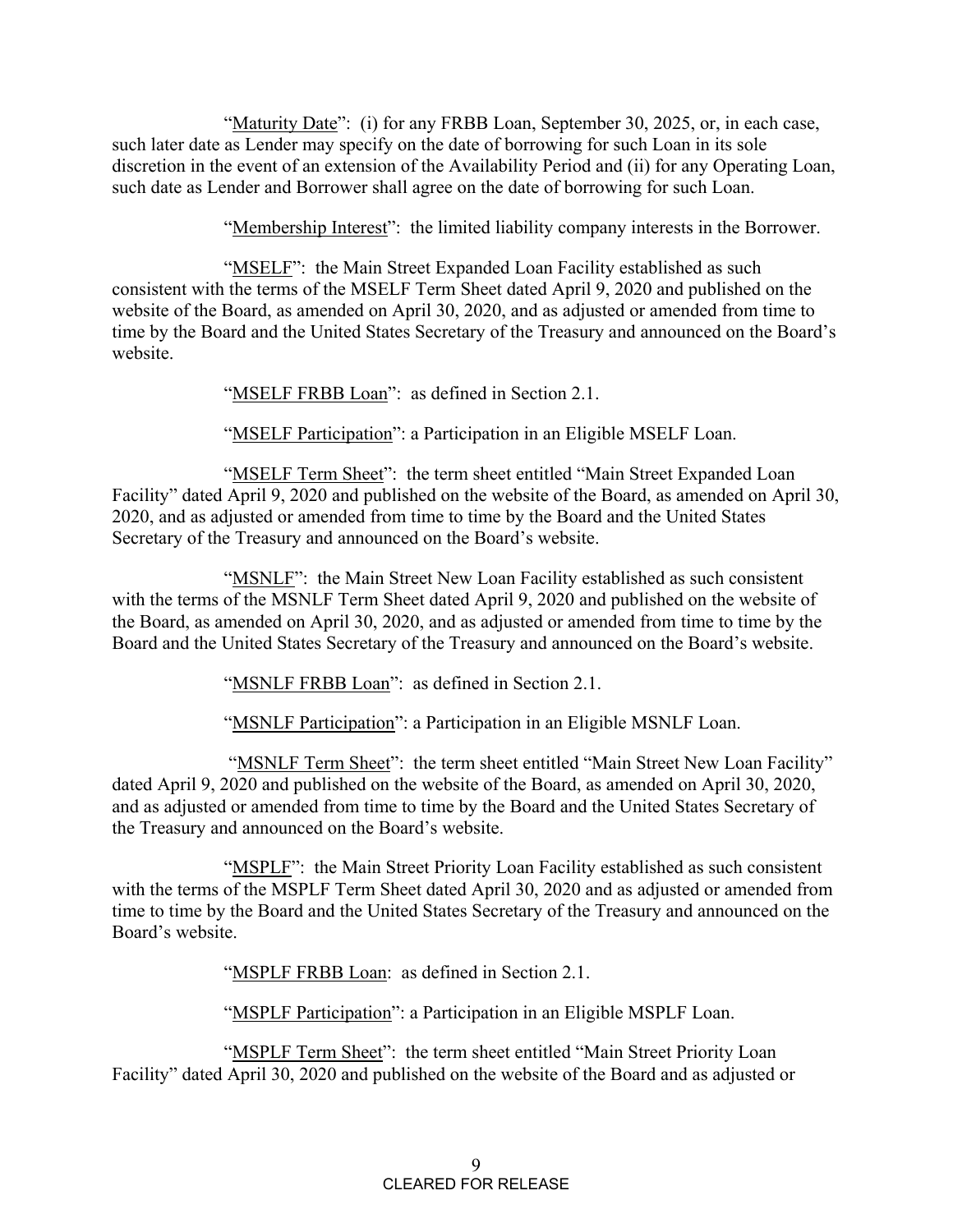amended from time to time by the Board and the United States Secretary of the Treasury and announced on the Board's website.

"NOELF": the Nonprofit Organization Expanded Loan Facility established as such consistent with the terms of the NOELF Term Sheet dated July 17, 2020 and published on the website of the Board and as adjusted or amended from time to time by the Board and the United States Secretary of the Treasury and announced on the Board's website.

"NOELF FRBB Loan": as defined in Section 2.1.

"NOELF Participation": a Participation in an Eligible NOELF Loan.

"NOELF Term Sheet": the term sheet entitled "Nonprofit Organization" Expanded Loan Facility" dated July 17, 2020 and published on the website of the Board and as adjusted or amended from time to time by the Board and the United States Secretary of the Treasury and announced on the Board's website.

"NONLF": the Nonprofit Organization New Loan Facility established as such consistent with the terms of the NONLF Term Sheet dated July 17, 2020 and published on the website of the Board and as adjusted or amended from time to time by the Board and the United States Secretary of the Treasury and announced on the Board's website.

"NONLF FRBB Loan": as defined in Section 2.1.

"NONLF Participation": a Participation in an Eligible NONLF Loan.

"NONLF Term Sheet": the term sheet entitled "Nonprofit Organization New Loan Facility" dated July 17, 2020 and published on the website of the Board and as adjusted or amended from time to time by the Board and the United States Secretary of the Treasury and announced on the Board's website.

"Obligations": the unpaid principal of and interest on (including interest accruing after the maturity of the Loans and interest accruing after the filing of any petition in bankruptcy, or the commencement of any insolvency, reorganization or like proceeding, relating to the Borrower, whether or not a claim for post-filing or post-petition interest is allowed in such proceeding) the Loans and all other obligations and liabilities of the Borrower to the Lender, whether direct or indirect, absolute or contingent, due or to become due, or now existing or hereafter incurred, which may arise under, out of, or in connection with, this Agreement, any other Loan Document or any other document made, delivered or given in connection herewith or therewith, whether on account of principal, interest, fees, indemnities, costs, expenses (including all fees, charges and disbursements of counsel to the Lender that are required to be paid by the Borrower pursuant hereto or pursuant to the other Loan Documents) or otherwise.

"Operating Loan": as defined in Section 2.2.

"Operative Documents": the Loan Documents, the Custodian Agreement, the Letter Agreement, the Administration Agreement, the Fee Letters, the Credit Administration Services Agreement, the LLC Agreement and the Preferred Equity Account Documentation.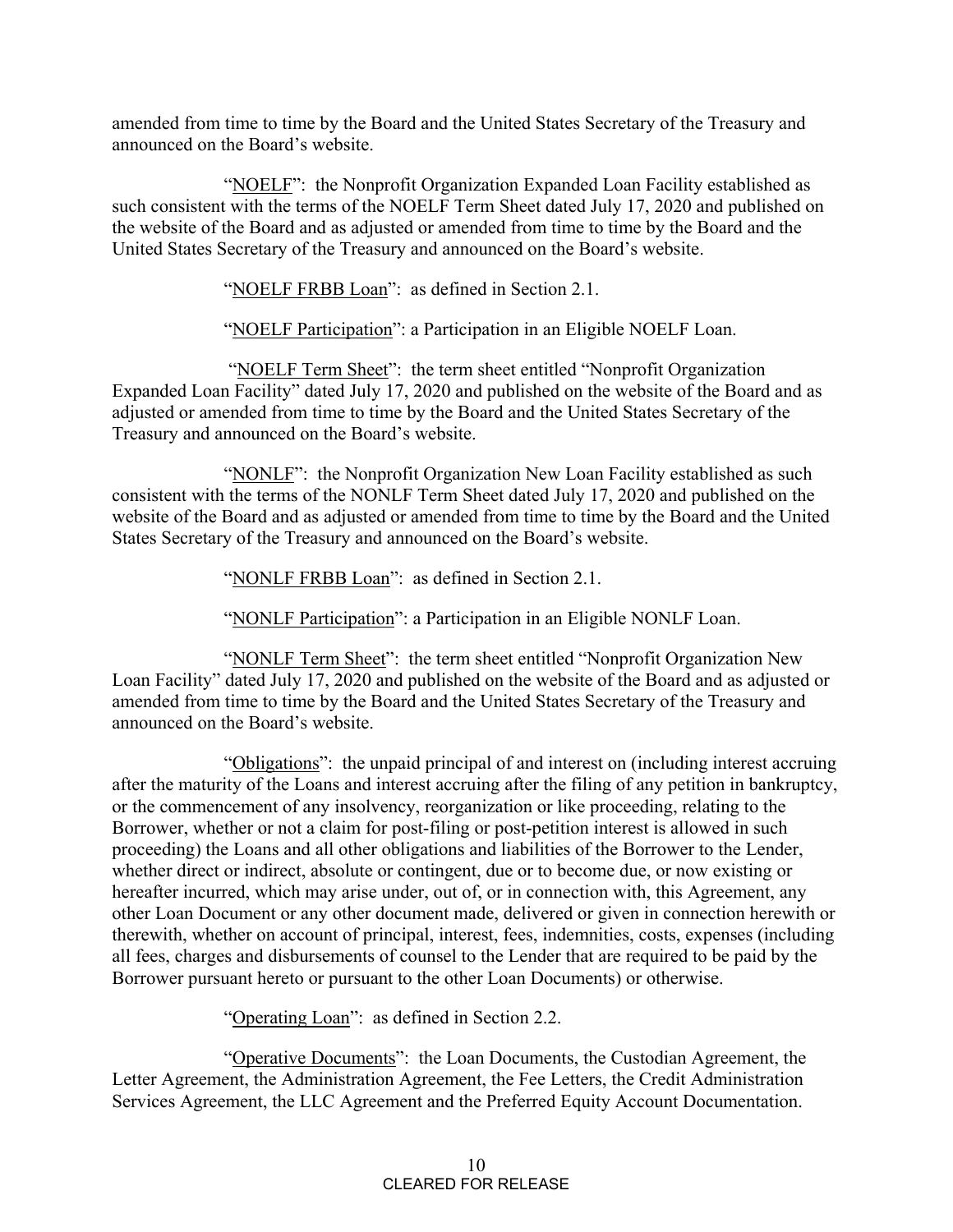Each of the Custodian Agreement, Administration Agreement, the Letter Agreement, any Control Agreement and the Credit Administration Services Agreement shall be Operative Documents hereunder as of the Closing Date, if entered into on or before the Closing Date, and, if not entered into on or before the Closing Date, shall be Operative Documents hereunder as of the date entered into. If, after the Closing Date, the Borrower or the Lender otherwise contracts with any Person to assist in performing duties under the Operative Documents, other Contractual Obligations or otherwise in connection with the MSELF, MSNLF, MSPLF, NOELF or NONLF, such contract shall, upon being entered into, be an Operative Document hereunder.

"Payment Calculation Report": as defined in the Administration Agreement.

"Participation": means a loan participation in an Eligible MSNLF Loan, Eligible MSELF Loan, Eligible MSPLF Loan, Eligible NOELF Loan or Eligible NONLF Loan documented pursuant to an agreement between the Borrower and an originating financial institution in the form of a Standard Terms and Conditions for Participation Agreements for the Main Street Lending Program published on the Lender's website and Transaction Specific Terms thereunder. For purposes of the definitions of "Interest Proceeds" and "Principal Proceeds", "Participation" shall also be deemed to refer to any direct interest in an Eligible MSNLF Loan, Eligible MSELF Loan, Eligible MSPLF Loan, Eligible NOELF Loan or Eligible NONLF Loan arising from the elevation of a relevant loan participation therein.

"PBGC": the Pension Benefit Guaranty Corporation established pursuant to Subtitle A of Title V of ERISA (or any successor).

"Person": an individual, partnership, corporation, limited liability company, business trust, joint stock company, trust, unincorporated association, joint venture, Governmental Authority or other entity of whatever nature.

"Plan": any employee benefit plan as defined in Section 3(3) of ERISA, including any employee welfare benefit plan (as defined in Section 3(1) of ERISA), any employee pension benefit plan (as defined in Section 3(2) of ERISA), and any plan which is both an employee welfare benefit plan and an employee pension benefit plan, whether or not subject to ERISA.

"Preferred Equity Account": one or more accounts to be established by the Borrower pursuant to the Preferred Equity Account Documentation at the Federal Reserve Bank of Boston and the Federal Reserve Bank of New York, it being understood that the Preferred Equity Account may consist of a securities account and a deposit account (and one or more additional accounts) on the books and records of either the Federal Reserve Bank of Boston or Federal Reserve Bank of New York and that all accounts established pursuant to the Preferred Equity Account Documentation are referred to herein collectively as the Preferred Equity Account.

"Preferred Equity Account Bank": either the Federal Reserve Bank of New York or the Federal Reserve Bank of Boston in its capacity as depository (or similar role) with respect to the Preferred Equity Account pursuant to the Preferred Equity Account Documentation.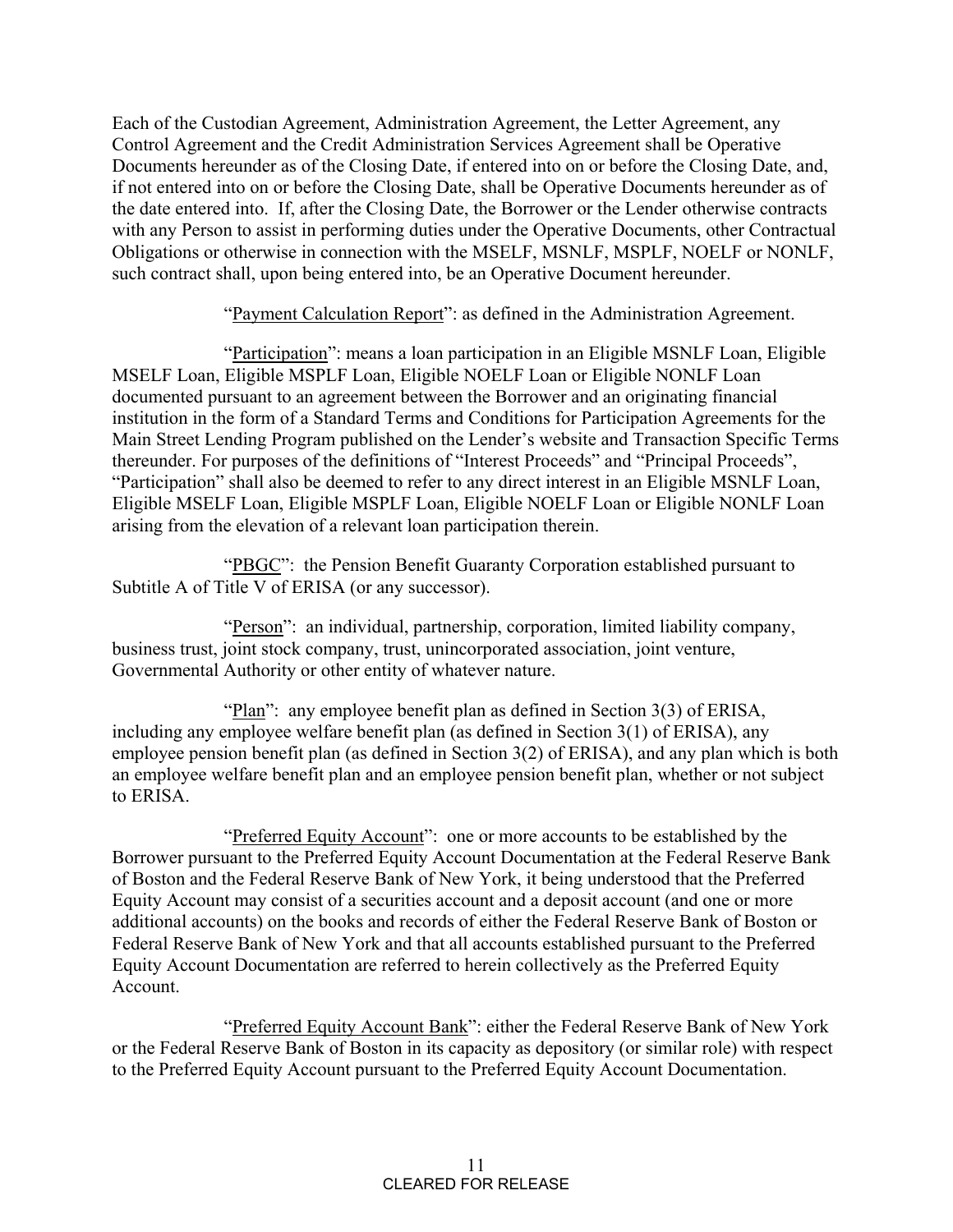"Preferred Equity Account Documentation": an account agreement or other documentation entered into by the Borrower and the Federal Reserve Bank of Boston and/or Federal Reserve Bank of New York with respect to the applicable Preferred Equity Account.

"Principal Proceeds": with respect to MSELF, MSNLF, MSPLF, NOELF and NONLF, for any Settlement Date, the sum of all principal proceeds received during the preceding Settlement Period in respect of the Participations (or from reinvestment of such proceeds thereof in Eligible Short-Term Assets), other than any Participations in respect of which an Asset Loss Amount has been determined prior to the date of receipt.

"Principal Proceeds Account": as defined in the Custodian Agreement.

"Priority of Payments": as defined in Section 2.8.

"Regulation A": means Regulation A (Extensions of Credit by Federal Reserve Banks), 12 C.F.R. Part 201, as amended.

"Regulation A Condition" means a condition met on any date that Lender has not notified Borrower that Lender has determined that the conditions set forth in Section 201.4(d)(8) of Regulation A are no longer met.

"Related Parties": with respect to any specified Person, such Person's Affiliates and the respective directors, officers, employees, agents, advisors, and controlling persons of such Person and such Person's Affiliates.

"Requirement of Law": as to any Person, the organizational or governing documents of such Person (including, with respect to the Borrower, the LLC Agreement), and any law, treaty, rule or regulation or determination of an arbitrator or a court or other Governmental Authority, in each case applicable to or binding upon such Person or any of its property or to which such Person or any of its property is subject.

"Responsible Officer": means (i) with respect to the Borrower, the Managing Member and any other person authorized to act on behalf of the Borrower pursuant to the LLC Agreement, (ii) with respect to the Credit Administrator, any Partner of the Credit Administrator with direct responsibility for the administration of the transactions and agreements contemplated by this Agreement and the other Operative Documents and the Collateral, (iii) with respect to the Administrator, any officer of the Administrator with direct responsibility for the administration of the transactions and agreements contemplated by this Agreement and the other Operative Documents and the Collateral, (iv) with respect to the Custodian, any officer of the Custodian with direct responsibility for the administration of the transactions and agreements contemplated by this Agreement and the other Operative Documents and the Collateral and (v) with respect to any other Person, its Chairman of the Board, its Chief Executive Officer, its President, any Senior Vice President, the Chief Financial Officer, any Vice President, the Treasurer or any other employee (A) that has the power to take or delegate the taking of the action in question and has been so authorized, directly or indirectly, by the board of directors or other governing body of such Person, (B) working under the direct supervision or the delegated authority of any such Chairman of the Board, Chief Executive Officer, President, Senior Vice President, Chief Financial Officer, Vice President or Treasurer or (C) whose responsibilities include the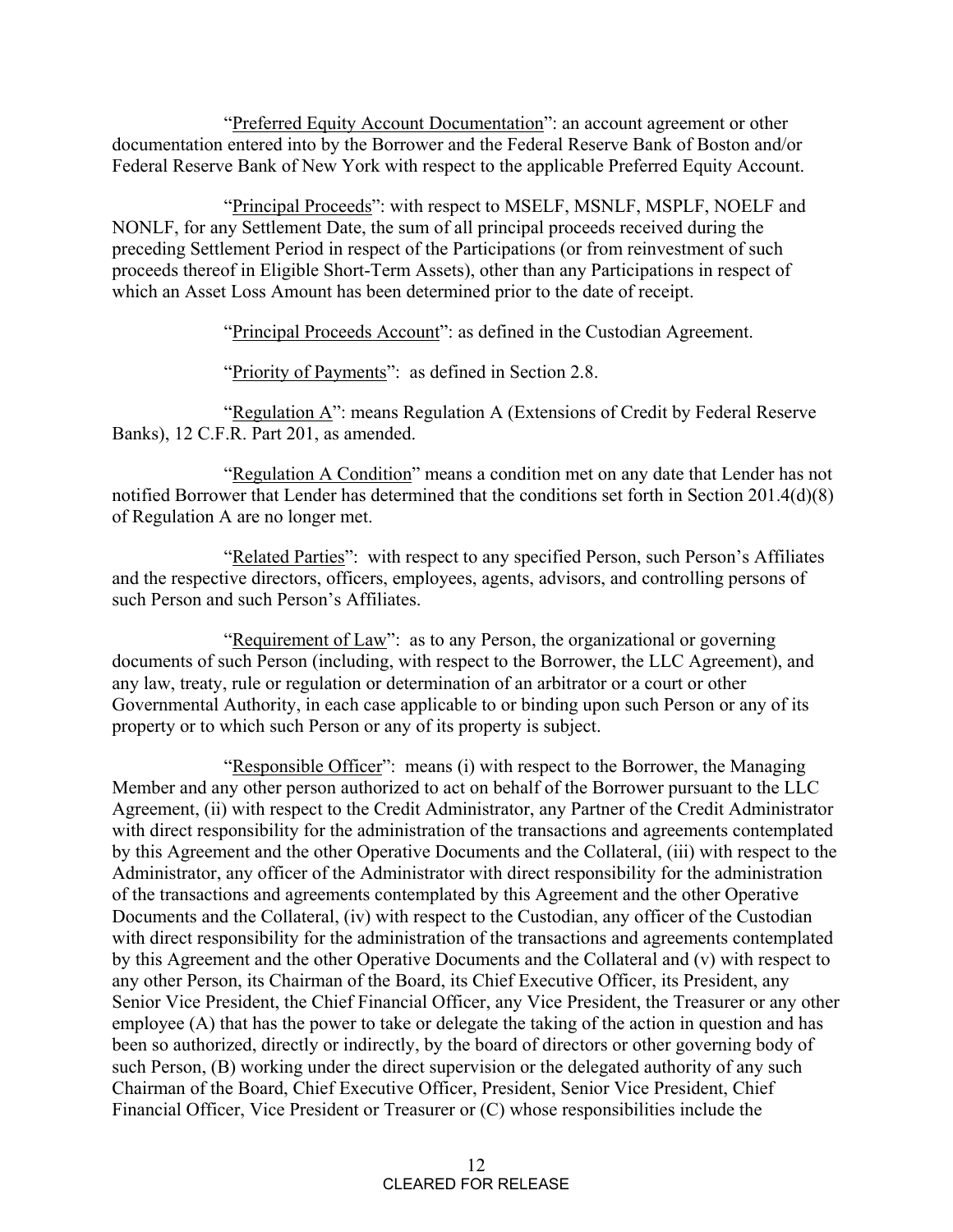administration of the transactions and agreements contemplated by this Agreement and the Operative Documents and the Collateral.

"SEC": the Securities and Exchange Commission, any successor thereto and any analogous Governmental Authority.

"Secured Party": as defined in the Security Agreement.

"Security Agreement": the Security Agreement, to be entered into on or after the Closing Date, between the Borrower and the Lender.

"Security Documents": the collective reference to the Security Agreement, the Custodian Agreement, any Control Agreement, any Treasury Investment MOU and all other security documents hereafter delivered to the Lender granting or facilitating the perfection of a Lien on any property of the Borrower to secure the Obligations.

"Senior Amounts": as defined in Section 2.8.

"Senior Expense Amounts": as defined in Section 2.8.

"Senior Shortfall Amount": as defined in Section 2.8.

"Settlement Date": each of (i) the  $15<sup>th</sup>$  day of each month (or if such date is not a Business Day), the next succeeding Business Day, beginning on July 15, 2020 or such other date as Managing Member shall determine in its sole discretion, (ii) any Business Day specified by the Lender to the Borrower, Credit Administrator, Custodian and Administrator upon at least five Business Days' notice, (iii) the Maturity Date of any Matured Loan and (iv) any Extended Settlement Date (but solely for the limited purpose set forth in Section 2.8(a)).

"Settlement Period": the period from (and including) a Determination Date to (but excluding) the next following Determination Date, except the first Settlement Period shall be the period from (and including) the Closing Date to (but excluding) the Determination Date immediately preceding the first Settlement Date.

"Subsidiary": as to any Person, a corporation, partnership, limited liability company or other entity of which shares of stock or other ownership interests having ordinary voting power (other than stock or such other ownership interests having such power only by reason of the happening of a contingency) to elect a majority of the board of directors or other credit administrators of such corporation, partnership or other entity are at the time owned, or the management of which is otherwise controlled, directly or indirectly through one or more intermediaries, or both, by such Person.

"Swap Agreement": any agreement in respect of a transaction which (i) is a rate swap transaction, swap option, basis swap, forward rate transaction, commodity swap, commodity option, equity or equity index swap, equity or equity index option, bond option, interest rate option, foreign exchange transaction, cap transaction, floor transaction, collar transaction, currency swap transaction, cross-currency rate swap transaction, currency option, credit protection transaction, credit swap, credit default swap, credit default option, total return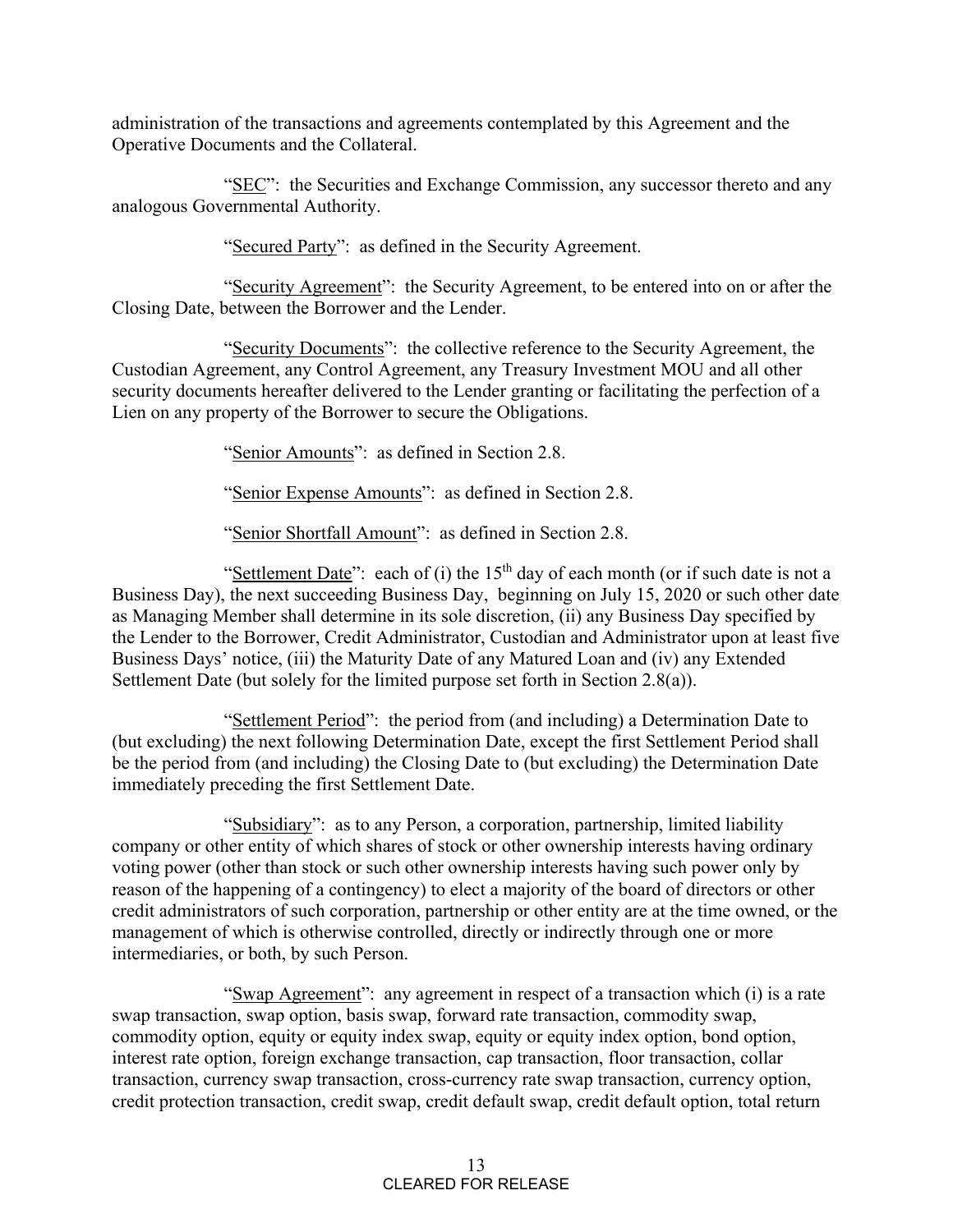swap, credit spread transaction, repurchase transaction, reverse repurchase transaction, buy/sellback transaction, securities lending transaction, weather index transaction or forward purchase or sale of a security, commodity or other financial instrument or interest (including any futures or options with respect to any of these transactions) or (ii) which is a type of transaction that is similar to any transaction referred to in clause (i) above that is currently, or in the future becomes, recurrently entered into in the financial markets (including terms and conditions incorporated by reference in such agreement) and which is a forward, swap, future, option or other derivative on one or more rates, currencies, commodities, equity securities or other equity instruments, debt securities or other debt instruments, economic, financial or pricing indices or measures of economic, financial or pricing risk or value, other benchmarks against which payments or deliveries are to be made or any combination of these transactions.

"Treasury Investment MOU": any Investment Memorandum of Understanding to be entered into among Borrower, the United States Department of Treasury and the Lender in relation to investment associated with the Preferred Equity Account.

"Underlying Loan": as defined in the definition of Asset Loss.

"United States": the United States of America.

1.2 Other Definitional Provisions. (a) Unless otherwise specified therein, all terms defined in this Agreement shall have the defined meanings when used in the other Loan Documents or any certificate or other document made or delivered pursuant hereto or thereto.

(b) As used herein and in the other Loan Documents, and any certificate or other document made or delivered pursuant hereto or thereto, (1) accounting terms shall have the respective meanings given to them under GAAP, (2) the words "include", "includes" and "including" shall be deemed to be followed by the phrase "without limitation", (3) the word "incur" shall be construed to mean incur, create, issue, assume, become liable in respect of or suffer to exist (and the words "incurred" and "incurrence" shall have correlative meanings), (4) the words "asset" and "property" shall be construed to have the same meaning and effect and to refer to any and all tangible and intangible assets and properties, including cash, Capital Stock, securities, revenues, accounts, leasehold interests and contract rights, and (5) references to agreements or other Contractual Obligations shall, unless otherwise specified, be deemed to refer to such agreements or Contractual Obligations as amended, supplemented, restated or otherwise modified from time to time, or any successor or replacement agreement which may be entered into from time to time.

(c) The words "hereof", "herein" and "hereunder" and words of similar import, when used in this Agreement, shall refer to this Agreement as a whole and not to any particular provision of this Agreement, and Section, Schedule and Exhibit references are to this Agreement unless otherwise specified.

(d) The meanings given to terms defined herein shall be equally applicable to both the singular and plural forms of such terms.

(e) All references to times herein shall be to New York City time.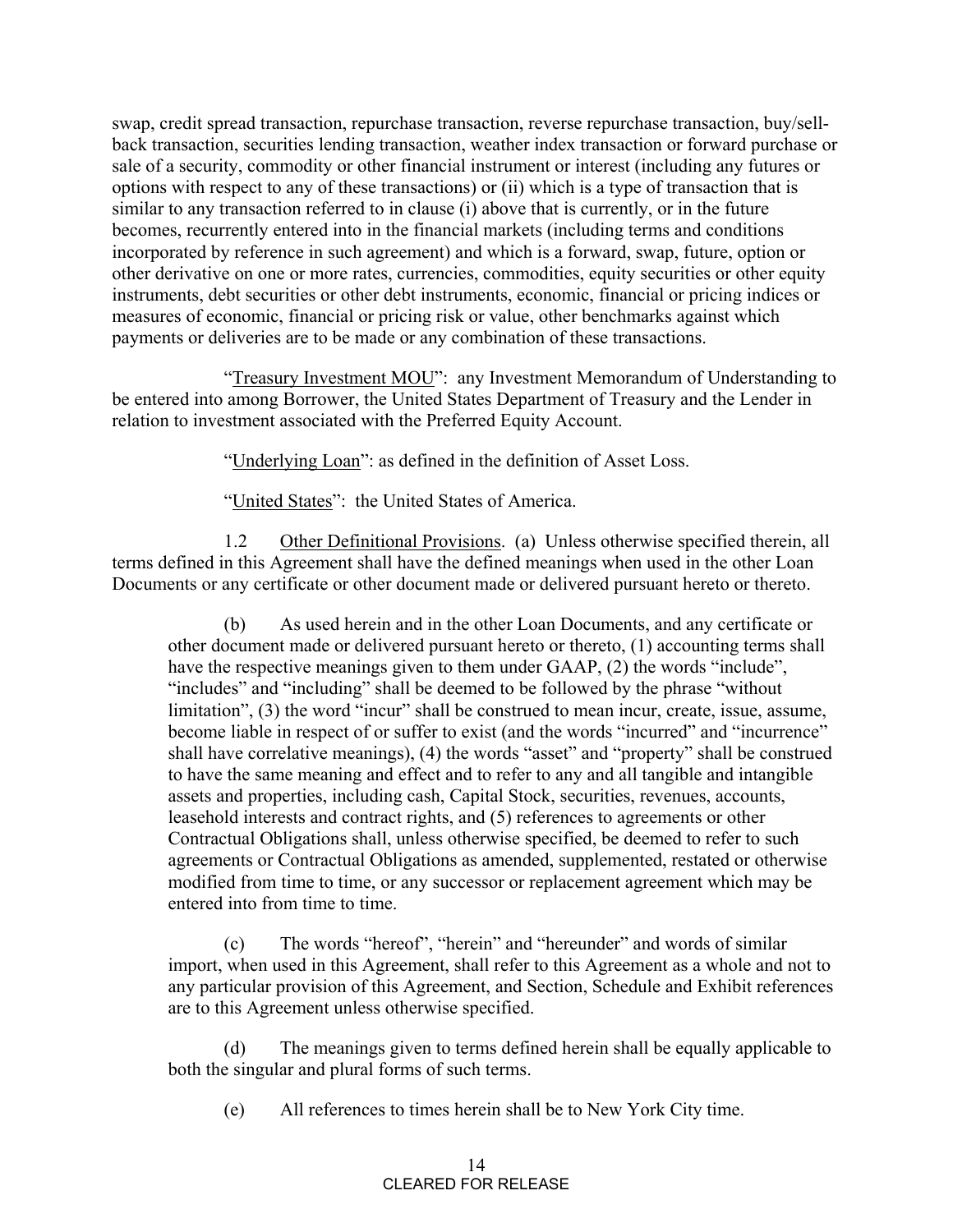(f) For the avoidance of doubt, all actions by Managing Member will be on behalf of Borrower.

## SECTION 2. AMOUNT AND TERMS OF COMMITMENTS

## 2.1 FRBB Loans.

(a) Subject to the terms and conditions hereof, the Lender agrees to make loans to the Borrower in Dollars from time to time on any Business Day during the Availability Period for the purpose of funding the Borrower's purchase of 95% Participations in Eligible MSNLF Loans from Eligible MSNLF Lenders (each such loan by Lender hereunder, a "MSNLF FRBB Loan"); provided, however, that as of any Funding Date, after giving effect to the related borrowing and the application of the proceeds of such borrowing, the aggregate outstanding principal amount of all FRBB Loans outstanding shall not exceed the Commitment.

(b) Subject to the terms and conditions hereof, the Lender agrees to make loans to the Borrower in Dollars from time to time on any Business Day during the Availability Period for the purpose of funding the Borrower's purchase of 95% Participations in Eligible MSPLF Loans from Eligible MSPLF Lenders (each such loan by Lender hereunder, a "MSPLF FRBB Loan"); provided, however, that as of any Funding Date, after giving effect to the related borrowing and the application of the proceeds of such borrowing, the aggregate outstanding principal amount of all FRBB Loans outstanding shall not exceed the Commitment.

(c) Subject to the terms and conditions hereof, the Lender agrees to make loans to the Borrower in Dollars from time to time on any Business Day during the Availability Period for the purpose of funding the Borrower's purchase of 95% Participations in upsized tranches of Eligible MSELF Loans from Eligible MSELF Lenders (each such loan by Lender hereunder, a "MSELF FRBB Loan"); provided, however, that as of any Funding Date, after giving effect to the related borrowing and the application of the proceeds of such borrowing, the aggregate outstanding principal amount of all FRBB Loans outstanding shall not exceed the Commitment.

(d) Subject to the terms and conditions hereof, the Lender agrees to make loans to the Borrower in Dollars from time to time on any Business Day during the Availability Period for the purpose of funding the Borrower's purchase of 95% Participations in upsized tranches of Eligible NOELF Loans from Eligible NOELF Lenders (each such loan by Lender hereunder, a "NOELF FRBB Loan"); provided, however, that as of any Funding Date, after giving effect to the related borrowing and the application of the proceeds of such borrowing, the aggregate outstanding principal amount of all FRBB Loans outstanding shall not exceed the Commitment.

(e) Subject to the terms and conditions hereof, the Lender agrees to make loans to the Borrower in Dollars from time to time on any Business Day during the Availability Period for the purpose of funding the Borrower's purchase of 95% Participations in upsized tranches of Eligible NONLF Loans from Eligible NONLF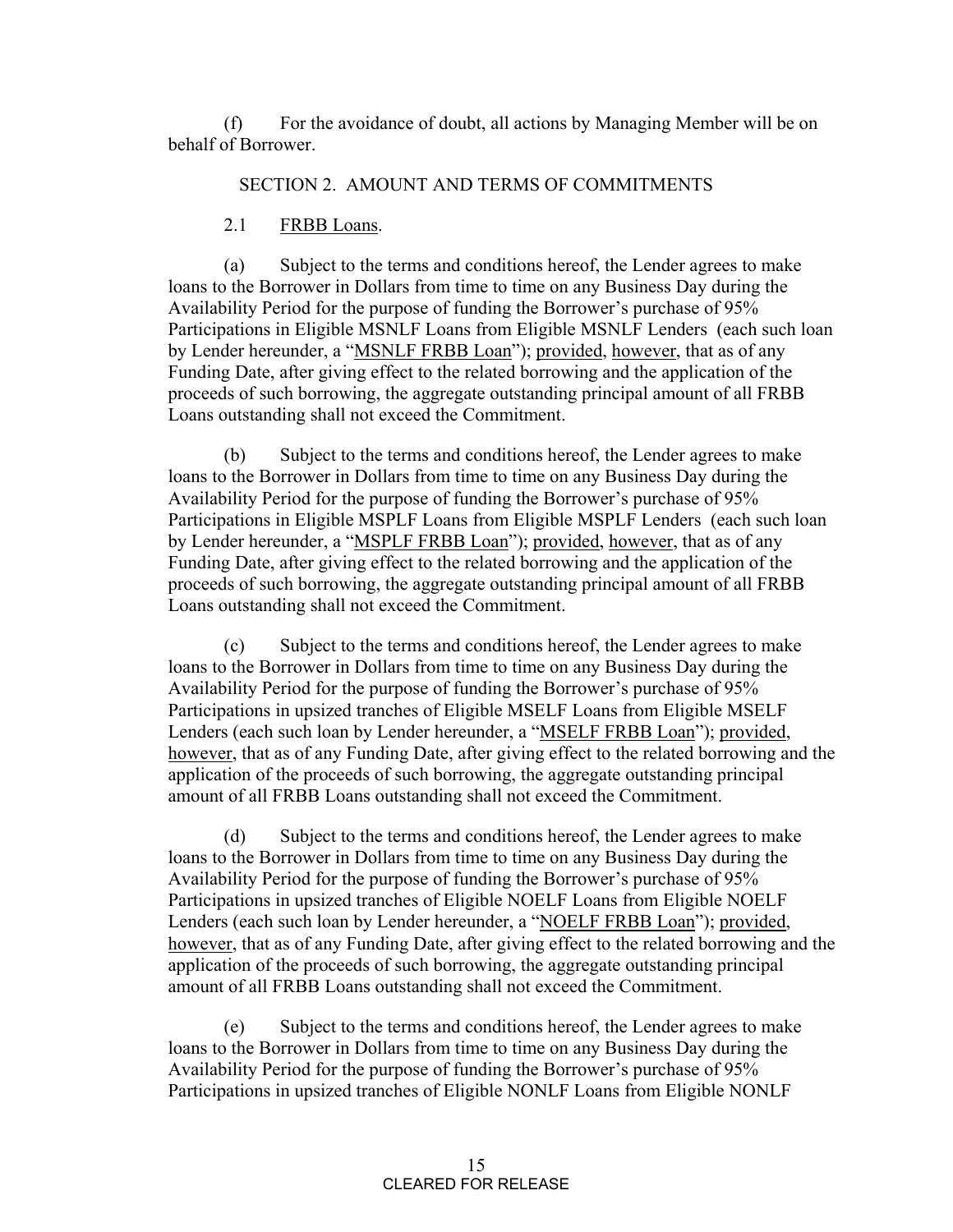Lenders (each such loan by Lender hereunder, a "NONLF FRBB Loan" and, NONLF FRBB Loans together with MSNLF FRBB Loans, MSPLF FRBB Loans, MSELF FRBB Loans and NOELF FRBB Loans, the "FRBB Loans"); provided, however, that as of any Funding Date, after giving effect to the related borrowing and the application of the proceeds of such borrowing, the aggregate outstanding principal amount of all FRBB Loans outstanding shall not exceed the Commitment.

2.2 Operating Loans. In addition to the FRBB Loans, upon a request thereof by the Borrower and subject to the terms and conditions hereof, the Lender may determine, in its sole discretion, to extend one or more other loans to the Borrower under this Agreement only with respect to the funding the Borrower's payment of Costs and Expenses and Fees (any such loan, an "Operating Loan").

## 2.3 Procedure for Borrowings.

(a) Each borrowing of a Loan shall be made upon irrevocable notice by the Borrower to the Lender on or prior to the Funding Date, which may be given by telephone or email transmission in accordance with such required timing and other procedures as are established by the Lender from time to time.

(b) Notwithstanding anything to the contrary contained herein, any such telephonic notice may be given by a Responsible Officer of the Borrower or an individual who has been authorized in writing to do so by a Responsible Officer of the Borrower. Each such telephonic notice must be confirmed promptly by delivery to the Lender of a written notice (which may be sent via email) in a form approved by the Lender from a Responsible Officer of the Borrower. Each such irrevocable notice (whether telephonic or written) shall (A) specify (1) the requested Funding Date, (2) the amount to be borrowed, (3) whether the relevant Loan is an FRBB Loan or an Operating Loan and (4) such other information as the Lender may reasonably request and (B) in the case of an FRBB Loan, reference a schedule of the MSELF Participations, MSNLF Participations, MSPLF Participations, NOELF Participations and NONLF Participations purchased or proposed to be purchased by the Borrower or on the Borrower's behalf with the proceeds of such FRBB Loan (which will accompany the notice of borrowing or will have been provided separately by the Credit Administrator).

(c) Upon satisfaction of the applicable conditions set forth in Sections 4.1 and 4.2, the Lender shall make the proceeds of each Loan available to the Borrower on the Funding Date by crediting the Custodian Master Account with the amount of such proceeds in accordance with instructions provided to (and acceptable to) the Lender by the Borrower, which credit will be further made by the Custodian to the Clearing Account.

2.4 Repayment of Loans. The Borrower shall repay the outstanding principal amount of each Matured Loan and the interest accrued thereon on its Maturity Date, and prepay the outstanding principal amount of each other Loan and the interest accrued thereon on the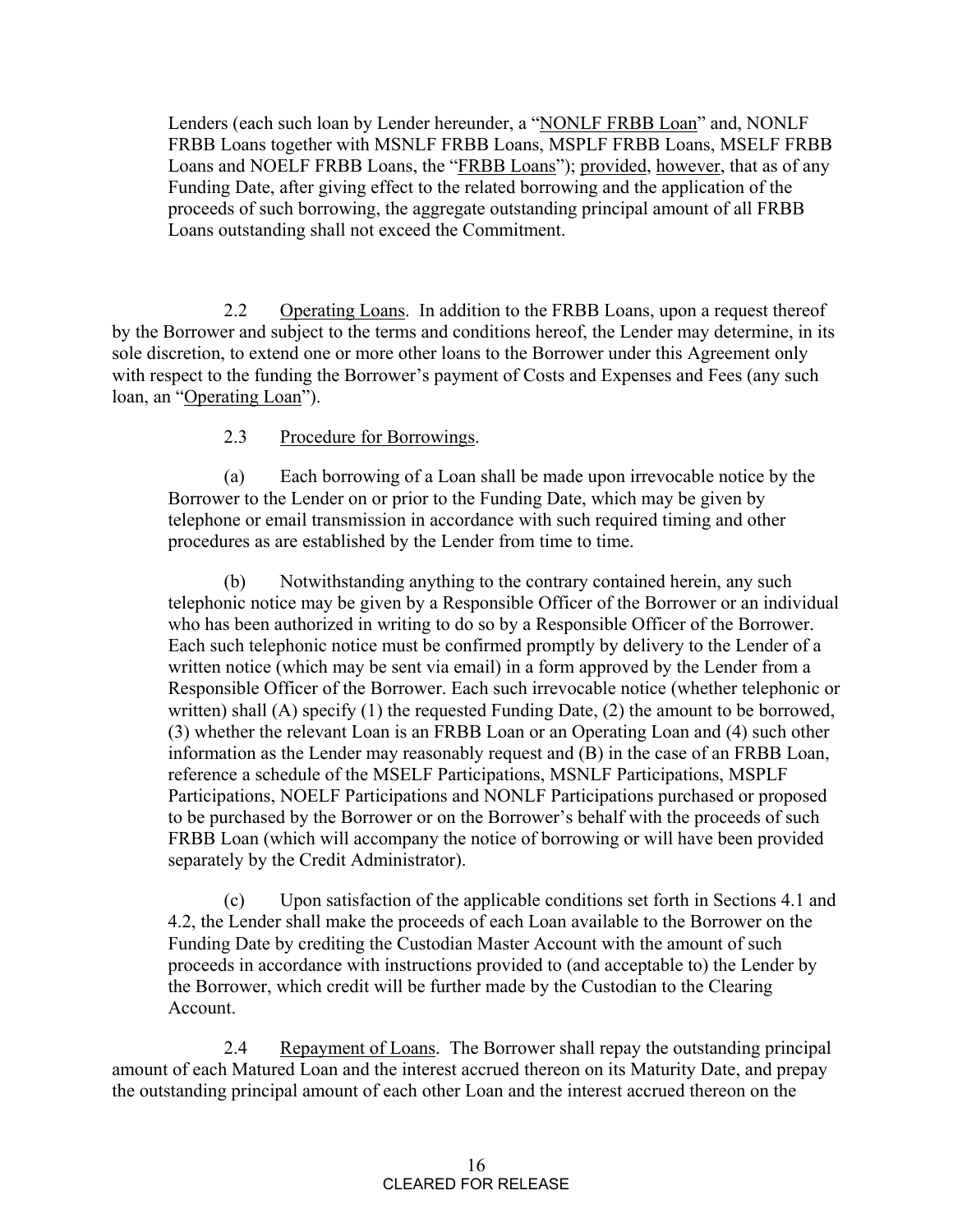related Settlement Date, which repayment may be effected by the Lender debiting the Custodian Master Account (which debit will further be made by the Custodian to the Clearing Account) in an amount equal to the sum of the principal amount of such Loan and accrued interest thereon, or otherwise in accordance with the Priority of Payments.

## 2.5 Interest; Computation of Interest.

(a) Each Loan shall bear interest accruing on each day on the outstanding principal amount thereof at a rate per annum equal to the Interest on Excess Reserves Rate in effect on the day such Loan is made.

(b) Interest payable on each Loan pursuant hereto shall be calculated by Administrator on the basis of a 365-day year for the actual number of days elapsed, during the period from but excluding the Funding Date for such Loan to and including the Settlement Date on which such Loan is paid or prepaid (and in respect of a Loan paid or prepaid in part, interest shall be payable on the portion of the amount paid or prepaid through the date of payment). Each determination of the interest rate and each calculation of the amount of accrued interest, in each case by Administrator in consultation with Lender and Managing Member pursuant to any provision of this Agreement, shall be conclusive and binding on Borrower and Lender in the absence of manifest error.

(c) Interest shall accrue on a daily basis on the outstanding principal amount of each Loan until the outstanding principal amount of such Loan is paid in full.

(d) If any amount payable by the Borrower to the Lender under any Loan Document is not paid when due (without regard to any applicable grace periods), whether on a Settlement Date, at stated maturity, by acceleration or otherwise (but other than solely due to the occurrence of any Extended Settlement Date in accordance with Section  $2.8(a)$ ), such amount shall thereafter bear interest at an interest rate per annum at all times equal to the Default Rate to the fullest extent permitted by applicable law, which interest shall accrue from the date such overdue amount was originally due to the date of payment in full of such amount, including interest thereon, has been made to the Lender. Accrued and unpaid interest on past due amounts, including interest on interest, shall be due and payable upon demand. Interest hereunder shall be due and payable in accordance with the terms hereof before and after judgment, and before and after the commencement of any proceeding under any bankruptcy, insolvency, reorganization, moratorium or similar law affecting the enforcement of creditors' rights generally.

2.6 Payments Generally. (a) All payments to be made by the Borrower in respect of the Loans shall be made in such amounts, without set-off or counterclaim, as may be necessary in order that every such payment (after deduction or withholding for or on account of any present or future taxes, levies, imposts, duties or other charges of whatever nature imposed by the jurisdiction in which the Borrower is organized or any political subdivision or taxing authority therein or thereof) shall not, as a result of any such deductions or withholdings, be less than the amounts otherwise specified to be paid under this Agreement. All payments under the Loans will be made by the Borrower without any deduction or withholding for or on account of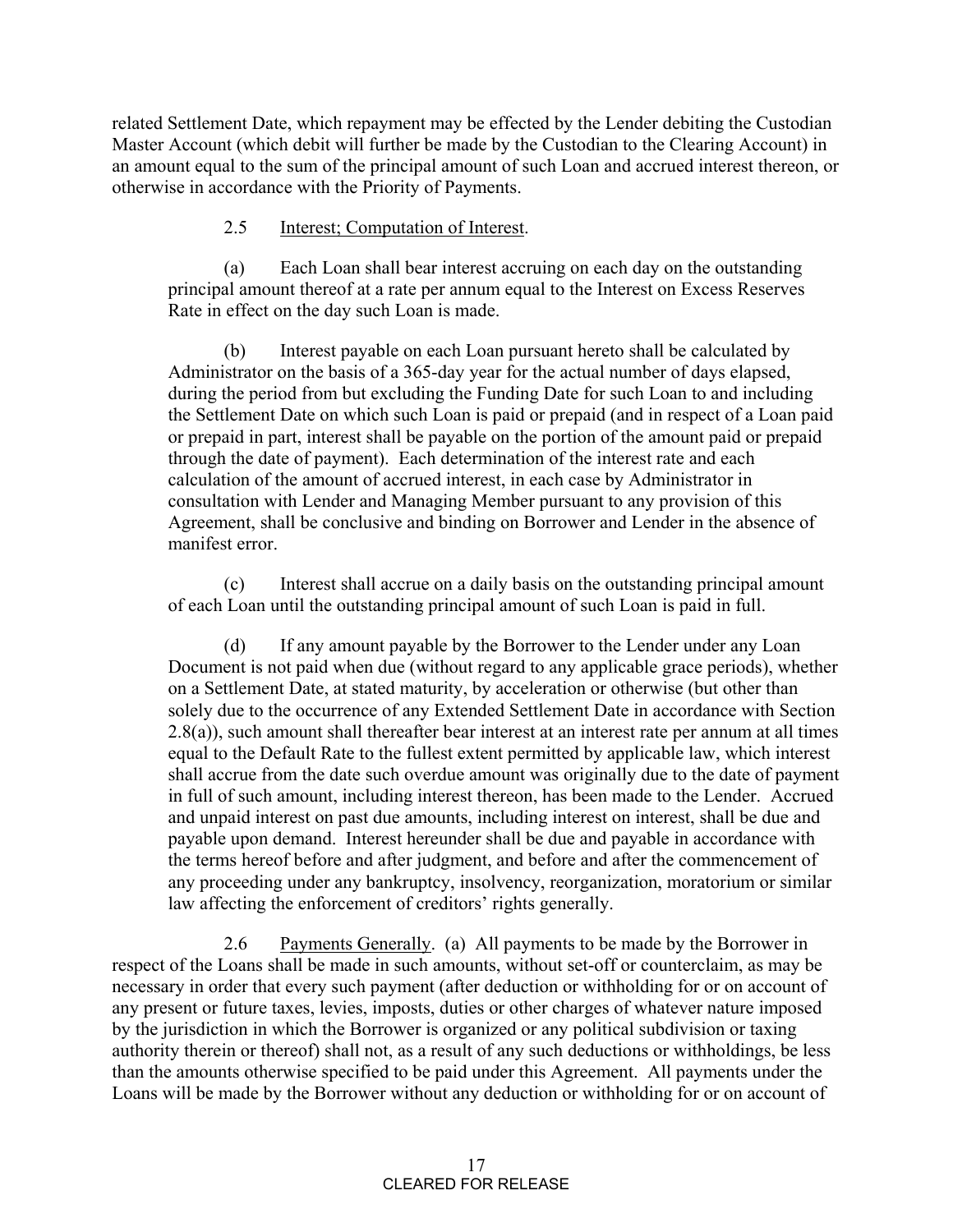any tax unless such deduction or withholding is required by any applicable law, as modified by the practice of any relevant governmental revenue authority, then in effect.

(b) The Lender shall maintain in accordance with its usual practice an account or accounts evidencing the Indebtedness of the Borrower to the Lender resulting from the Loans, including the amounts of principal and interest payable and paid to the Lender from time to time hereunder. The entries made in the records maintained pursuant to the preceding sentence shall be prima facie evidence of the existence and amounts of the Obligations to which such entries relate; provided that the failure of the Lender to maintain such accounts or any error therein shall not in any manner affect the obligation of the Borrower to repay the Loans in accordance with the terms of this Agreement and the other Loan Documents.

2.7 Voluntary Prepayments. The Borrower may prepay the outstanding principal amount of any Loan at any time in whole or in part, without premium or penalty, plus accrued interest thereon.

2.8 Priority of Payments; Preferred Equity Account Transfers.

(a) On the Determination Date prior to each Settlement Date, Administrator will determine in consultation with Managing Member:

(1) the available Principal Proceeds and Interest Proceeds in the Clearing Account (the "Available Amounts"),

(2) the Asset Loss Amount, if any, for the relevant Settlement Period;

(3) the amount, if any, by which  $(x)$  the amounts payable pursuant to clauses (b)(1) through (4) of the Priority of Payments (the "Senior Amounts") exceed (y) the Available Amounts (such excess of  $(x)$  over  $(y)$ , a "Senior Shortfall Amount");

(4) the amount equal to the lesser of  $(x)$  all available Interest Proceeds less the amounts required to be applied under clauses (b)(1)-(5) of the Priority of Payments below and (y) the amount of accrued interest that would be required to be paid to Lender to prepay a principal amount of outstanding FRBB Loans for the relevant Settlement Date in the manner set forth in clause (b)(6) of the Priority of Payments (such lesser amount, the "Available Interest Proceeds Component"); and

(5) if the Available Interest Proceeds Component is not sufficient to allow repayment or prepayment with accrued interest of a principal amount of FRBB Loans, equal to the full amount of Principal Proceeds for the relevant Facility, Administrator will determine in consultation with Lender and Managing Member the maximum principal amount of such FRBB Loans that may be repaid with accrued interest on a "first-in, first-out" basis, from the total available amount of Principal Proceeds and the relevant Available Interest Proceeds Component (and for the avoidance of doubt, the total cash amount of Principal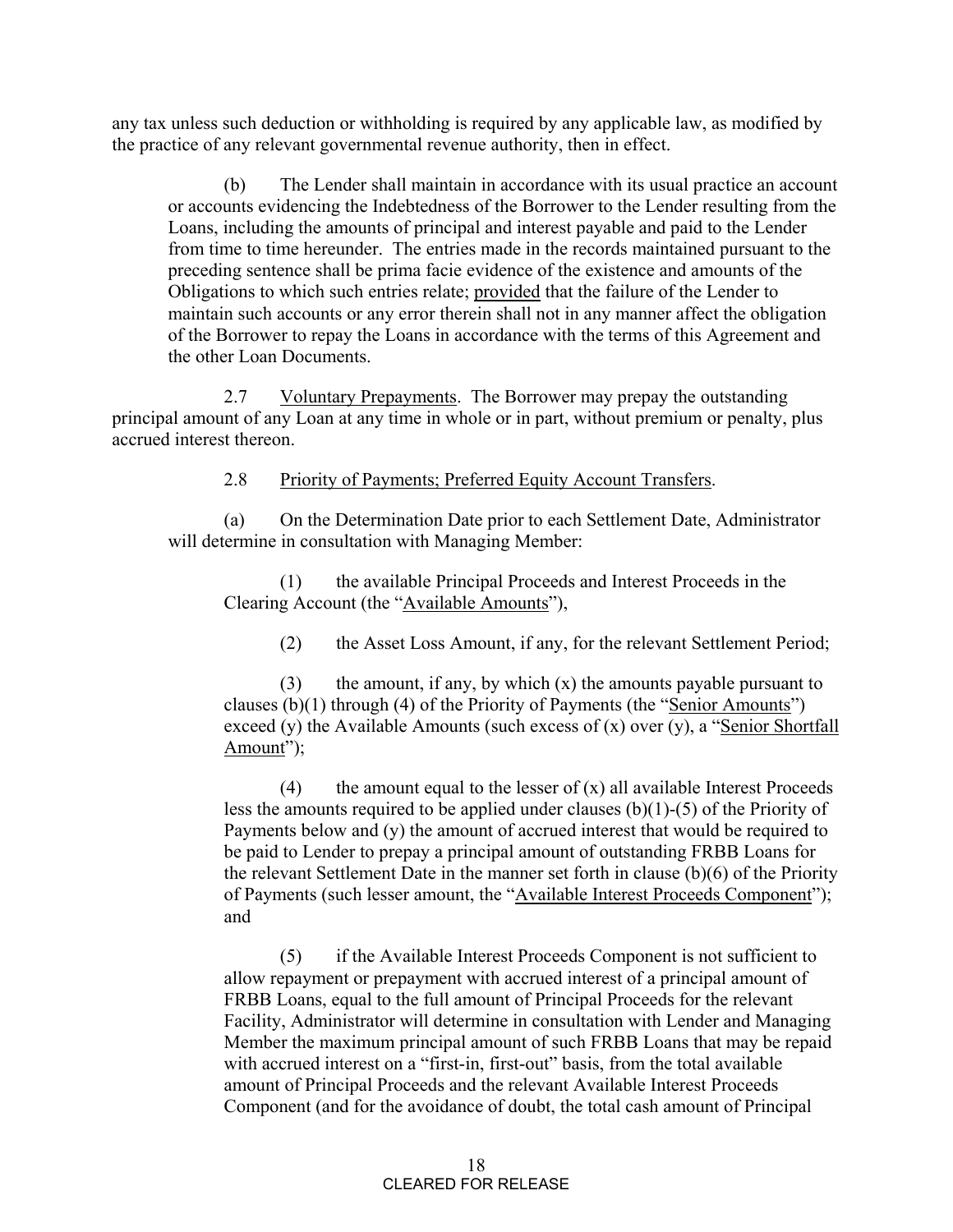Proceeds shall be applied in all cases to pay or prepay FRBB Loans with accrued interest, even if a portion of Principal Proceeds is required to be allocated to the payment of accrued interest).

The Managing Member will cause a transfer to be made from the Preferred Equity Account (i) to the Clearing Account in an amount equal to any Senior Shortfall Amount, in each case by no later than a time agreed upon by the Managing Member and the Custodian on the relevant Settlement Date (for any Settlement Date the "Preferred Equity Account Payment"); provided, however, that in the event that making the Preferred Equity Account Payment for any Settlement Date would require Borrower to make a withdrawal under the Treasury Investment MOU that would exceed the maximum amount that Borrower is permitted to withdraw for the relevant date under the terms of the Treasury Investment MOU, (i) the Preferred Equity Account Payment for the relevant Settlement Date will be limited to such amount as would not require Borrower to exceed the relevant maximum withdrawal amount (such limited amount the "Adjusted Preferred Equity Account Payment") and (ii) the payments that would have been required to be made on the relevant Settlement Date under Section 2.8(b) below from amounts in excess of the allocated portion of the Adjusted Preferred Equity Account Payment will instead be made on an additional Settlement Date (an "Extended Settlement Date"), which will occur solely for the purpose of making such payments and without the other calculations of Interest Proceeds, Principal Proceeds or the Asset Loss Amount applicable for other Determination Dates or Settlement Dates hereunder (but subject again to this proviso and any further Extended Settlement Date).

(b) Priority of Payments. On each Settlement Date, the Available Amounts (together with (x) any funds from the Preferred Equity Account in respect of any Senior Shortfall Amount and (y) any Liquidation Proceeds) shall be applied in the following order of priority (the "Priority of Payments"):

(1) to apply Interest Proceeds (and if Interest Proceeds are insufficient, any available Expense Reserve) to pay an amount equal to Costs and Expenses and Fees incurred by Borrower and payable on such Settlement Date ("Senior Expense Amounts");

(2) to apply Interest Proceeds to pay each outstanding Matured Operating Loan (together with accrued interest on the amount prepaid, as calculated by the Lender) on a "first in, first out" basis depending on the borrowing date of such Matured Operating Loan;

(3) to apply Interest Proceeds to pay or prepay outstanding FRBB Loans in whole or in part on a "first in, first out" basis depending on the borrowing date of such FRBB Loan but applying first to Matured FRBB Loans (and after that, to prepay other outstanding FRBB Loans) that will not otherwise be redeemed on such Settlement Date in clause (6) below in an amount equal to the Asset Loss Amount determined by the Borrower for the prior Settlement Period plus accrued interest thereon;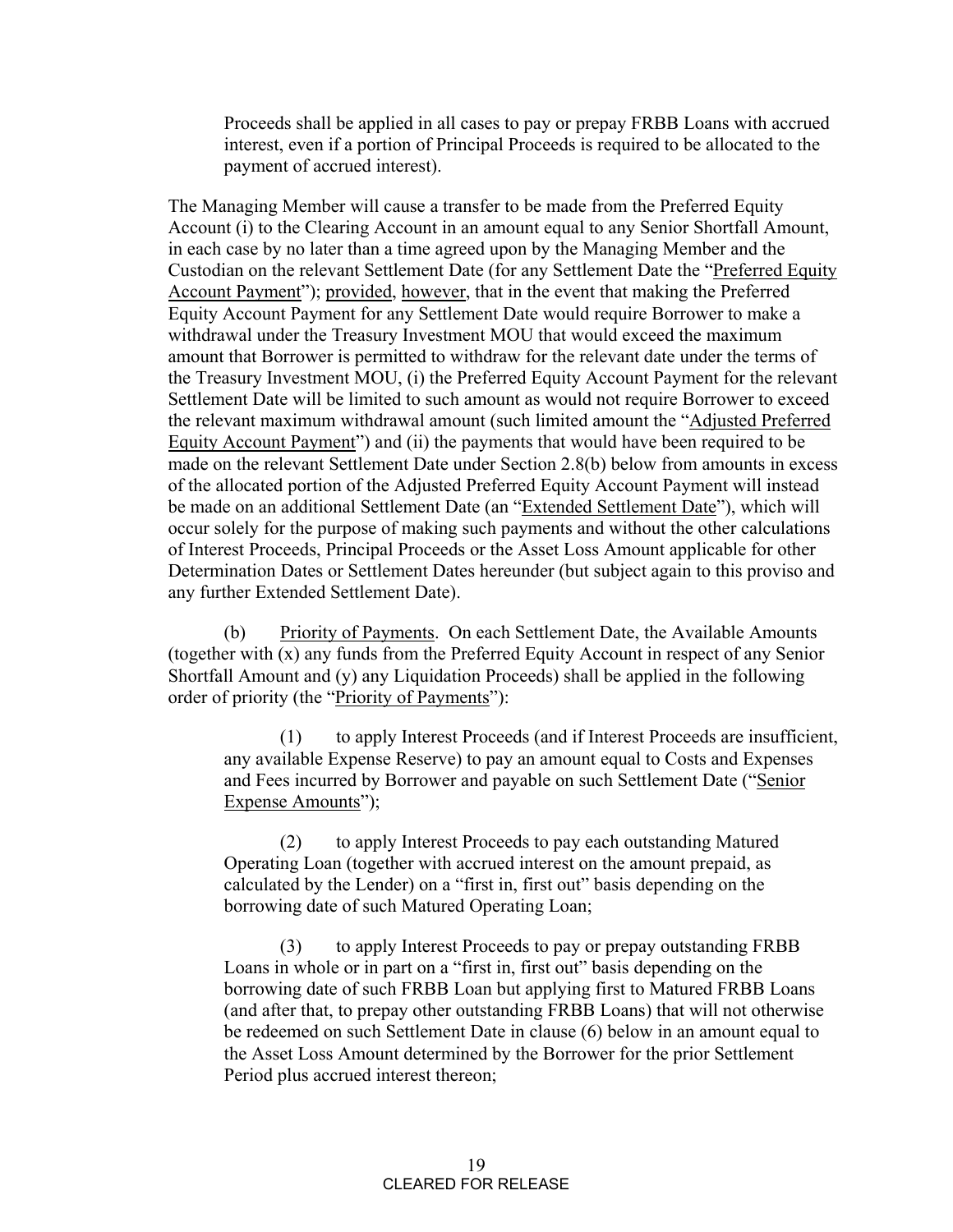(4) to apply Interest Proceeds to pay any Matured FRBB Loans in whole or in part (that will not otherwise be redeemed on such Settlement Date in clause (6) below) and not otherwise paid under clause (3) above (together with accrued interest thereon);

(5) to apply Interest Proceeds to the Preferred Equity Account in an amount equal to any previously unreimbursed drawing from the Preferred Equity Account to satisfy a Senior Shortfall Amount on any prior Settlement Date;

(6) to apply the (i) Principal Proceeds plus (ii) the Available Interest Proceeds Component to pay or prepay outstanding FRBB Loans in whole or in part (together with accrued interest thereon), on a "first in, first out" basis depending on the borrowing date of such FRBB Loan until all outstanding FRBB Loans have been repaid in full;

(7) to apply Interest Proceeds to prepay each outstanding Operating Loan in whole or in part (together with accrued interest thereon), to the extent not already paid or prepaid in accordance with clause (2) above; and

all remaining funds (including any Principal Proceeds not applied in clause (6) above) (i) on any Settlement Date that occurs prior to the date on which all Loans have been repaid in full (such date, the "Final Repayment Date"), to be retained in the Clearing Account at the Custodian (A) first, to fund the Expense Reserve and (B) second, as Interest Proceeds to be applied on subsequent Settlement Date and (ii) on the first Settlement Date that occurs after the Final Repayment Date, to be released from the Clearing Account for distribution to the Lender and the United States Department of Treasury as members of the Borrower under the LLC Agreement.

(c) Expense Reserve. The expense reserve is an amount that shall be initially funded from initial upfront transaction fees received by the Borrower in respect of Participations purchased by the Borrower, which may be replenished in accordance with clause (8) of the Priority of Payments (such amount, the "Expense Reserve"), but in no event shall the amount of the Expense Reserve exceed 1% of the outstanding FRBB Loans on any Settlement Date after the payment of Fees and Costs and Expenses. If the amount of the Expense Reserve exceeds 1% of the outstanding FRBB Loans on any Settlement Date after the payment of Fees and Costs and Expenses, such excess amount will be treated as Interest Proceeds. For the avoidance of doubt, the Expense Reserve will be treated as Interest Proceeds with respect to the Final Repayment Date. The Expense Reserve will be deposited into the Expense Reserve Account.

#### SECTION 3. REPRESENTATIONS AND WARRANTIES

The Borrower hereby represents and warrants that:

3.1 Existence; Compliance with Law. The Borrower (a) is a limited liability company, duly organized, validly existing and in good standing under the laws of the State of Delaware, (b) has the power and authority, and the legal right, to own its assets and to transact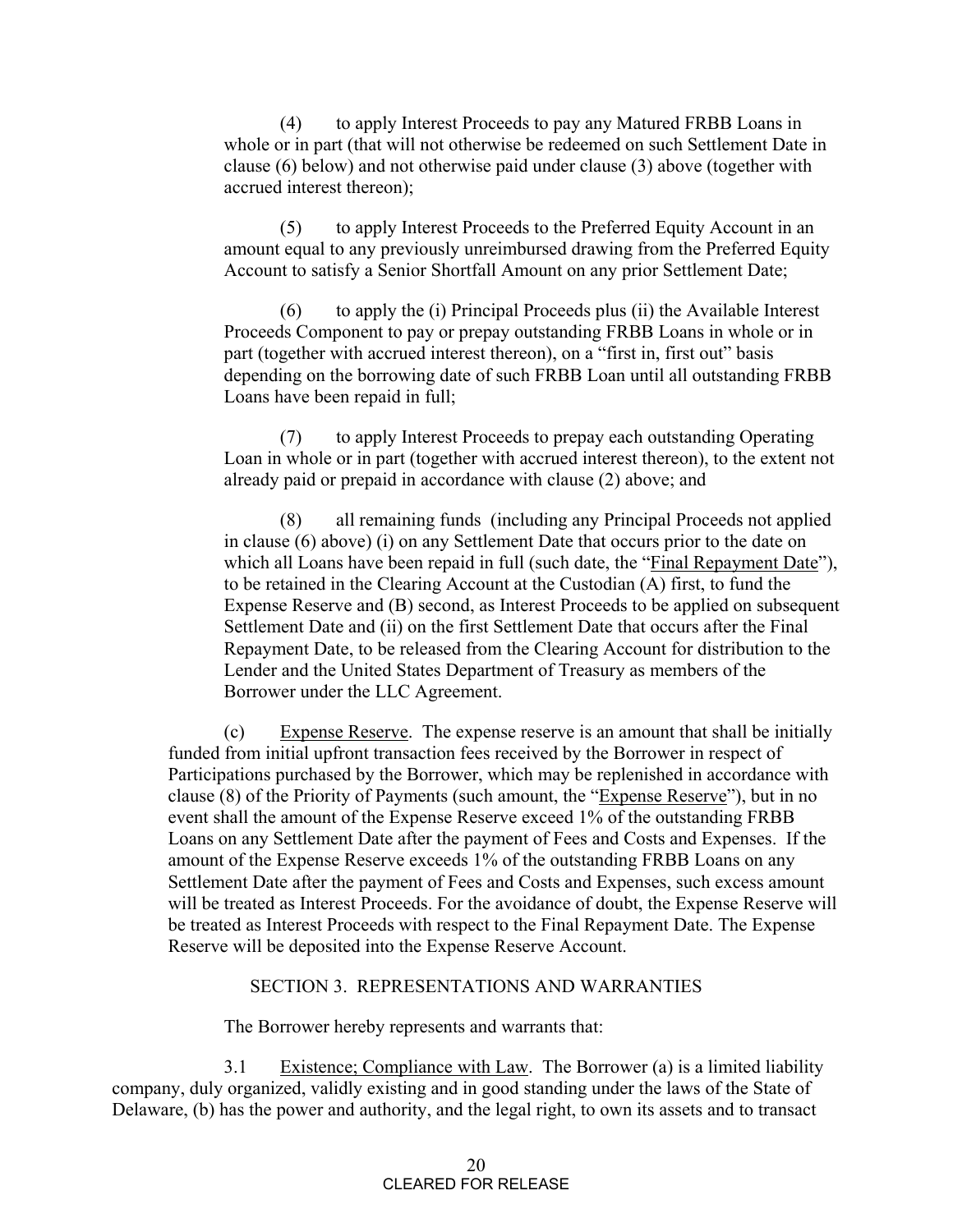the activities in which it is permitted to engage, (c) is duly qualified as a foreign organization and in good standing under the laws of each jurisdiction where the character of its property, the nature of its business and the performance of its obligations made such qualification necessary and (d) is in compliance in all material respects with all Requirements of Law.

3.2 Power; Authorization; Enforceable Obligations. The Borrower has the power and authority, and the legal right, to make, deliver and perform the Operative Documents to which it is, or will become, a party and to borrow the Loans hereunder. The Borrower has taken all necessary organizational action to authorize the execution, delivery and performance of the Operative Documents to which it is, or will become, a party and to authorize the borrowings of the Loans on the terms and conditions of this Agreement. No consent or authorization of, filing with, notice to or other act by or in respect of, any Governmental Authority or any other Person is required in connection with any borrowings hereunder or with the execution, delivery, performance, validity or enforceability of this Agreement or any of the Operative Documents to which the Borrower is, or will become, a party, except (a) consents, authorizations, filings and notices as have been obtained or made and are in full force and effect and (b) the filings referred to in the Security Documents. Each Operative Document to which the Borrower is, or will become, a party has been duly executed and delivered on behalf of the Borrower. This Agreement constitutes, and each other Operative Document to which the Borrower is, or will become, a party, upon execution, will constitute, a legal, valid and binding obligation of the Borrower, enforceable against the Borrower in accordance with its terms, except as enforceability may be limited by applicable bankruptcy, insolvency, reorganization, moratorium or similar laws affecting the enforcement of creditors' rights generally and by general equitable principles (whether enforcement is sought by proceedings in equity or at law).

3.3 No Legal Bar. The execution, delivery and performance of this Agreement and the other Operative Documents to which the Borrower is, or will become, a party, the borrowings hereunder and the use of the proceeds thereof will not violate any Requirement of Law or any Contractual Obligation of the Borrower and will not result in, or require the creation or imposition of any Lien on any of its properties, assets or revenues pursuant to any Requirement of Law or any such Contractual Obligation (other than the Liens created by the Security Documents).

3.4 Litigation. No litigation, investigation or proceeding of, or before, any arbitrator or Governmental Authority is pending or, to the knowledge of the Borrower, threatened by or against the Borrower or against any of its properties, assets or revenues.

3.5 No Default. The Borrower is not in default under or with respect to any of its Contractual Obligations. No Default or Event of Default has occurred and is continuing.

3.6 Taxes. The Borrower has filed or caused to be filed all Federal, state and other tax returns that are required to be filed and has paid all taxes shown to be due and payable on said returns or on any assessments made against it or any of its property and all other taxes, fees or other charges imposed on it or any of its property by any Governmental Authority; no tax Lien has been filed, and, to the knowledge of the Borrower, no claim is being asserted, with respect to any such tax, fee or other charge, except to the extent that the failure to file such returns or pay such amounts could not be reasonably expected to have a material adverse effect.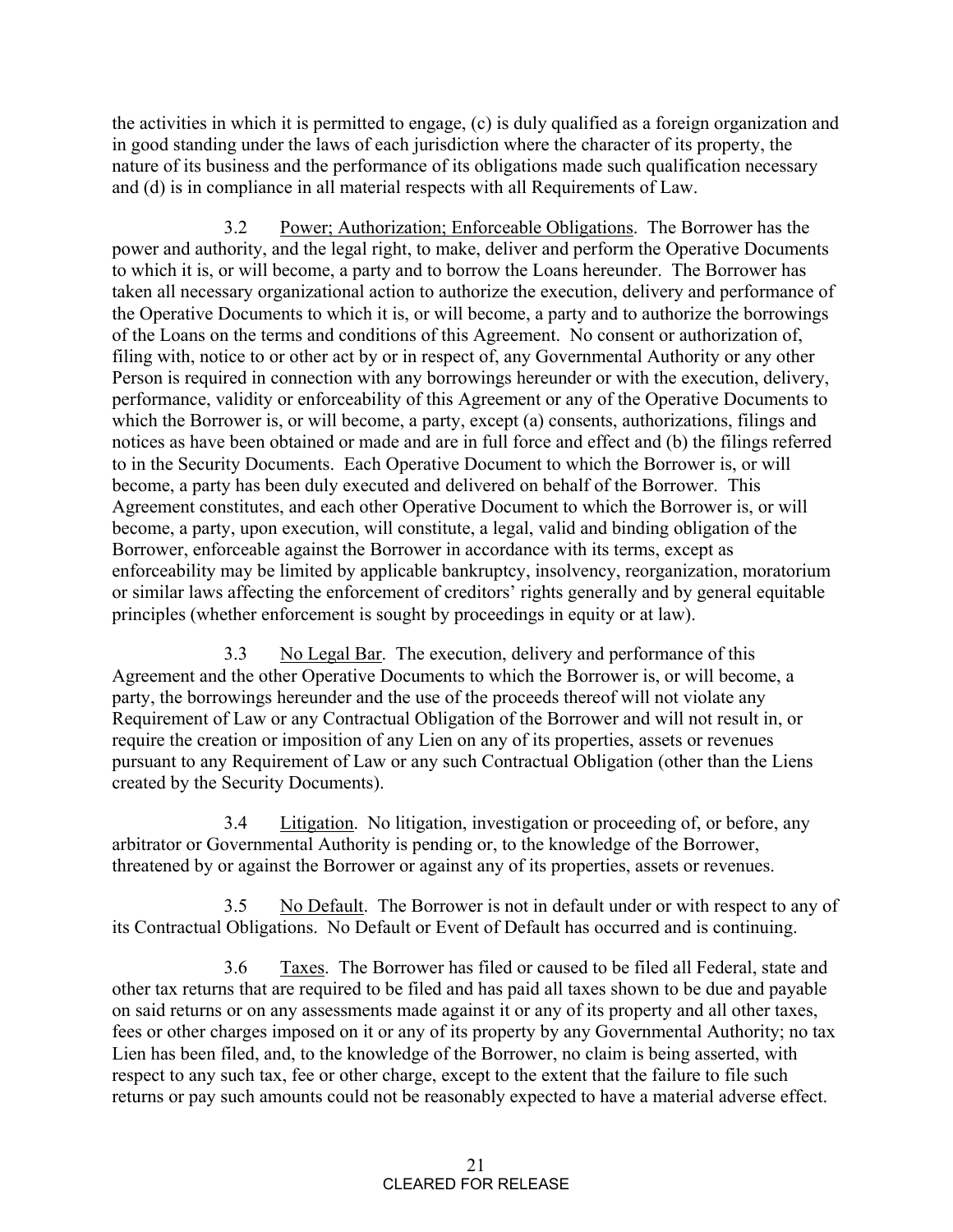3.7 ERISA. The Borrower neither maintains, participates in, nor is otherwise deemed an "employer" (as defined in Section 3(5) of ERISA) with respect to, any Plans, and neither the Borrower nor any ERISA Affiliate has any liability to the PBGC under ERISA.

3.8 Investment Company Act; Other Regulations. The Borrower is not required to be registered as an "investment company" under the Investment Company Act of 1940, as amended.

3.9 Subsidiaries. The Borrower has no Subsidiaries and does not own the Capital Stock of any Person.

3.10 Use of Proceeds. The proceeds of the FRBB Loans shall be used solely for the purpose of financing the purchase of Participations from Eligible Lenders. The proceeds of any Operating Loans shall be used solely for the purpose of providing for costs and expenses of the Borrower.

3.11 Accuracy of Information, Etc. No statement or information contained in this Agreement, any other Loan Document or any other document, certificate or statement furnished by or on behalf of the Borrower to the Lender for use in connection with the transactions contemplated by this Agreement or the other Operative Documents, contained as of the date such statement, information, document or certificate was so furnished, any untrue statement of a material fact or omitted to state a material fact necessary to make the statements contained herein or therein not misleading.

3.12 Activities. The Borrower has not engaged in activities since its formation other than those incidental to its formation and other appropriate actions incidental to the Operative Documents.

3.13 Other Representations. All representations and warranties of the Borrower in each Loan Document to which it is, or will become, a party are true and correct and repeated herein as though fully set forth herein.

## SECTION 4. CONDITIONS PRECEDENT

4.1 Conditions to Initial Extension of Credit. The agreement of the Lender to make the initial Loan requested to be made by it is subject to the satisfaction, prior to or concurrently with the making of such Loan, of the following conditions precedent:

(a) Operative Documents. The Lender shall have received copies of each of the Operative Documents, executed and delivered by each party thereto. If not entered into on or before the Closing Date, the Custodian Agreement, the Administration Agreement, the Letter Agreement, a Control Agreement and the Credit Administration Services Agreement shall have been entered into.

(b) Approvals. All governmental and third-party approvals necessary in connection with the Operative Documents and the transactions and borrowings contemplated thereby shall have been obtained and be in full force and effect.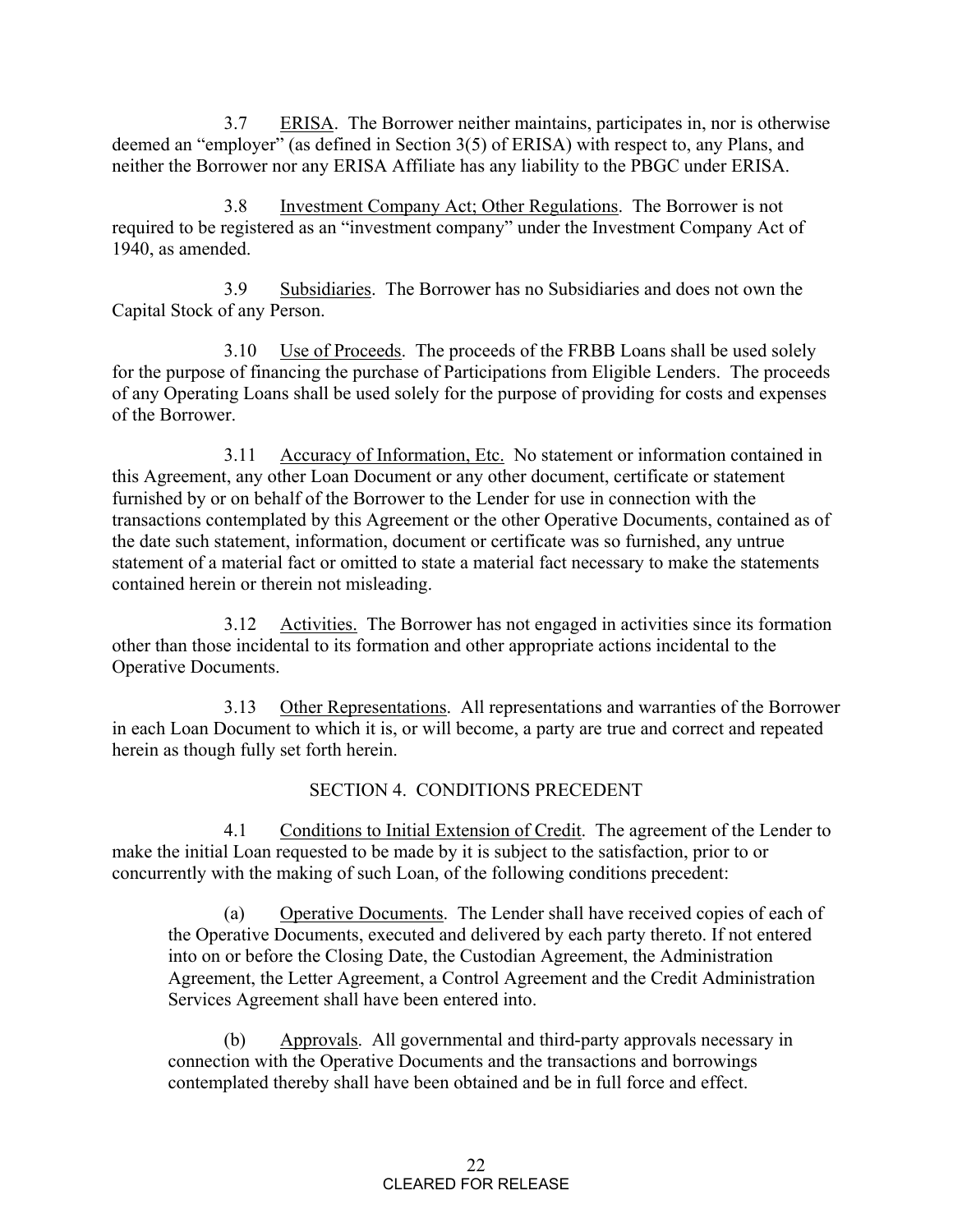(c) Closing Certificate; Certified Certificate of Formation; Good Standing Certificate. The Lender shall have received (1) a certificate of the managing member of the Borrower, dated on or after the Closing Date, substantially in the form of Exhibit A, with appropriate insertions and attachments, including the certificate of formation certified by the Secretary of State of the State of Delaware and the LLC Agreement, and (2) a good standing certificate for the Borrower from the Secretary of State of the State of Delaware.

(d) Organizational Documents; Incumbency. The Lender and the Borrower shall have received copies of (1) the executed organizational documents of the Custodian, the Administrator and the Credit Administrator, in each case certified, to the extent applicable, as of a recent date by the appropriate Governmental Authority for such party; (2) incumbency certificates of the officers of each Person (other than the Federal Reserve Bank of Boston and the United States Department of the Treasury) executing an Operative Document; (3) resolutions of the board of directors, board of Credit Administrators or similar governing body of the Credit Administrator approving and authorizing the execution, delivery and performance of the Operative Documents to which it is a party, certified as of the Closing Date by its secretary or an assistant secretary as being in full force and effect without modification or amendment; (4) a good standing certificate from the applicable Governmental Authority of the jurisdiction of incorporation, organization or formation of the Credit Administrator, dated as of a recent date prior to the Closing Date; and (5) such other documents as the Lender may reasonably request.

(e) Legal Opinions. The Lender shall have received the following executed legal opinions:

(1) the legal opinion of Cleary Gottlieb Steen and Hamilton LLP, as New York counsel to the Borrower, with regard to matters related to the Borrower and the Operative Documents;

(2) the legal opinion of counsel to the Credit Administrator with regard to the Credit Administration Services Agreement;

(3) the legal opinion of counsel to the Administrator and the Custodian, with regard to the Administration Agreement and the Custodian Agreement, the Control Agreement and the Letter Agreement; and

(4) the legal opinion of Delaware counsel to the Borrower, with regard to certain matters related to Delaware Law and the Uniform Commercial Code of the State of Delaware.

Each such legal opinion shall cover such other matters incident to the transactions contemplated by this Agreement as the Lender may reasonably require.

(f) Filings, Registrations and Recordings. Each document (including any Uniform Commercial Code financing statement) required by the Security Documents or under law or reasonably requested by the Lender, as the Secured Party, to be filed,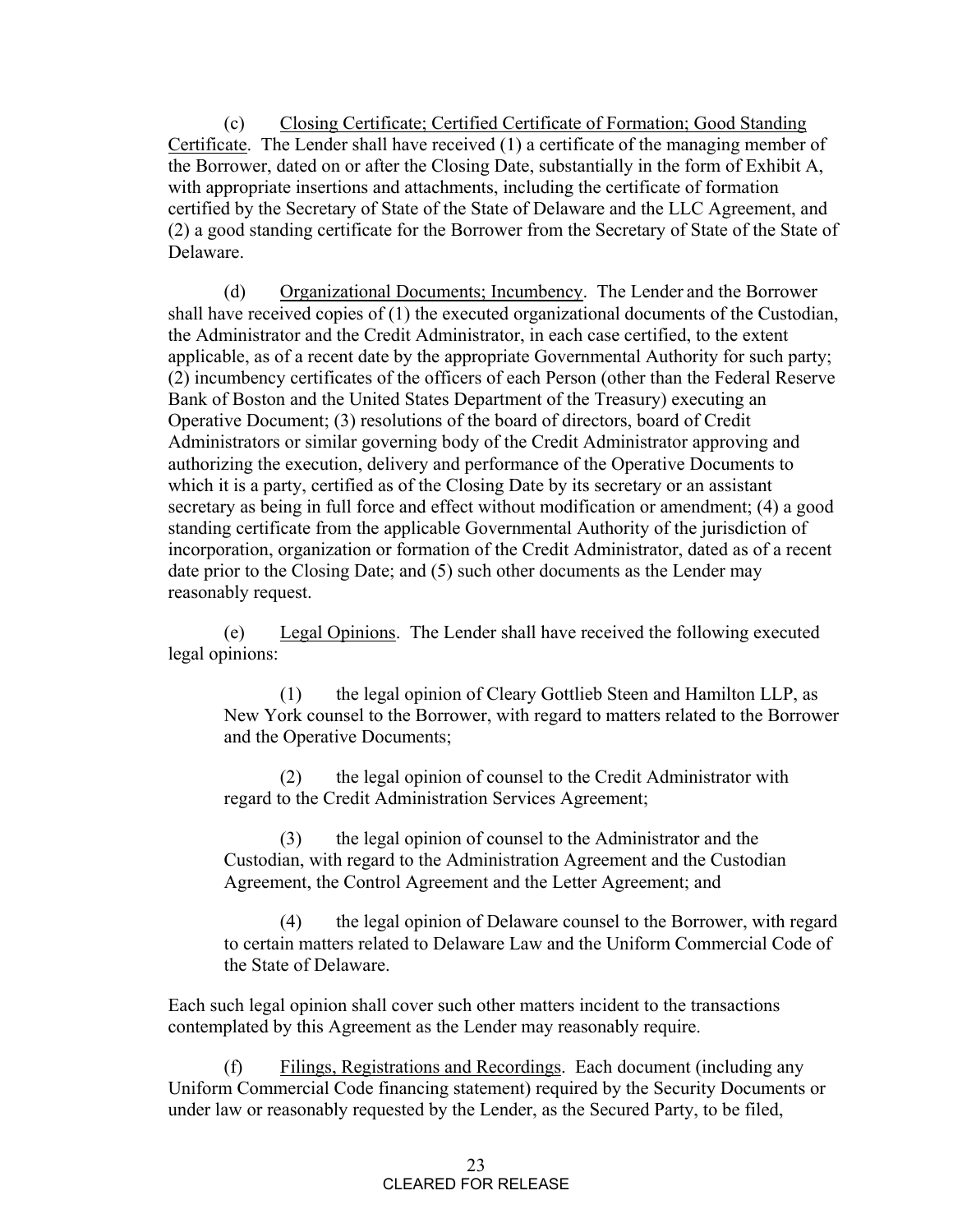registered or recorded in order to create in favor of the Secured Party, a perfected Lien on the Collateral described therein, prior and superior in right to any other Person, shall be in proper form for filing, registration or recordation.

(g) Representations and Warranties. Each of the representations and warranties made by the Borrower in or pursuant to the Loan Documents shall be true and correct on and as of the Closing Date as if made on and as of the Closing Date.

(h) No Default. No Default or Event of Default shall have occurred and be continuing on such date or after giving effect to the Loan to be made on the Closing Date, if any.

(i) Preferred Equity Account. The Preferred Equity Account shall have been funded with an initial balance of U.S.\$37,500,000,000 (THIRTY-SEVEN BILLION FIVE HUNDRED MILLION DOLLARS).

(j) Regulation A Condition. The Regulation A Condition shall be met.

4.2 Conditions to All Loans. The agreement of the Lender to make any Loan hereunder on any day is subject to the satisfaction on such day of the following conditions:

(a) Representations and Warranties. Each of the representations and warranties made by the Borrower in or pursuant to the Loan Documents shall be true and correct on and as of such day as if made on and as of such day.

(b) No Default. No Default or Event of Default shall have occurred and be continuing on such day or after giving effect to the all Loans to be made on such day.

(c) Amount of FRBB Loans. The principal amount of any FRBB Loan requested by Borrower pursuant to Section 2.3 shall not exceed the aggregate purchase price of all Participations purchased (or proposed to be purchased) by the Borrower or on the Borrower's behalf with the proceeds of such FRBB Loan.

(d) Regulation A Condition. In the case of any FRBB Loan, the Regulation A Condition shall have been met on the day or days on which the commitments to purchase the related Participations to be funded with the proceeds of such FRBB Loan were entered into.

(e) Preferred Equity Account. The Preferred Equity Member has not failed on any date to fund an amount of capital contribution required to be funded by it under the LLC Agreement.

SECTION 5. AFFIRMATIVE COVENANTS

The Borrower hereby agrees to:

5.1 Financial Statements. Furnish to the Lender: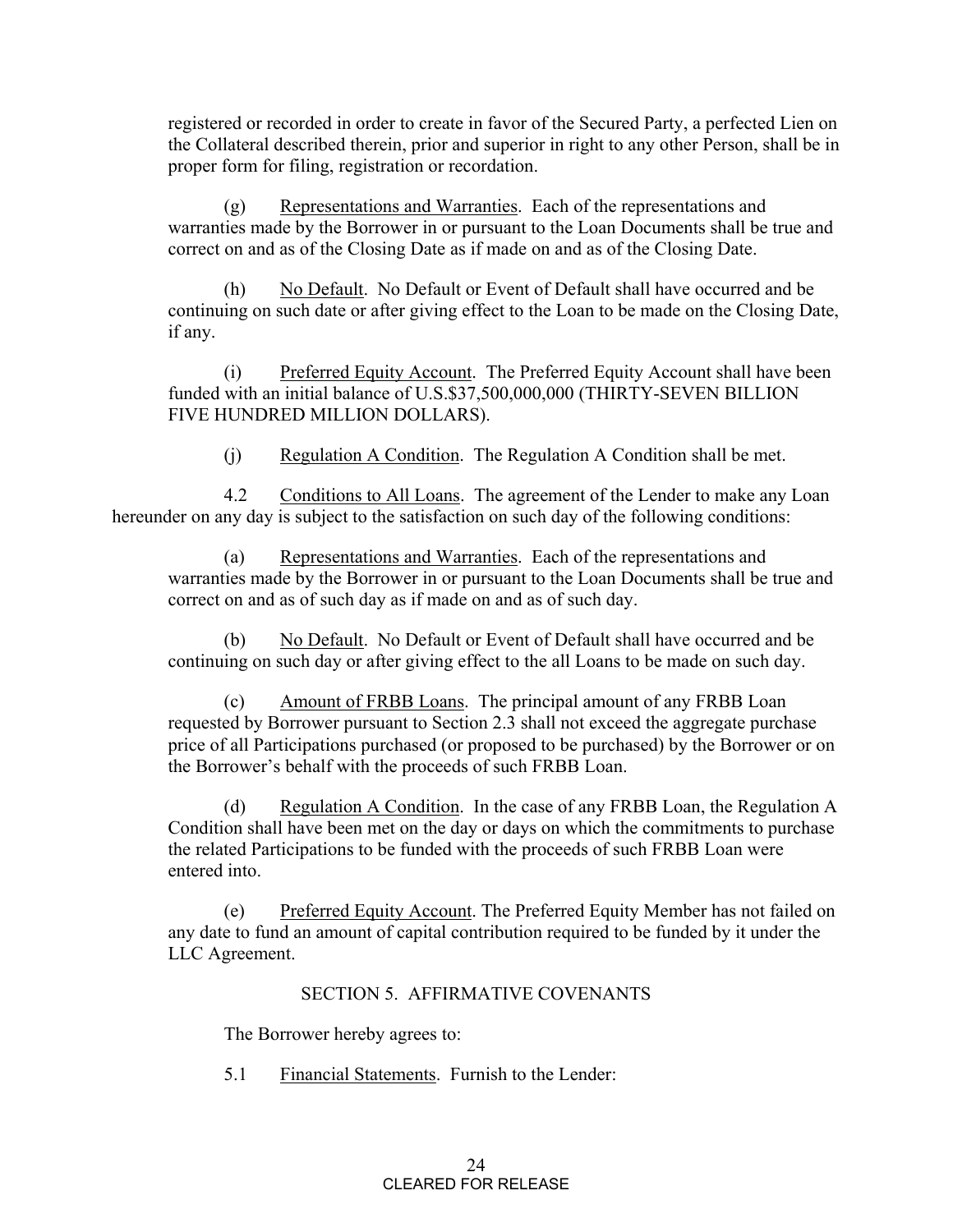(a) as soon as available, but in any event within 120 days after the end of each fiscal year of the Borrower, a copy of the audited balance sheet of the Borrower as at the end of such year and the related audited statements of income and of cash flows for such year, reported on by an independent certified public accounting firm of nationally recognized standing; and

(b) as soon as available, but in any event within 60 days after the end of each of the first three fiscal quarters of the Borrower, a copy of the unaudited balance sheet of the Borrower as at the end of such quarter and the related unaudited statements of income for such quarter, in each case excluding footnotes.

5.2 Other Information. Furnish to the Lender:

(a) upon receipt from the Administrator, each of the Daily Summary Report and the Payment Calculation Report;

(b) promptly upon receipt thereof, duplicates or copies of all other reports, notices, requests, demands, certificates, financial statements and other instruments and similar writings furnished to the Borrower under any Operative Document; and

(c) promptly, such additional financial and other information as the Lender may from time to time reasonably request.

5.3 Payment of Obligations. Except as otherwise contemplated by the Operative Documents, pay, discharge or otherwise satisfy at or before maturity or before they become delinquent, as the case may be, all its material obligations of whatever nature, except where the amount or validity thereof is currently being contested in good faith by appropriate proceedings and reserves in conformity with GAAP with respect thereto have been provided on the books of the Borrower.

5.4 Maintenance of Existence; Compliance. (a)(1) Preserve, renew and keep in full force and effect its organizational existence and (2) take all reasonable action to maintain all rights, privileges and franchises necessary or desirable in the normal conduct of its business; (b) comply with all material Requirements of Law and (c) punctually perform and observe all of its obligations and agreements contained in the Operative Documents to which it is a party and under all other Contractual Obligations (it being understood that such performance or observance may be undertaken by the Managing Member, Credit Administrator or Custodian on the Borrower's behalf). The Borrower may contract with other Persons to assist it in performing its duties under the Operative Documents and its other Contractual Obligations, and any performance of such duties by a Person identified to the Lender shall be deemed to be action taken by the Borrower. Initially, the Borrower has contracted with the Administrator, Credit Administrator, and Custodian to assist the Borrower in performing its duties under the Operative Documents.

5.5 Inspection of Property; Books and Records; Discussions. (a) Keep proper books of records and account in which full, true and correct entries in conformity with GAAP and all Requirements of Law shall be made of all dealings and transactions in relation to its business and activities, and (b) permit representatives of the Lender to visit and examine and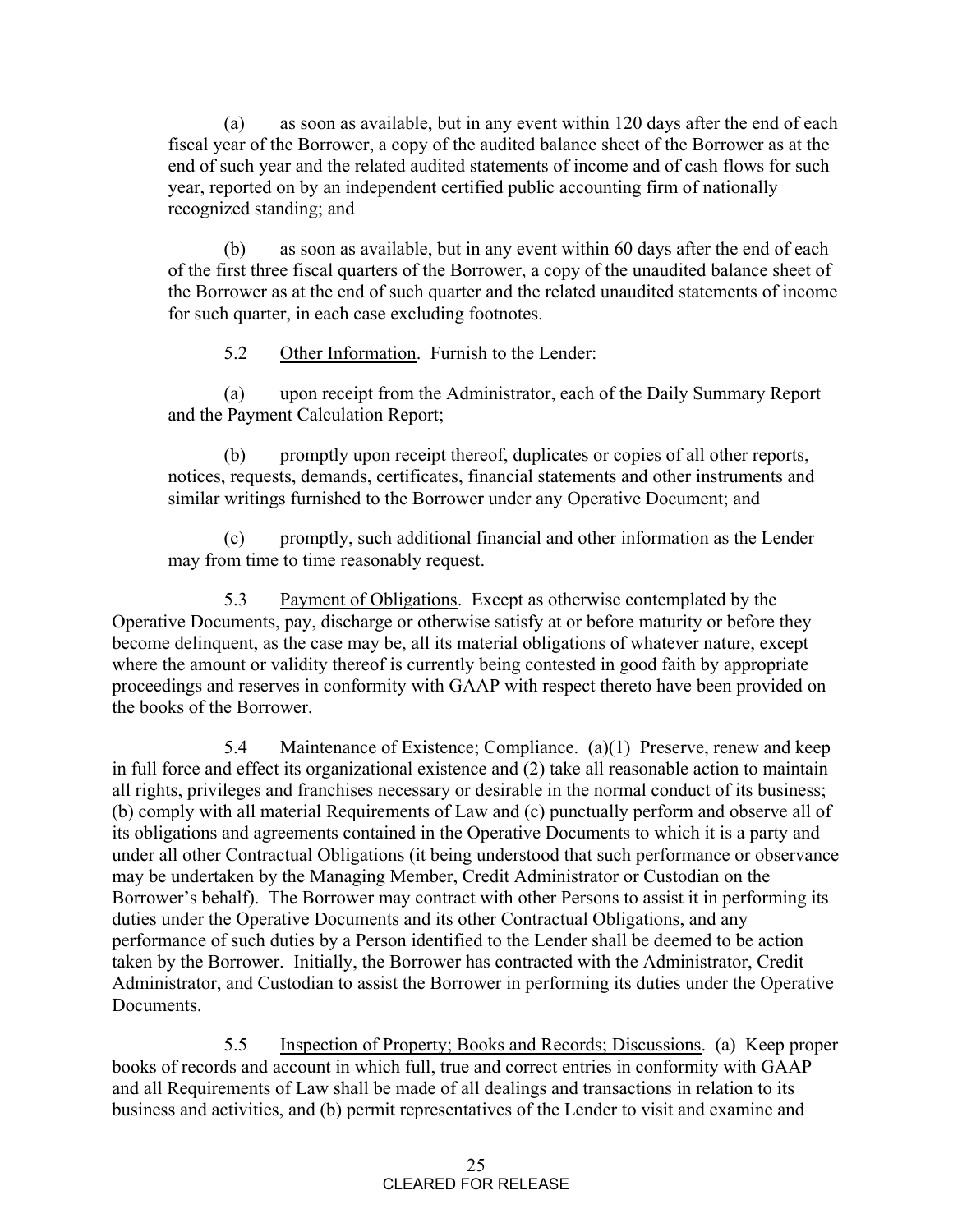make abstracts from any of its books and records at any reasonable time and as often as may reasonably be desired and to discuss the business, assets and financial and other condition of the Borrower with officers and employees of the Custodian, the Administrator and the Credit Administrator and with the Borrower's independent certified public accountants.

- 5.6 Notices. Promptly give notice to the Lender of:
- (a) the occurrence of any Default or Event of Default;

(b) any (1) default or event of default under any Contractual Obligation of the Borrower or (2) material litigation, investigation or proceeding affecting the Borrower, including any litigation, investigation or proceeding (A) in which injunctive or similar relief is sought or (B) which relates to any Loan Document; and

(c) any development or event that has had or could reasonably be expected to have a material adverse effect on the business, condition (financial or otherwise), operations, assets (including the Collateral) of the Borrower or the ability of the Borrower to perform its obligations under this Agreement or any other Operative Document to which it is a party.

5.7 Collections. Cause all amounts due and to become due to the Borrower under or in connection with the Collateral (including Eligible Short-Term Assets purchased with cash balances of the Clearing Account) or otherwise constituting Collections to be paid directly to the Custodian for deposit into the Clearing Account pursuant to the Custodian Agreement or the Security Agreement, as applicable.

5.8 Third Party Contracts. Cause each party to any Operative Document or other material agreement with the Borrower to covenant and agree in such contract that such party will not prior to the date that is one year (or, if longer, the applicable preference period then in effect) plus one day after the first day on which all of the Obligations have been paid in full (a) commence or institute against the Borrower or join with or facilitate any other Person in commencing or instituting against the Borrower, any bankruptcy, reorganization, arrangement, readjustment of debt, dissolution, receivership, insolvency or liquidation proceedings, or other similar proceedings under any United States Federal or state, or other jurisdiction, bankruptcy or similar law or statute now or hereafter in effect or (b) participate in any assignment for benefit of creditors, compositions, or arrangements with respect to the Borrower's debts.

## SECTION 6. NEGATIVE COVENANTS

The Borrower hereby agrees not to, unless it shall have received the prior written consent of, or otherwise been directed to do so in writing by, the Lender:

6.1 Indebtedness. Create, issue, incur, assume, become liable in respect of or suffer to exist any Indebtedness, except (a) Indebtedness pursuant to any Loan Document and (b) any other liabilities contemplated by this Agreement or any other Operative Document.

6.2 Liens. Create, incur, assume or suffer to exist any Lien upon any of its property, assets or revenues, whether now owned or hereafter acquired, or assign or otherwise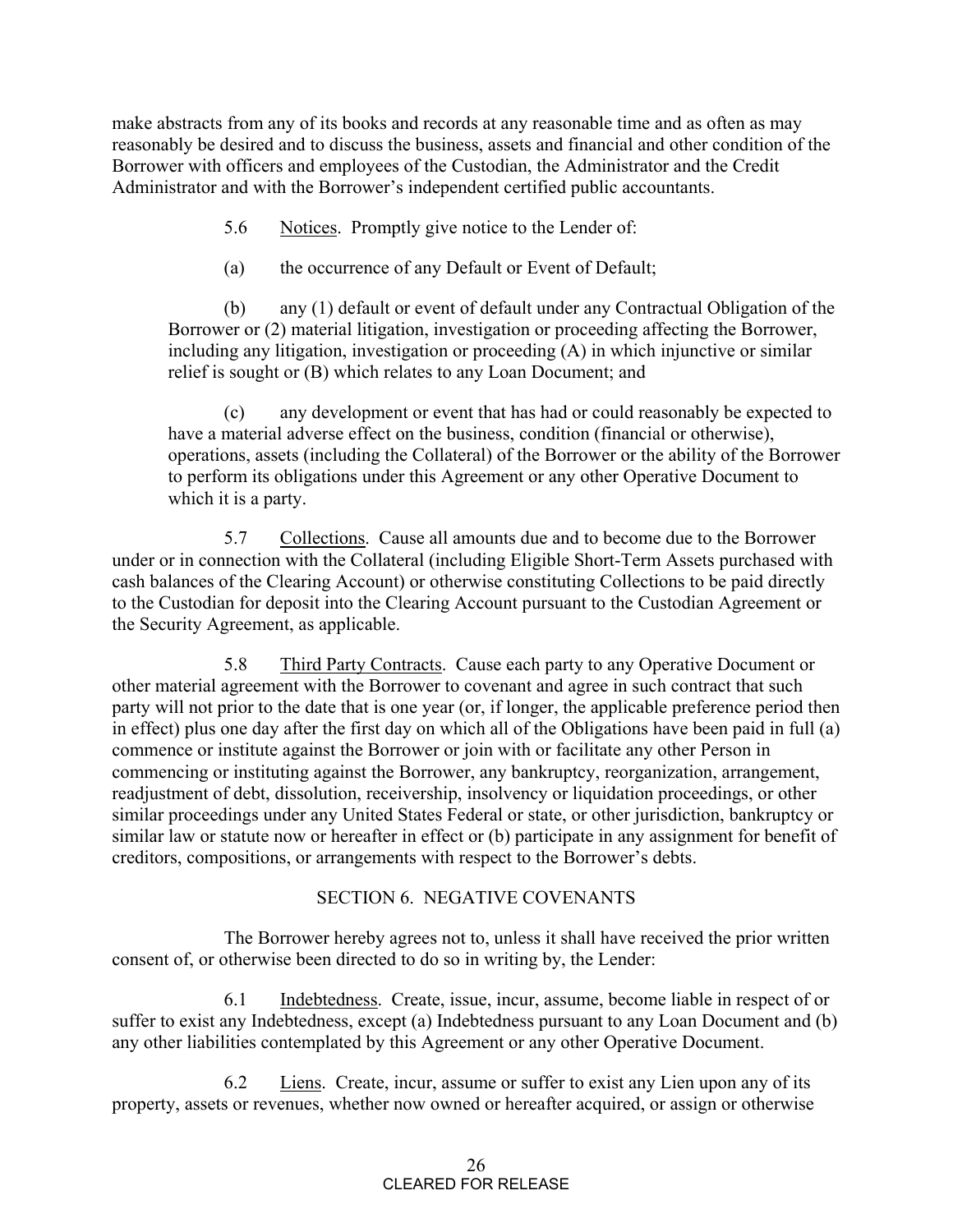convey or encumber any existing or future right to receive any income or payments, except for Liens created pursuant to the Security Documents.

6.3 Fundamental Changes. Enter into any merger, consolidation or amalgamation, or liquidate, wind up or dissolve itself (or suffer any liquidation or dissolution), or Dispose of all or substantially all of its property or business.

6.4 Disposition of Property. Dispose of any of its property, whether now owned or hereafter acquired, except as specifically permitted by the Operative Documents.

6.5 Restricted Payments. Declare or pay any dividend (whether in cash or in additional Capital Stock) on, or make any payment on account of, or set apart assets for a sinking or other analogous fund for, the purchase, redemption, defeasance, retirement or other acquisition of, any of its Capital Stock, whether now or hereafter outstanding, or make any other distribution in respect thereof, in each case either directly or indirectly, whether in cash or property or in obligations of the Borrower.

6.6 Investments. Make any Investment, except as specifically permitted by the Operative Documents.

6.7 Limitations on Payments and Expenditures. Make any payment to any Person (including pursuant to any Operative Document) or make any expenditure (by long term or operating lease or otherwise) for any assets, except in accordance with the Operative Documents.

6.8 Amendments to Operative Documents. Amend or modify any of the Operative Documents to which it is a party or any other agreement or instrument pursuant to which any of the LLC Assets have been purchased or created, it being understood that the Lender's execution of any amendment of the LLC Agreement in its capacity as member of the Borrower shall be deemed to be the prior written consent of the Lender to such amendment.

6.9 Limitations on Activities. Engage in any activity of any kind or enter into any transaction or indenture, mortgage, instrument, agreement, contract, lease or other undertaking which is not directly or indirectly related to the transactions contemplated by this Agreement and the other Operative Documents.

6.10 ERISA. Establish, maintain, sponsor or contribute to or assume any liability under, or become obligated to establish, maintain, sponsor or contribute to or assume any liability under, any Plans.

6.11 Accounts. Except for the Collateral Account (as defined in the Security Agreement) and the Preferred Equity Account (and any sub-accounts of any thereof), open or maintain any deposit account or securities account.

6.12 Formation of Subsidiaries. Form any Subsidiary or invest in or acquire any Subsidiary.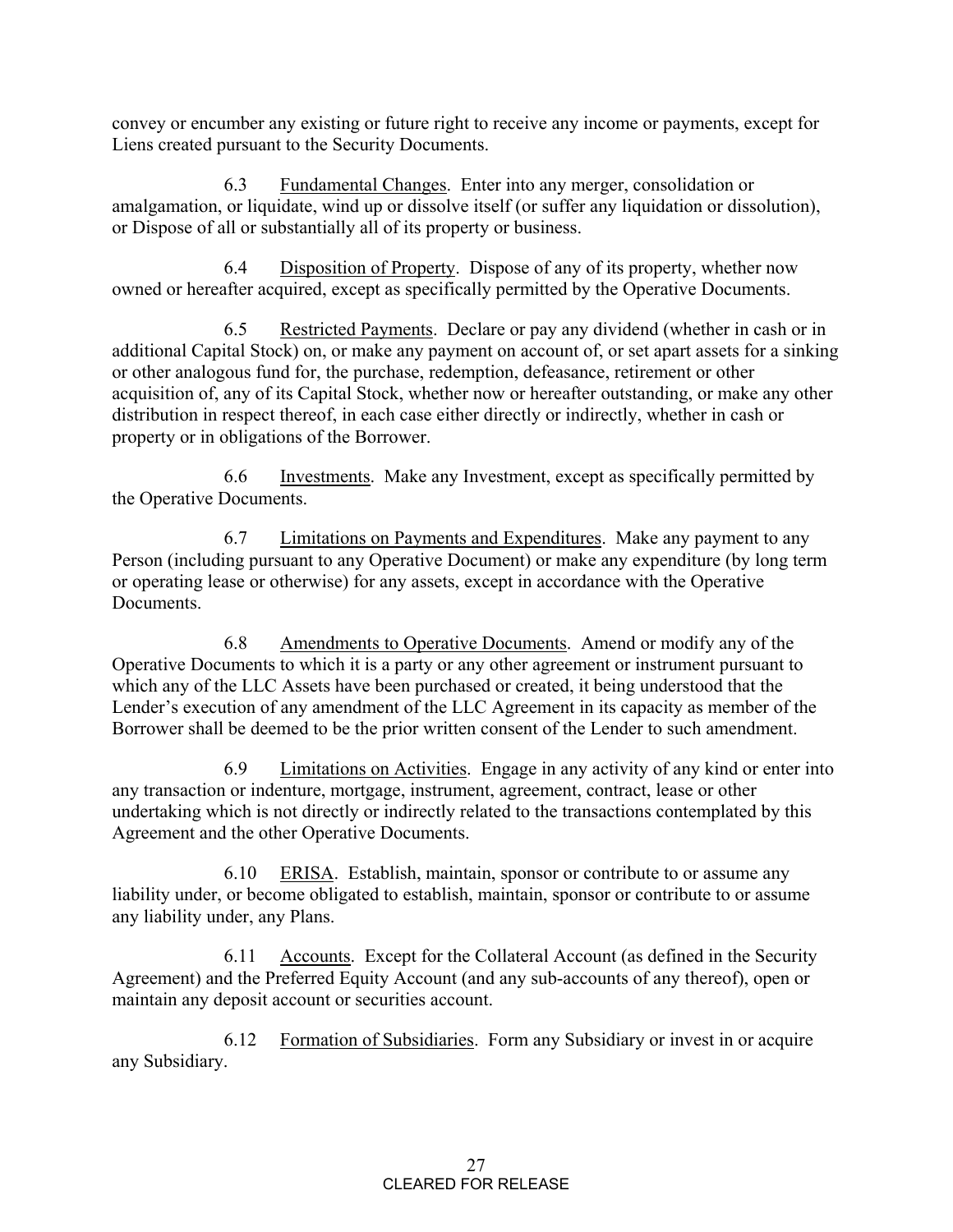#### SECTION 7. EVENTS OF DEFAULT

If any of the following events shall occur and be continuing:

(a) the Borrower shall fail to pay any principal of, or interest on, any Loan or other amount due hereunder or under any other Loan Document when the same shall become due in accordance with the terms hereof or thereof (other than solely due to the occurrence of any Extended Settlement Date in accordance with Section 2.8(a)); or

(b) any representation or warranty made or deemed made by the Borrower herein or in any other Loan Document or that is contained in any certificate, document or financial or other statement furnished by it at any time under or in connection with this Agreement or any such other Loan Document shall prove to have been inaccurate in any material respect on or as of the date made or deemed made; or

(c) the Borrower shall default in the observance or performance of any other covenant, agreement or undertaking contained in this Agreement or any other Loan Document and such default shall continue and not be cured for a period of five Business Days after receipt of written notice thereof from the Lender; or

(d) (1) the Borrower shall commence any case, proceeding or other action  $(A)$ under any existing or future law of any jurisdiction, domestic or foreign, relating to bankruptcy, insolvency, reorganization or relief of debtors, seeking to have an order for relief entered with respect to it, or seeking to adjudicate it a bankrupt or insolvent, or seeking reorganization, arrangement, adjustment, winding-up, liquidation, dissolution, composition or other relief with respect to it or its debts, or (B) seeking appointment of a receiver, trustee, custodian, conservator or other similar official for it or for all or any substantial part of its assets; or (2) there shall be commenced against the Borrower any case, proceeding or other action of a nature referred to in clause (1) above that (A) results in the entry of an order for relief or any such adjudication or appointment or (B) remains undismissed or undischarged for a period of 60 days; or (3) there shall be commenced against the Borrower any case, proceeding or other action seeking issuance of a warrant of attachment, execution, distraint or similar process against all or any substantial part of its assets that results in the entry of an order for any such relief that shall not have been vacated, discharged, or stayed or bonded pending appeal within 60 days from the entry thereof; or (4) the Borrower shall take any action in furtherance of, or indicating its consent to, approval of, or acquiescence in, any of the acts set forth in clause (1), (2), or (3) above; or (5) the Borrower shall generally not, or shall be unable to, or shall admit in writing its inability to, pay its debts as they become due; or  $(6)$  or the Borrower shall make a general assignment for the benefit of its creditors; or

(e) any of the Security Documents shall cease, for any reason, to be in full force and effect, or the Borrower shall so assert, or any Lien created by any of the Security Documents shall cease to be enforceable and of the same effect and priority purported to be created thereby; then, and in any such event, the Lender may terminate the Commitment with immediate effect and declare all Loans (in each case with accrued interest thereon) and all other amounts owing under this Agreement and the other Loan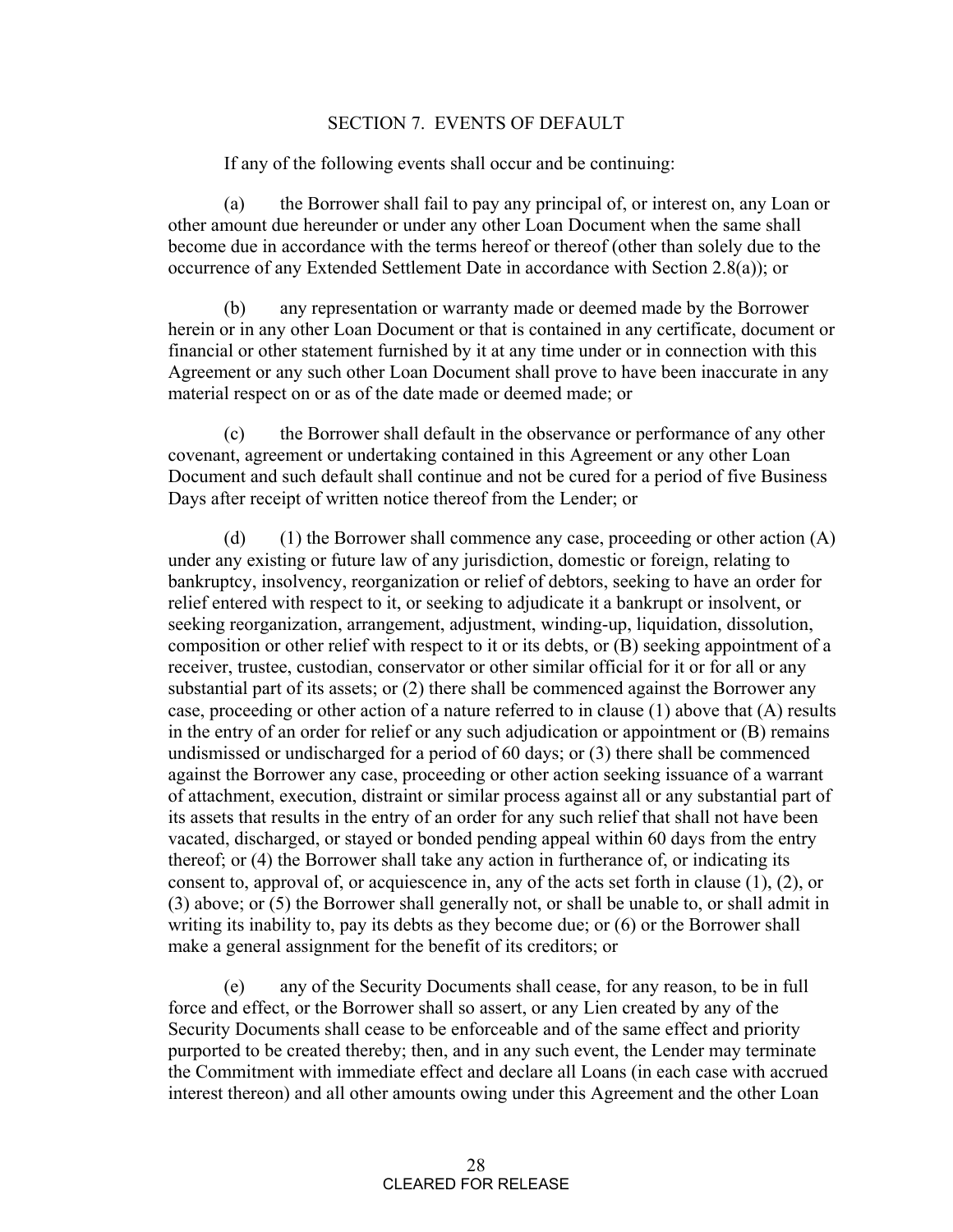Documents to be due and payable forthwith, whereupon the same shall immediately become due and payable; provided, however, that upon the occurrence of any Event of Default described in Sections  $7(d)(1)$ ,  $(2)$ ,  $(3)$  or  $(4)$ , the Commitment shall automatically terminate and all the Loans (in each case with accrued interest thereon) and all other amounts owing under this Agreement and the other Loan Documents shall automatically become and be due and payable. Except as expressly provided above in this Section, presentment, demand, protest and all other notices of any kind are hereby expressly waived by the Borrower.

#### SECTION 8. MISCELLANEOUS

8.1 Amendments and Waivers. Neither this Agreement, any other Loan Document, nor any terms hereof or thereof may be amended, supplemented or modified except in accordance with the provisions of this Section 8.1. No amendment, supplement or modification to this Agreement or the other Loan Documents or waiver of, any of the requirements of this Agreement or the other Loan Documents or any Default or Event of Default and its consequences shall be effective without the written consent of the Lender. Any waiver, amendment, supplement or modification so consented to shall be binding upon the Borrower and the Lender. In the case of any waiver, the Borrower and the Lender shall be restored to their former position and rights hereunder and under the other Loan Documents, and any Default or Event of Default waived shall be deemed to be cured and not continuing; but no such waiver shall extend to any subsequent or other Default or Event of Default, or impair any right consequent thereon. Any purported amendment, supplement or modification not complying with the terms of this Section 8.1 shall be null and void.

8.2 Notices. All notices, requests, consents and demands to or upon the respective parties hereto to be effective shall be in writing (including by electronic mail transmission), and, unless otherwise expressly provided herein, must be delivered by messenger, overnight courier service or electronic mail, and shall be deemed to have been duly given or made when delivered, or in the case of notice by electronic mail transmission, when acknowledged by the receiving party or otherwise verified by the sending party (whichever occurs first), addressed as follows or to such other address as may be hereafter notified by the respective parties hereto:

| Borrower: | MS Facilities LLC                  |                                 |  |
|-----------|------------------------------------|---------------------------------|--|
|           | c/o Federal Reserve Bank of Boston |                                 |  |
|           | 600 Atlantic Avenue                |                                 |  |
|           | Boston, MA 02210                   |                                 |  |
|           | Attention:                         | <b>Executive Vice President</b> |  |
|           | Telephone:                         |                                 |  |
|           | Email:                             |                                 |  |
| ond:      |                                    |                                 |  |

and:

Federal Reserve Bank of Boston 600 Atlantic Avenue Boston, MA 02210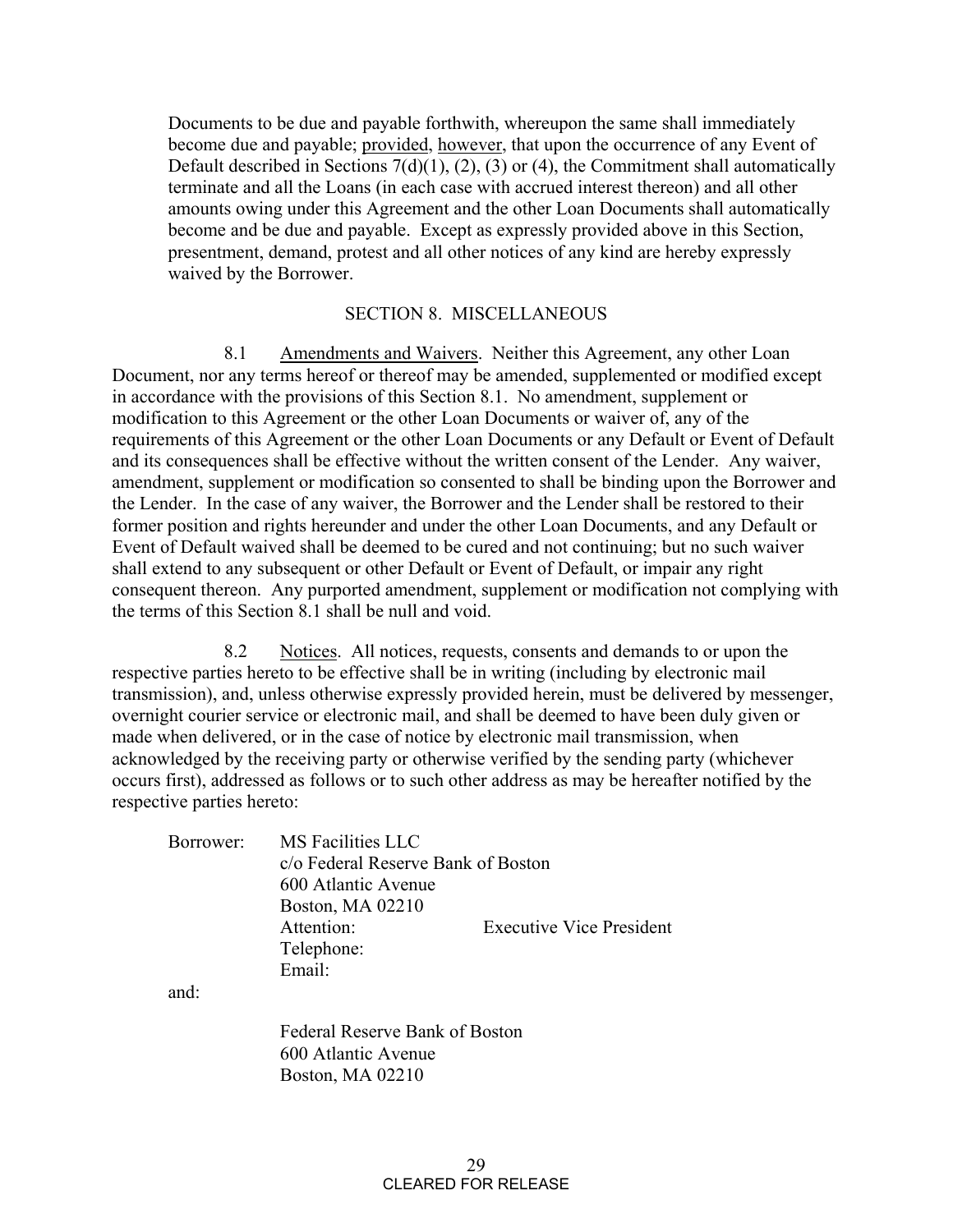|         | Attention:<br>Telephone:<br>Email:                                               | Senior Vice President and General Counsel        |  |
|---------|----------------------------------------------------------------------------------|--------------------------------------------------|--|
| Lender: | <b>Federal Reserve Bank of Boston</b><br>600 Atlantic Avenue<br>Boston, MA 02210 |                                                  |  |
|         | Attention:<br>Telephone:<br>Email:                                               | Vice President and Discount Officer              |  |
| and:    |                                                                                  |                                                  |  |
|         | Federal Reserve Bank of Boston<br>600 Atlantic Avenue<br>Boston, MA 02210        |                                                  |  |
|         | Attention:<br>Telephone:<br>Email:                                               | <b>Senior Vice President and General Counsel</b> |  |
|         |                                                                                  |                                                  |  |

provided that any notice, request or demand to or upon the Lender shall not be effective until received.

8.3 No Waiver; Cumulative Remedies. No failure to exercise and no delay in exercising, on the part of the Lender, any right, remedy, power or privilege hereunder or under the other Loan Documents shall operate as a waiver thereof; nor shall any single or partial exercise of any right, remedy, power or privilege hereunder preclude any other or further exercise thereof or the exercise of any other right, remedy, power or privilege. The rights, remedies, powers and privileges herein provided are cumulative and not exclusive of any rights, remedies, powers and privileges provided by law.

8.4 Survival of Representations and Warranties. All representations and warranties made hereunder, in the other Loan Documents and in any document, certificate or statement delivered pursuant hereto or in connection herewith shall survive the execution and delivery of this Agreement and the making of the Loans hereunder.

8.5 Payment of Expenses, etc. The Borrower agrees (a) to pay or reimburse the Lender for all of the Lender's reasonable out-of-pocket costs and expenses incurred in connection with the development, preparation and execution of, and any amendment, supplement or modification to, this Agreement and the other Operative Documents and any other documents prepared in connection herewith or therewith, and the consummation and administration of the transactions contemplated hereby and thereby, including the reasonable fees and disbursements of counsel to the Lender and filing and recording fees and expenses, (b) to pay or reimburse the Lender for all costs and expenses incurred by the Lender in connection with the enforcement or preservation of any rights under this Agreement, the other Operative Documents and any such other documents, including the fees and disbursements of counsel to the Lender, (c) to pay, indemnify, and hold the Lender and its Related Parties harmless from, any and all recording and filing fees and any and all liabilities with respect to, or resulting from any delay in paying, stamp, excise and other taxes (other than those of the nature of an income tax), if any, that may be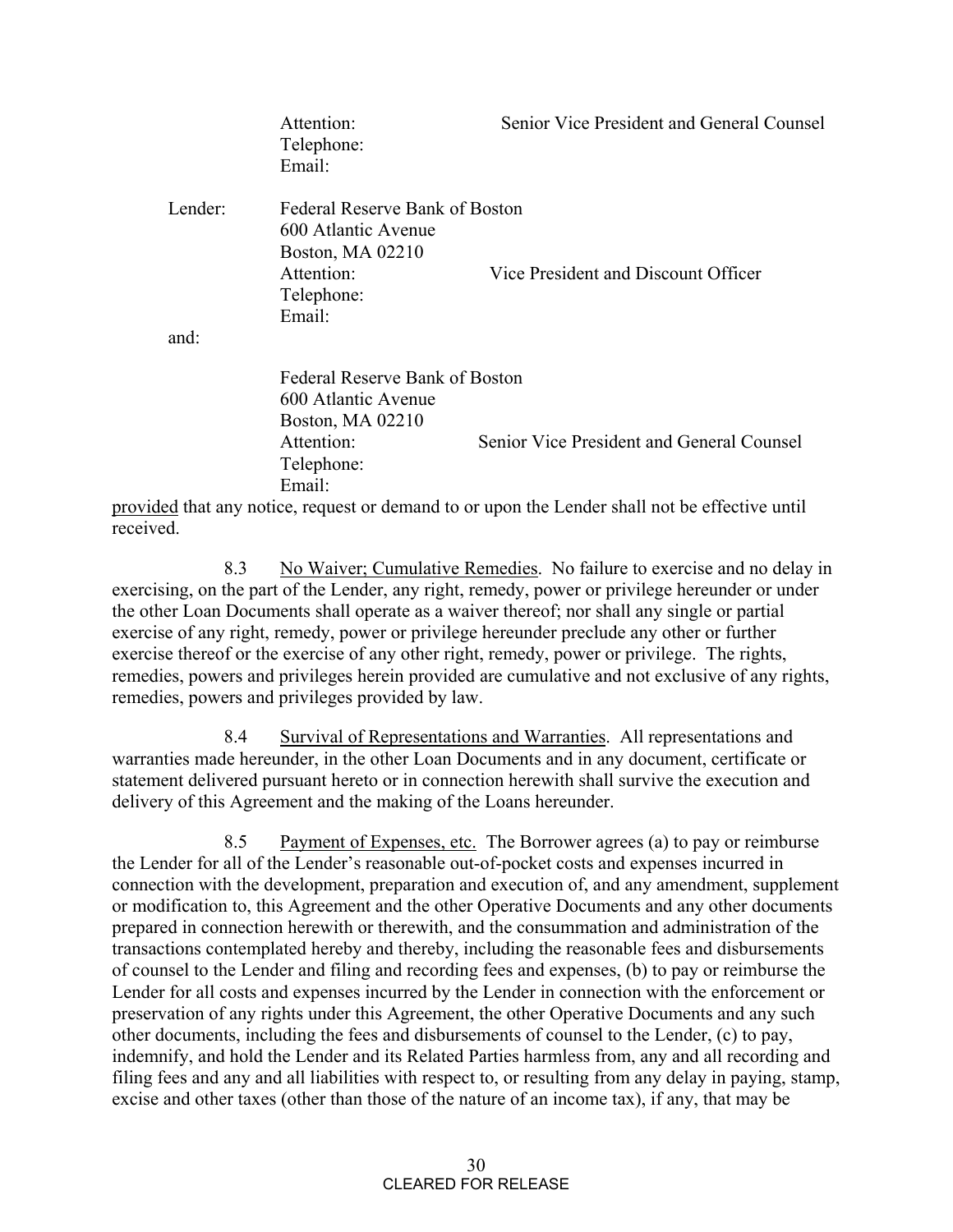payable or determined to be payable in connection with the execution and delivery of, or consummation or administration of any of the transactions contemplated by, or any amendment, supplement and modification of, or any waiver or consent under or in respect of, this Agreement, the other Operative Documents and any such other documents and (d) to pay, indemnify, and hold the Lender and its Related Parties (each, an "Indemnitee") harmless and defend them from and against any and all other liabilities, obligations, losses, damages, penalties, actions, judgments, suits, costs, expenses (including, subject to the second succeeding proviso, the reasonable fees and disbursements of legal counsel) or disbursements of any kind or nature whatsoever with respect to the execution, delivery, enforcement, performance and administration of this Agreement, the other Operative Documents and any such other documents, including any of the foregoing relating to the use of proceeds of the Loans (all the foregoing in this clause (d), collectively, the "Indemnified Liabilities"); provided that the Borrower shall have no obligation hereunder to any Indemnitee with respect to Indemnified Liabilities to the extent such Indemnified Liabilities are found by a final and nonappealable decision of a court of competent jurisdiction to have resulted from the gross negligence, bad faith or willful misconduct of such Indemnitee; provided, further, that the Borrower shall not be obligated to pay, indemnify or hold harmless any Indemnitee if such Indemnitee (1) does not provide reasonably prompt notice to the Borrower of any claim for which indemnification is sought; provided that the failure to provide notice shall only limit the indemnification provided hereby to the extent of any incremental expense or actual prejudice as a result of such failure or (2) makes any admissions of liability or incurs any significant expenses after receiving actual written notice of the claim, or agrees to any settlement without the written consent of the Borrower, which consent shall not be unreasonably withheld. The Borrower may, in its sole discretion, and at its expense, control the defense of the claim including, without limitation, designating counsel for the Indemnitees (which counsel shall be reasonably satisfactory to the Indemnitees) controlling all negotiations, litigation, arbitration, settlements, compromises and appeals of any claim; provided that (x) the Borrower may not agree to any settlement involving any Indemnitee that contains any element other than the payment of money and complete indemnification of the Indemnitee without the prior written consent of the affected Indemnitee and (y) the Borrower shall engage and pay the reasonable expenses of separate counsel for the Indemnitee to the extent that the interests of the Indemnitee are in conflict with those of the Borrower. The Borrower shall be responsible to pay the reasonable fees of such separate legal counsel if such a conflict exists. The agreements in this Section 8.5 shall survive repayment of the Loans and all other amounts payable hereunder.

8.6 Successors and Assigns; Participations and Assignments. The provisions of this Agreement shall be binding upon and inure to the benefit of the parties hereto and their respective successors and assigns permitted hereby, except that (a) the Borrower may not assign or otherwise transfer any of its rights or obligations hereunder without the prior written consent of the Lender (and any attempted assignment or transfer by the Borrower without such consent shall be null and void), (b) the Lender may not assign or otherwise transfer (including through participations) its rights or obligations hereunder without the prior written consent of the Borrower (such consent not to be unreasonably withheld) except to another Federal Reserve Bank and (c) the Lender may not assign or otherwise transfer (including through participations) all or any portion of its rights or obligations in any Loan unless it simultaneously assigns or transfers to the same assignee or transferee the same percentage of its portion of such Loan it is assigning or transferring in (i) all of its other portions of such Loans and (ii) its Membership Interest.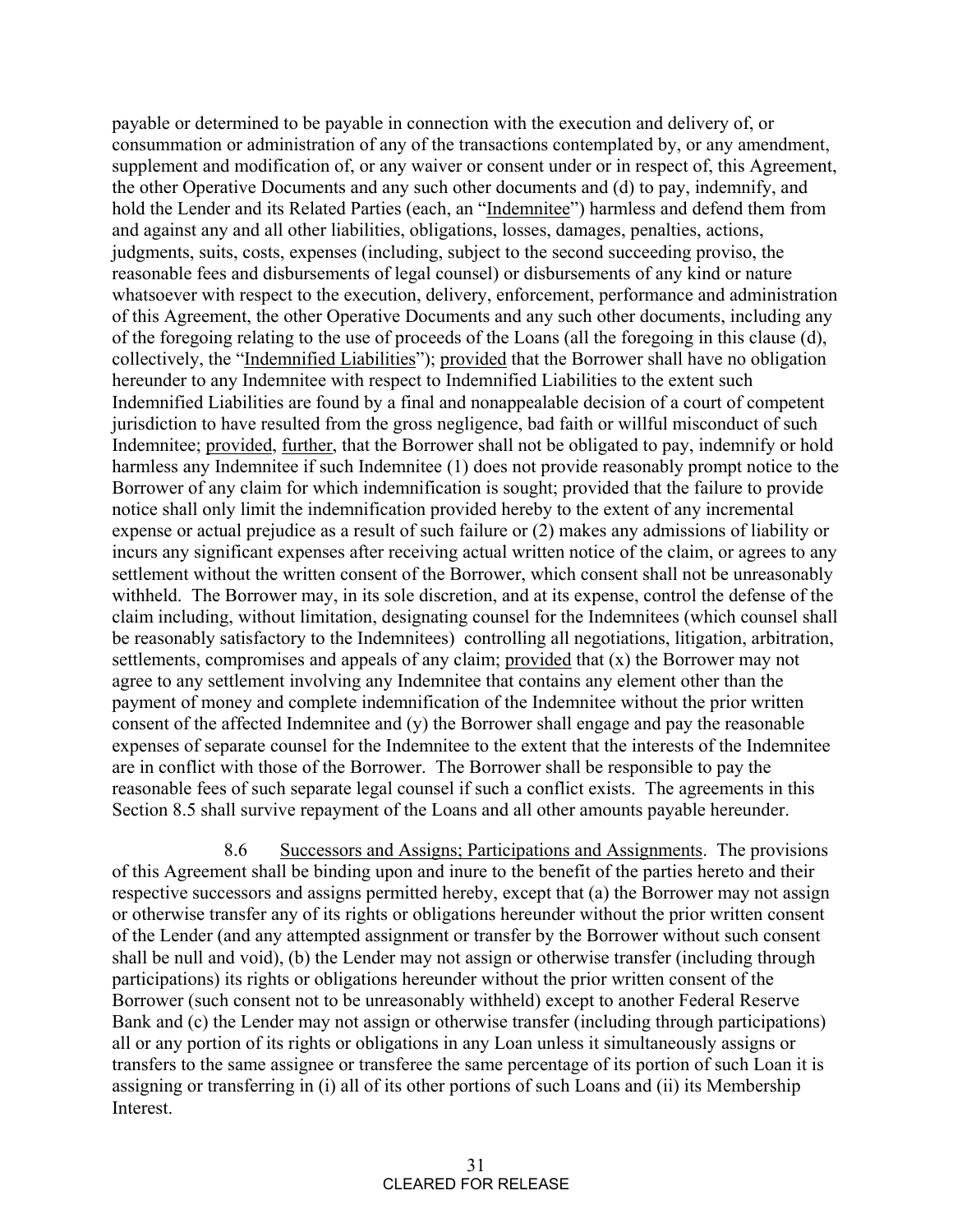8.7 Counterparts. This Agreement may be executed by one or more of the parties to this Agreement on any number of separate counterparts, and all of said counterparts taken together shall be deemed to constitute one and the same instrument. Delivery of an executed signature page of this Agreement by email or facsimile transmission shall be effective as delivery of a manually executed counterpart hereof. A set of the copies of this Agreement signed by all the parties shall be lodged with the Borrower and the Lender.

8.8 Severability. Any provision of this Agreement that is prohibited or unenforceable in any jurisdiction shall, as to such jurisdiction, be ineffective to the extent of such prohibition or unenforceability without invalidating the remaining provisions hereof, and any such prohibition or unenforceability in any jurisdiction shall not invalidate or render unenforceable such provision in any other jurisdiction.

8.9 Integration. This Agreement and the other Operative Documents represent the entire agreement of the Borrower and the Lender with respect to the subject matter hereof and thereof, and there are no promises, undertakings, representations or warranties by the Lender relative to the subject matter hereof not expressly set forth or referred to herein or in the other Operative Documents.

## 8.10 **GOVERNING LAW. THIS AGREEMENT AND THE RIGHTS AND OBLIGATIONS OF THE PARTIES UNDER THIS AGREEMENT SHALL BE GOVERNED BY, AND CONSTRUED AND INTERPRETED IN ACCORDANCE WITH, THE LAWS OF THE STATE OF NEW YORK.**

8.11 Submission To Jurisdiction; Waivers. The Borrower hereby irrevocably and unconditionally:

(a) submits for itself and its property in any legal action or proceeding relating to this Agreement and the other Loan Documents to which it is a party, or for recognition and enforcement of any judgment in respect thereof, to the exclusive jurisdiction of the courts of the United States District Court for the District of Massachusetts, and appellate courts thereof;

(b) consents that any such action or proceeding may be brought only in such courts and waives any objection that it may now or hereafter have to the venue of any such action or proceeding in any such court or that such action or proceeding was brought in an inconvenient court and agrees not to plead or claim the same;

(c) agrees that service of process in any such action or proceeding may be effected by mailing a copy thereof by registered or certified mail (or any substantially similar form of mail), postage prepaid, to the Borrower at its address set forth in Section 8.2 or at such other address of which the Lender shall have been notified pursuant thereto;

(d) agrees that nothing herein shall affect the right to effect service of process in any other manner permitted by law;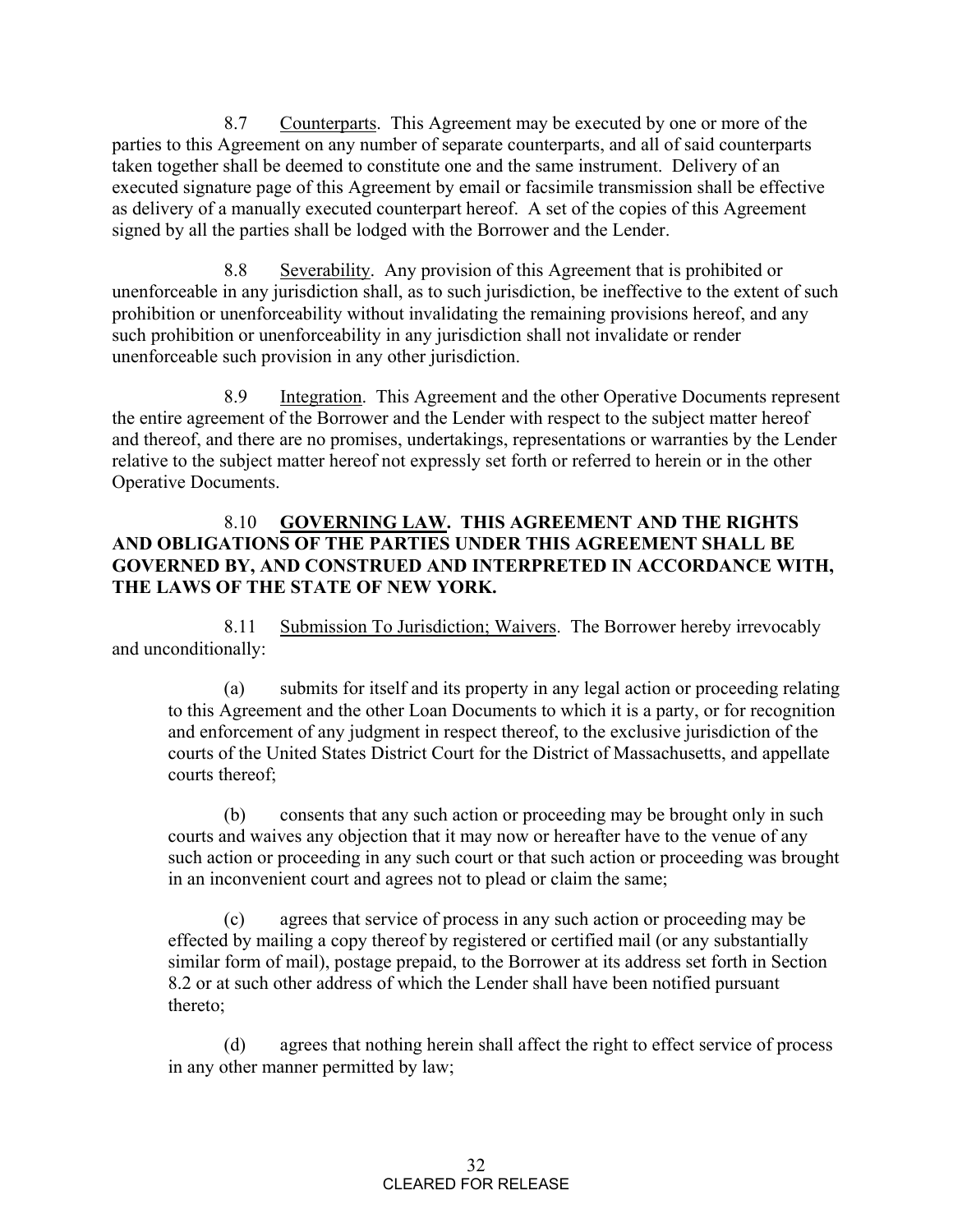(e) agrees that a final judgment in any such action or proceeding shall be conclusive and may be enforced in another jurisdiction by suit on the judgment or in any other matter provided by law; and

(f) waives, to the maximum extent not prohibited by law, any right it may have to claim or recover in any legal action or proceeding any special, indirect, exemplary, punitive or consequential damages of any kind whatsoever (including for lost profits).

8.12 Acknowledgements. The Borrower hereby acknowledges that:

(a) the Lender has no fiduciary relationship with or duty to the Borrower arising out of or in connection with this Agreement or any of the other Loan Documents, and the relationship between the Lender and the Borrower in connection herewith or therewith is solely that of debtor and creditor; and

(b) no joint venture is created hereby or by the other Loan Documents or otherwise exists by virtue of the transactions contemplated hereby between the Lender and the Borrower.

## 8.13 **WAIVERS OF JURY TRIAL. THE BORROWER AND THE LENDER IRREVOCABLY AND UNCONDITIONALLY WAIVE TRIAL BY JURY IN ANY LEGAL ACTION OR PROCEEDING RELATING TO THIS AGREEMENT OR ANY OTHER LOAN DOCUMENT AND FOR ANY COUNTERCLAIM THEREIN.**

8.14 Investment Company Act. The Lender represents and warrants that it is a "qualified purchaser," within the meaning of the Investment Company Act of 1940, as amended.

8.15 Recourse. The obligations of the Borrower under this Agreement and all other Operative Documents are full recourse obligations of the Borrower and shall be payable to the extent of the LLC Assets. No recourse shall be had for the payment of any amount owing in respect of any obligation of, or claim against, the Borrower arising out of or based upon this Agreement or any other Operative Document against any holder of a membership interest, employee, officer, representative, agent or other person authorized to act for Borrower, or any Affiliate thereof, or any employee, representative, agent or Affiliate of any holder of a membership interest in Borrower; provided that the foregoing shall not relieve any such person or entity from any liability it might otherwise have as a result of willful misconduct, gross negligence, bad faith or fraudulent actions taken or omissions by it. The provisions of this Section 8.15 shall survive the termination of this Agreement.

8.16 No Petition. The Lender hereby covenants and agrees that it will not prior to the date that is one year (or, if longer, the applicable preference period then in effect) plus one day after the first day on which all of the Obligations have been paid in full (a) commence or institute against the Borrower or join with or facilitate any other Person in commencing or instituting against the Borrower, any bankruptcy, reorganization, arrangement, readjustment of debt, dissolution, receivership, insolvency or liquidation proceedings, or other proceedings under any United States Federal or state, or other jurisdiction, bankruptcy or similar law or statute now or hereafter in effect in connection with any obligations relating to this Agreement or any of the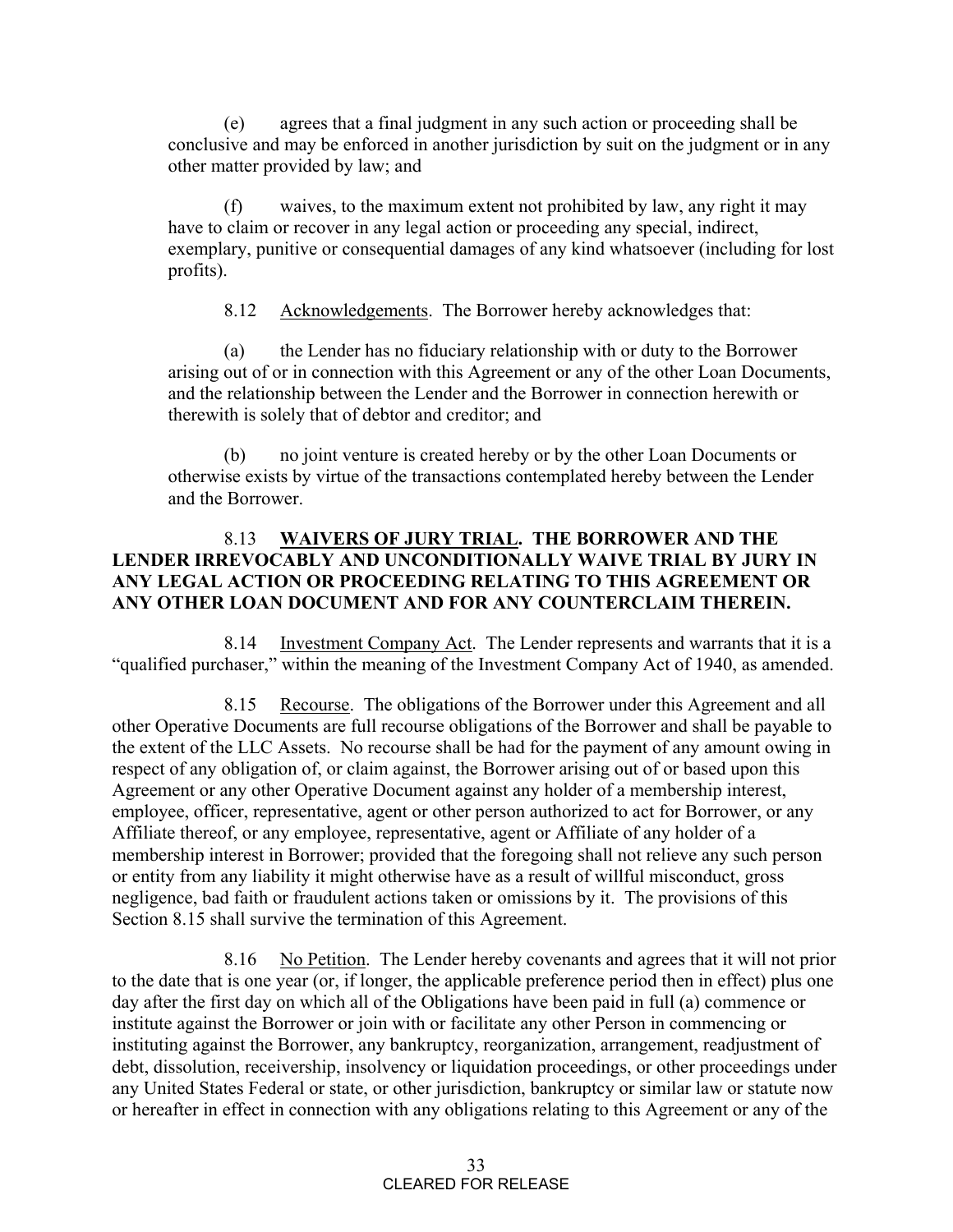other Operative Documents or (b) participate in any assignment for benefit of creditors, compositions, or arrangements with respect to the Borrower's debts. The agreements in this Section 8.16 shall survive the termination of the Agreement and the other Obligations and shall also survive the termination of the Loan Documents.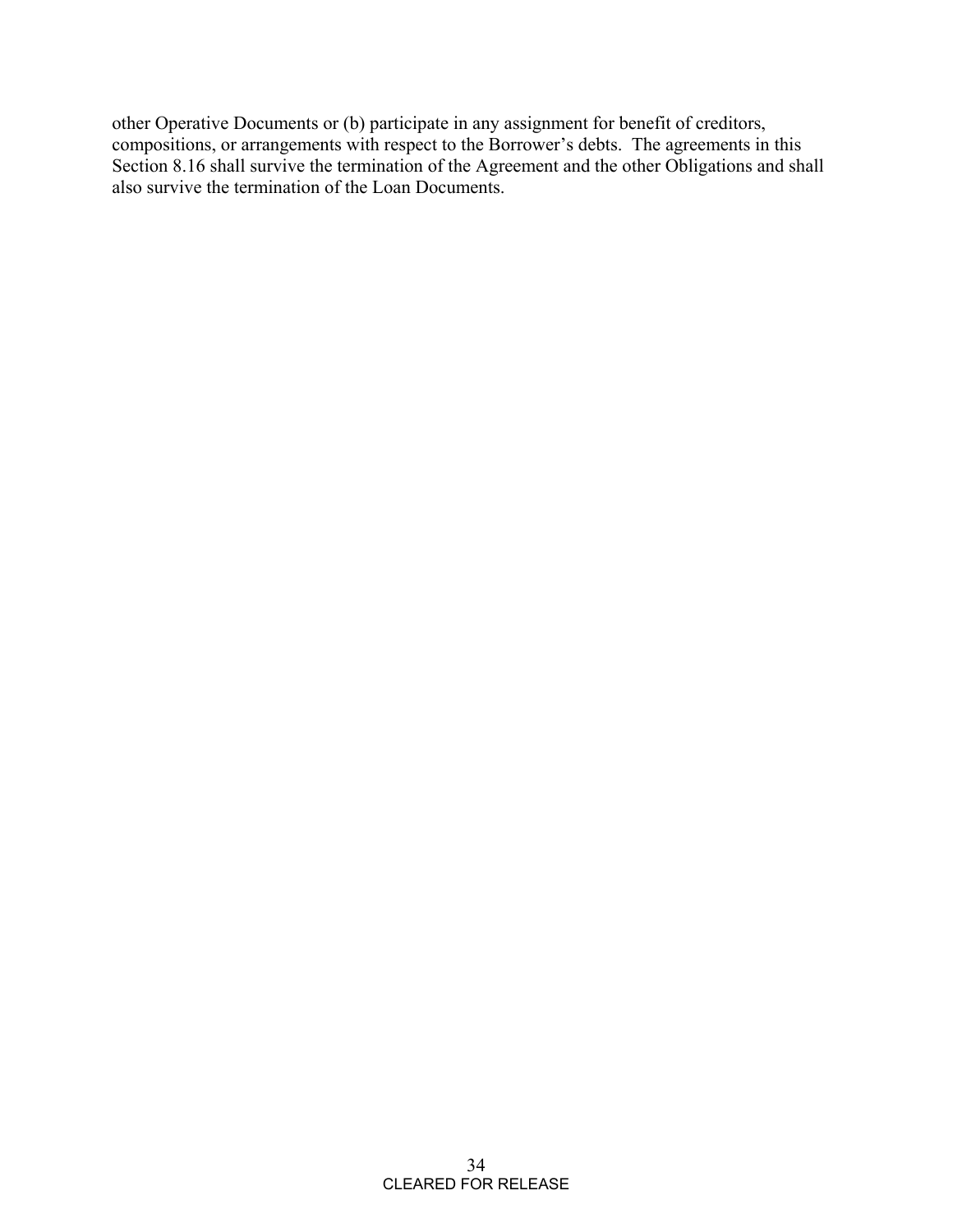IN WITNESS WHEREOF, the parties hereto have caused this Agreement to be duly executed and delivered by their proper and duly authorized officers as of the day and year first above written.

MS FACILITIES LLC, as Borrower

By: FEDERAL RESERVE BANK OF BOSTON, as its Managing Member

By:  $\frac{1}{\text{Name}}$ Title:

FEDERAL RESERVE BANK OF BOSTON, as Lender

By:

Name: Title: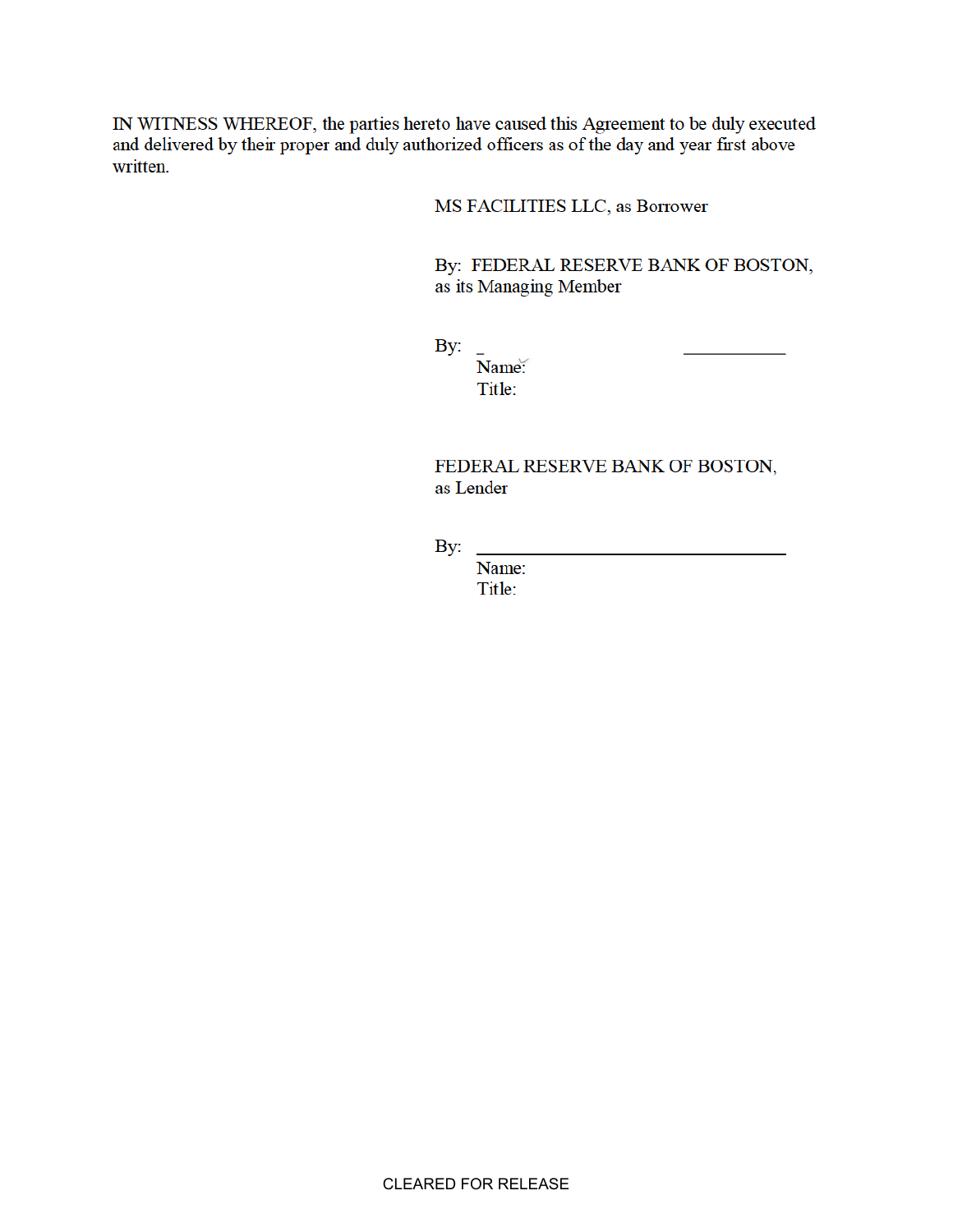IN WITNESS WHEREOF, the parties hereto have caused this Agreement to be duly executed and delivered by their proper and duly authorized officers as of the day and year first above written.

MS FACILITIES LLC, as Borrower

By: FEDERAL RESERVE BANK OF BOSTON, as its Managing Member

By:  $\_\_$ 

Name: Title:

FEDERAL RESERVE BANK OF BOSTON, as Lender

By:  $\_\_$ 

Name: Title:

CLEARED FOR RELEASE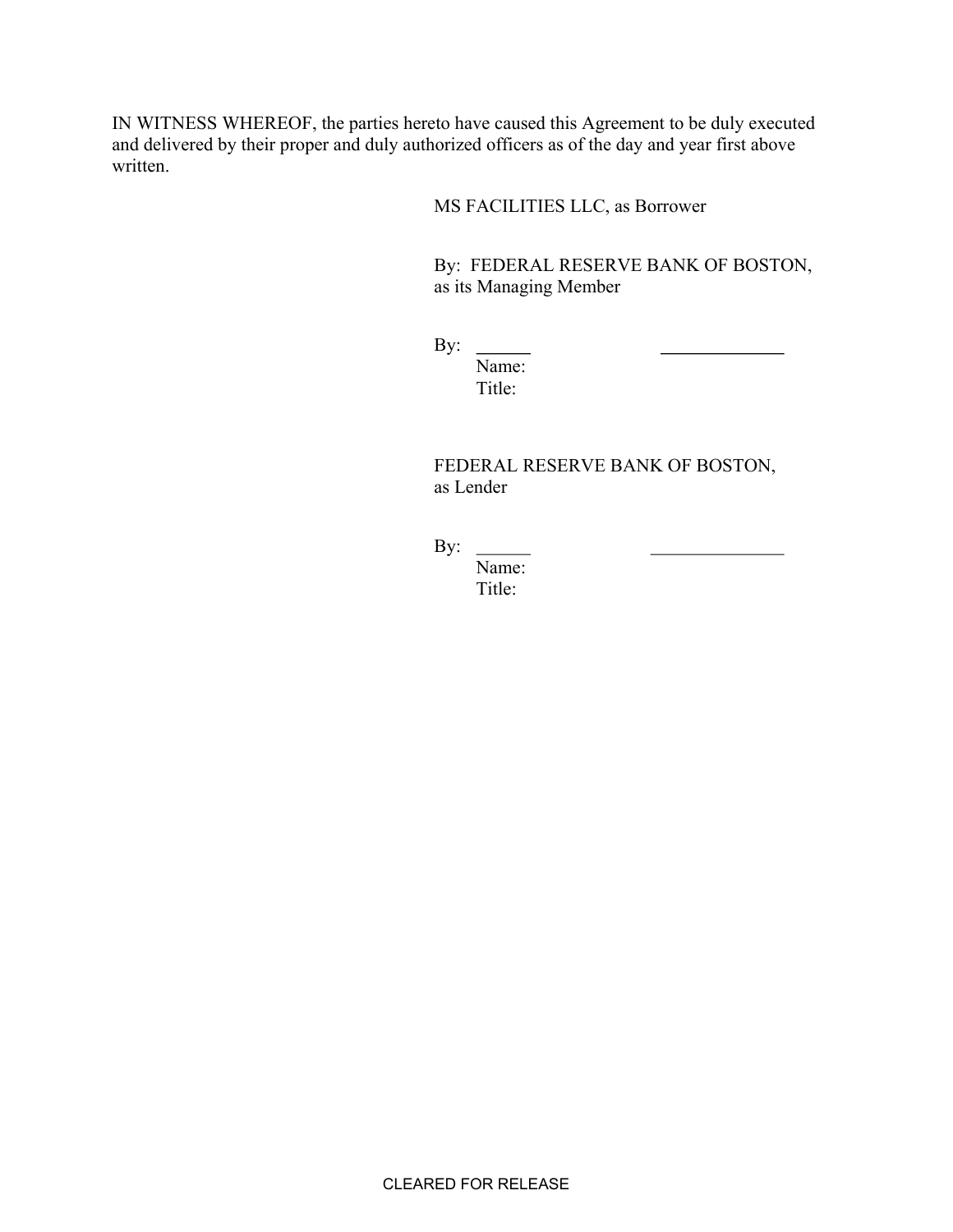## **EXHIBIT A FORM OF CLOSING CERTIFICATE**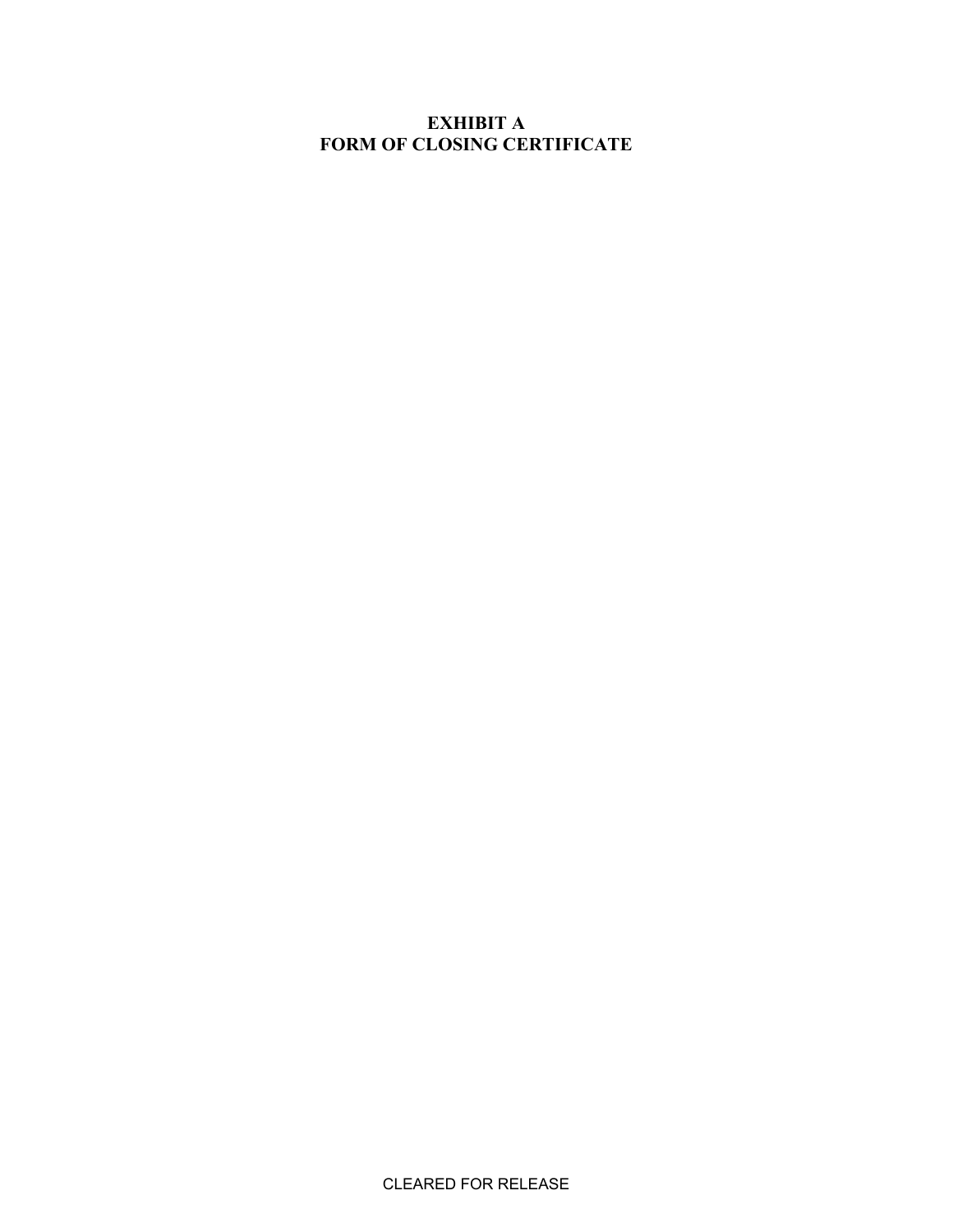#### **MS FACILITIES LLC**

#### **MANAGING MEMBER'S CLOSING CERTIFICATE**

June 1, 2020

The undersigned, an Authorized Signatory (as defined below) of the Federal Reserve Bank of Boston (the **"Managing Member"**), acting for and on behalf of MS Facilities LLC, a Delaware limited liability company (the **"Borrower"**) pursuant to Section 4.1(c) of the Credit Agreement dated as of May 29, 2020 between the Federal Reserve Bank of Boston, as Lender, and the Borrower (the **"Credit Agreement"**), does hereby certify on behalf of the Managing Member, acting for and on behalf of the Borrower, that (capitalized terms used but not defined herein have the same meaning ascribed thereto in the Credit Agreement):

- 1. Attached hereto as Exhibit A is a true, correct and complete copy of the Certificate of Formation presently on file with the Secretary of State of the State of Delaware. As of the date hereof, such Certificate of Formation has not been amended, modified, revoked or rescinded in any respect, and no other charter documents have been filed with the Secretary of State of the State of Delaware and no such amendments, modifications, revocations, rescissions or filings have been authorized by the Managing Member.
- 2. Attached hereto as Exhibit B is a true, correct and complete copy of the Amended and Restated Limited Liability Company Agreement of the Borrower, dated as of May 29, 2020, as in full force and effect as of the date hereof. As of the date hereof, such Amended and Restated Limited Liability Company Agreement has not been further amended, modified, revoked or rescinded in any respect, and remains in full force and effect as of the date hereof.
- 3. Attached hereto as Exhibit C is a true, correct and complete copy of the Good Standing Certificate for the Borrower issued by the Secretary of State of the State of Delaware as of the date hereof.
- 4. Attached hereto as Exhibit D are one or more incumbency certificates that identify, for the Managing Member, the person or persons that have been duly authorized to sign and execute, on behalf of the Managing Member, in its capacity as Managing Member of the Borrower, the Credit Agreement and other Operative Documents to which the Borrower is a party and any other certificate or document to be delivered in connection therewith (each such person, an **"Authorized Signatory"**). Each person who, as an Authorized Signatory of the Managing Member, signed on behalf of the Managing Member the Operative Documents to which the Managing Member is a party, any other document or instrument relating thereto or any certificate delivered in connection therewith was, at the time or the respective times of such execution and delivery, duly authorized by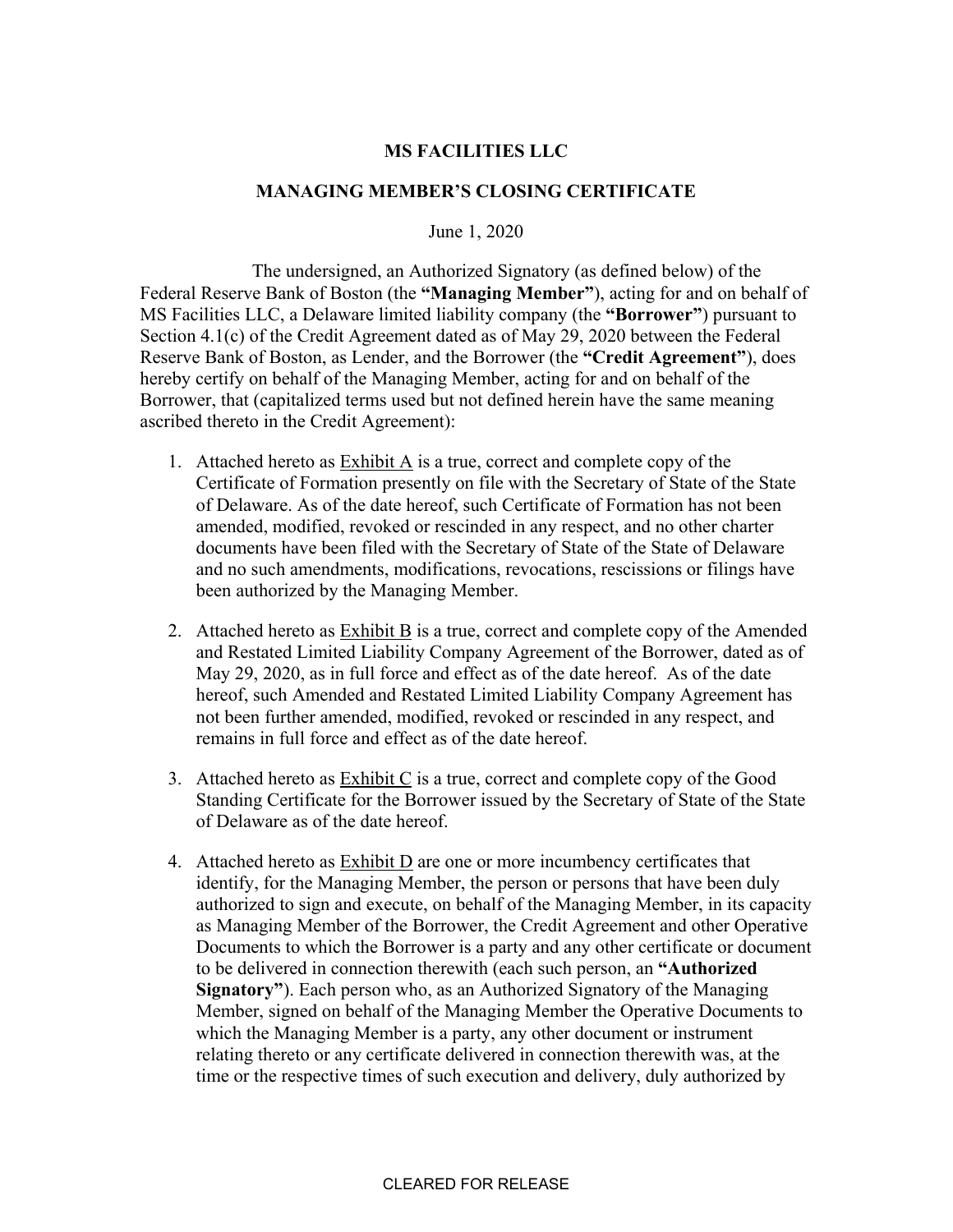the Managing Member to so execute and deliver such documents, instruments or certificates on behalf of the Managing Member, and the signature of such person appearing on any such documents, instruments or certificates is the genuine signature of such person.

- 5. All representations and warranties made by the Borrower in or pursuant to the Credit Agreement and other Loan Documents are true and correct on and as of the date hereof.
- 6. No Default or Event of Default has occurred or is continuing on and as of the date hereof.

## [**Remainder of this page intentionally left blank.**]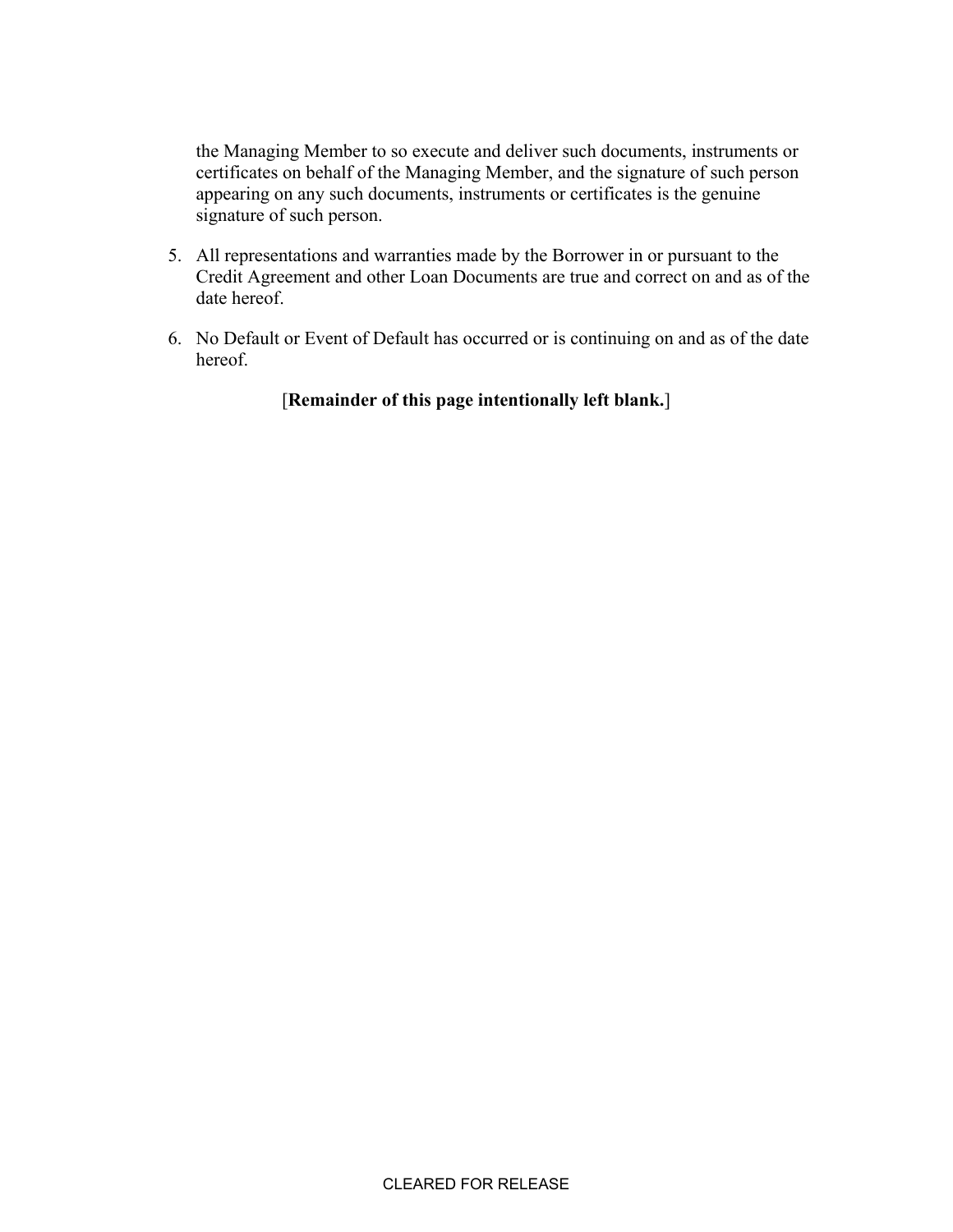IN WITNESS WHEREOF, the undersigned has executed this certificate on behalf of the Managing Member, acting for and on behalf of the Borrower, as of the date first written above.

## FEDERAL RESERVE BANK OF BOSTON

 $\mathbf{By:}$ 

Name: Title: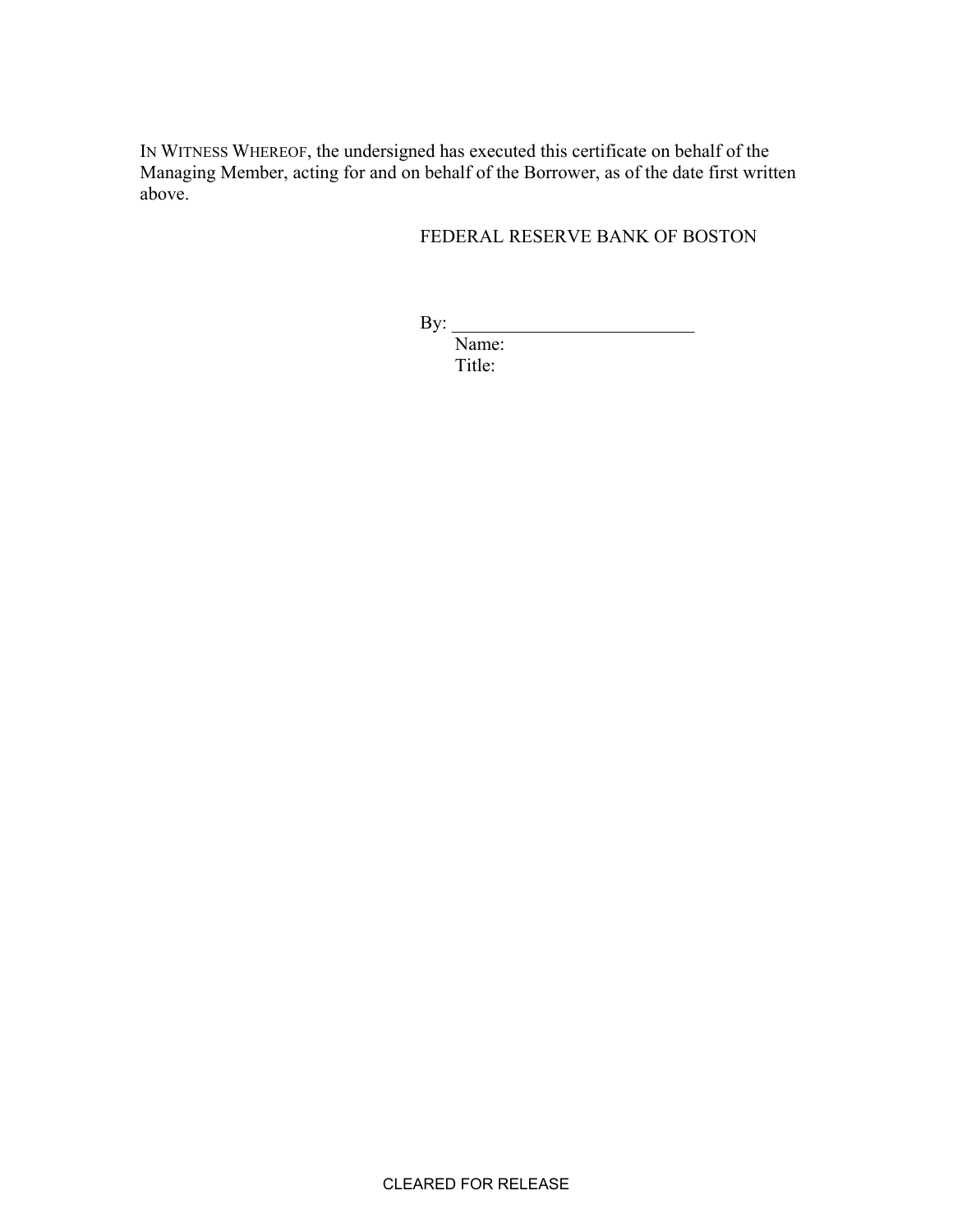## **Exhibit A**

**Certificate of Formation**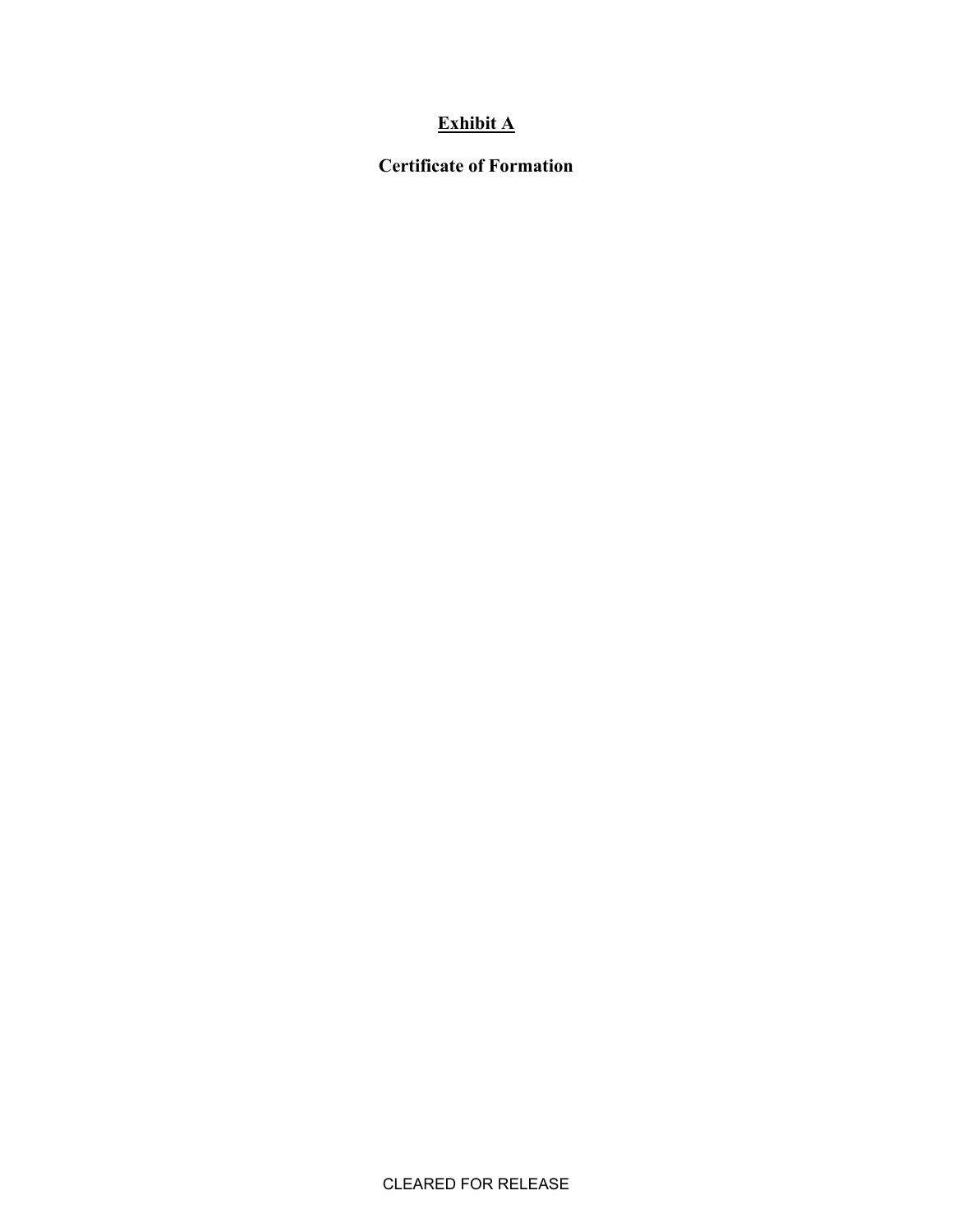# **Exhibit B**

**Limited Liability Company Agreement**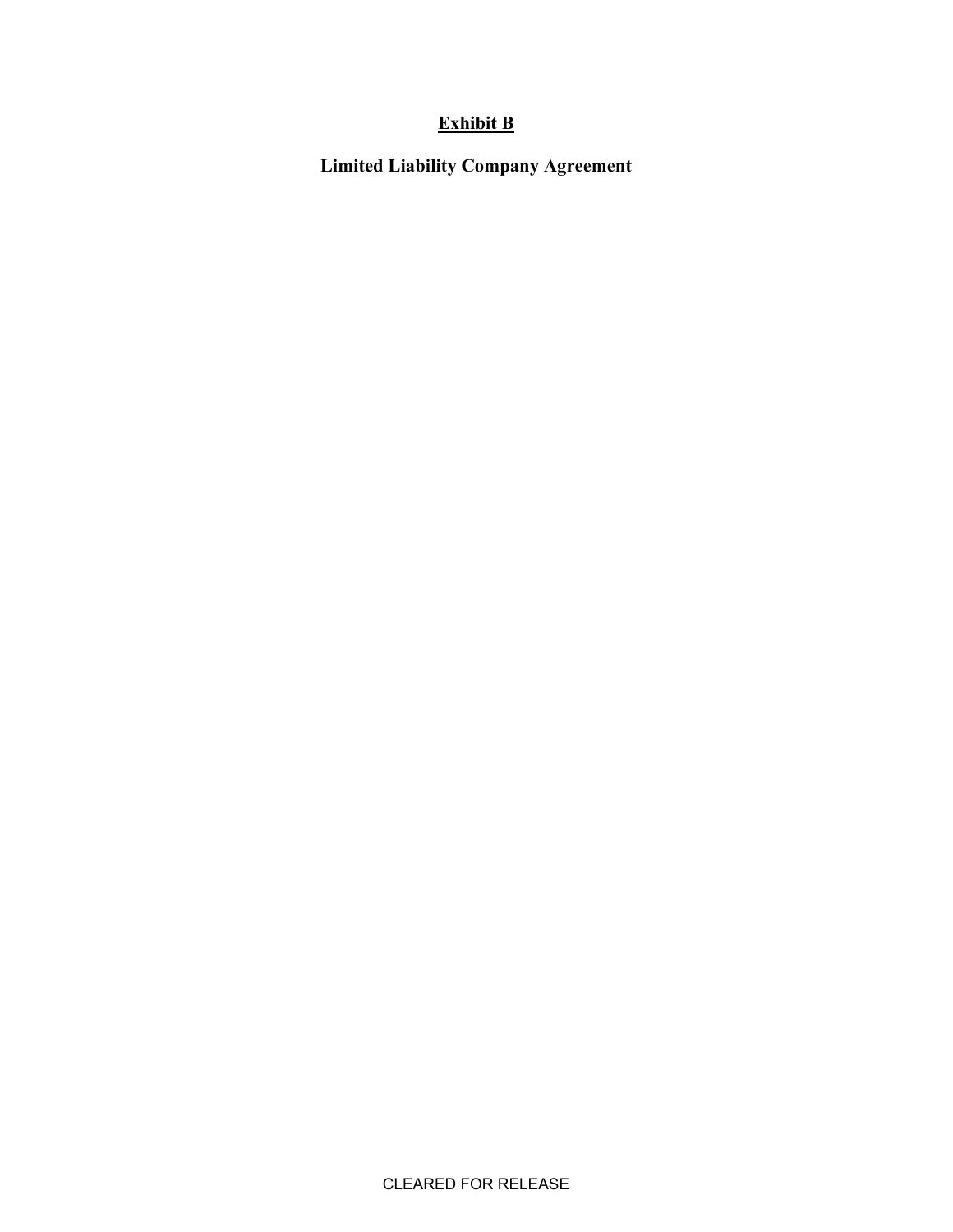# **Exhibit C**

**Certificate of Good Standing**